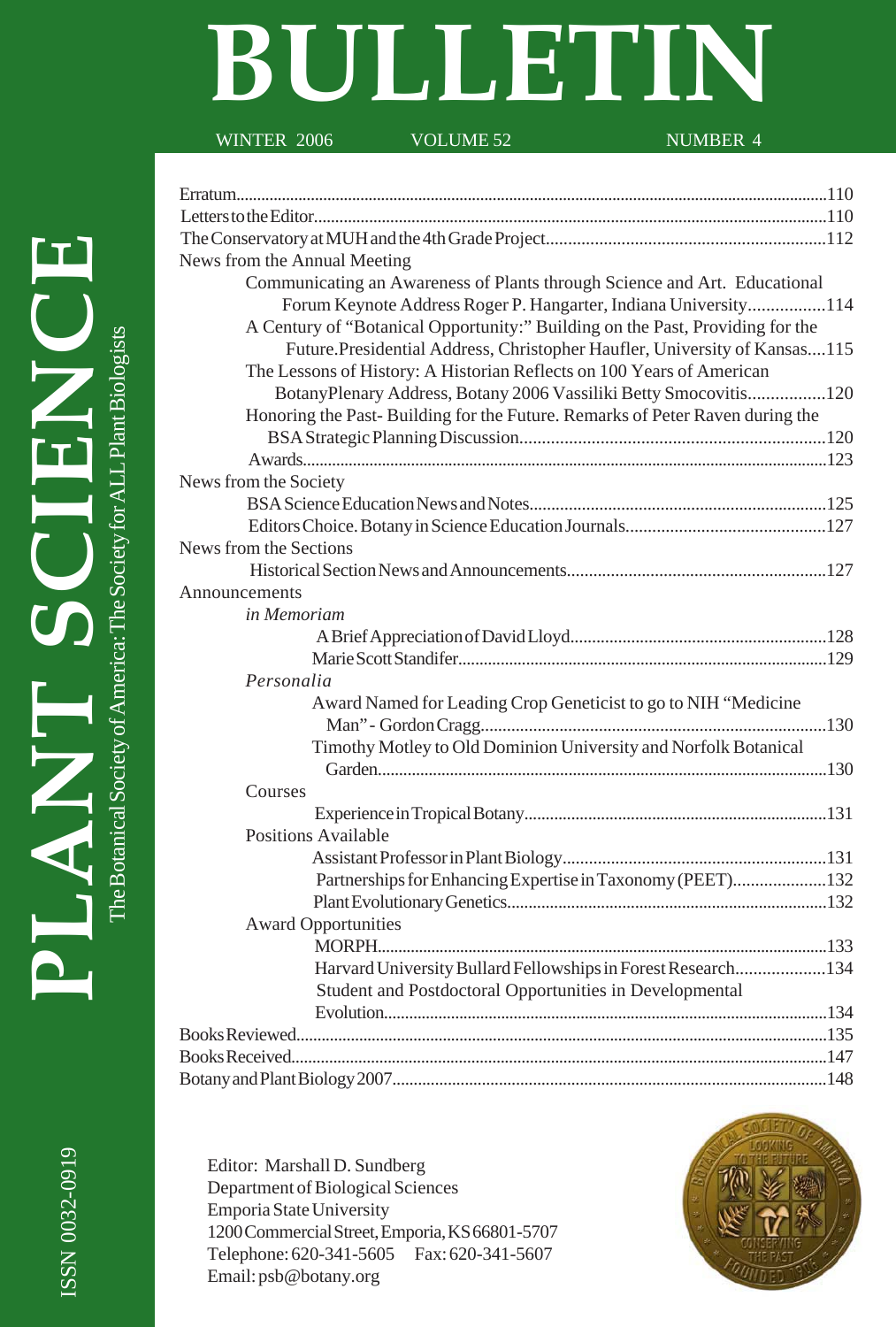#### Plant Science Bulletin 52(4) 2006

With this issue we wrap up our 2006 centennial year and look forward to a bright future for botanists. In the News from the Society section we summarize, or provide a transcript, of several of the major addresses from the Centennial Meeting. We cannot do justice to Roger Hangarter's Keynote Address from the Education Forum, but he provided a number of web addresses featuring some of his spectacular multimedia collaborations. Roger is an officer in our sister society, the American Society of Plant Biologists, and next year for the first time in three decades, we will be meeting together in Chicago - - a true congress of American botanists. In his Presidential Address, Chris Haufler provided an overview of botany and the Society during its long and distinguished history and proposed a theme of "Growing Together," even though "It's not easy being green…" Peter Raven, in his opening remarks at the discussion session on Building for the Past, Providing for the Future, highlighted the exciting directions for botanical research as we move into the 21<sup>st</sup> century.

Each of these speakers acknowledged the critical importance of educating the public about the essential importance of plants in the world. There are many ways to do this, but in our lead article we highlight the recent success of Dan Gladish at the Hamilton Campus of Miami University, Hamilton, Ohio. I was excited! Imagine what might happen if each of our campuses had a similar botanical impact on the local community. Let's keep that in mind when we start thinking about "New Year's resolutions" for 2007.

- editor

#### *Erratum*

In the previous issue Karl Niklas was inadvertantly omitted from the list of recipients of the Centennial Award. The following photo is proof that Karl is alive and well and a recipient of the Centennial Award.



Karl Niklas (left) receiving Centennial Award from Peter Raven.

## **Letters to the Editor**

Follow-up to: Crime Solving Plants in Plant Science Bulletin (vol. 53, no. 3). I very much enjoyed reading the article by Shirley Graham on forensic botany in the Fall, 2006 (vol. 52, no. 3), issue of the Plant Science Bulletin. I whole-heartedly concur with her assessment that specialists in key disciplines essential to forensic botany "are relatively few in number, and aging, and younger replacements are increasingly rare."

I am one of those aged, rare birds who has combined an academic career with frequent forays into

# *PLANT SCIENCE BULLETIN*

ISSN 0032-0919

Published quarterly by Botanical Society of America, Inc., 4475 Castleman Avenue, St. Louis, MO 63166-0299. The yearly subscription rate of \$15 is included in the membership dues of the Botanical Society of America, Inc. Periodical postage paid at St. Louis,MO and additional mailing office.

POSTMASTER: Send address changes to: Botanical Society of America Business Office P.O. Box 299 St. Louis, MO 63166-0299 E-mail: bsa-manager@botany.org

Address Editorial Matters (only) to: Marsh Sundberg, Editor Dept. Biol. Sci., Emporia State Univ. 1200 Commercial St. Emporia, KS 66801-5057 Phone 620-341-5605 E-mail: psb@botany.org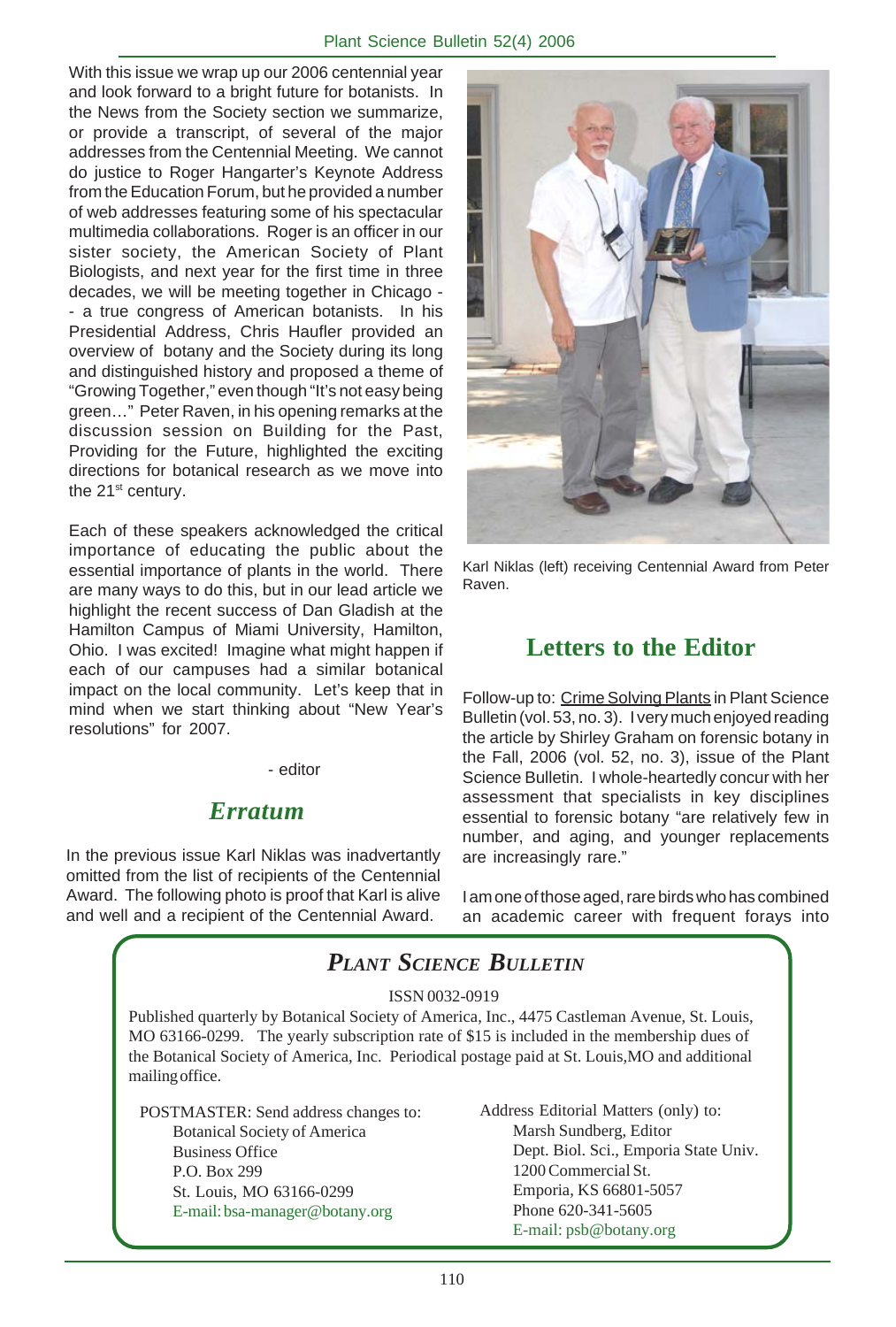forensic science using my professional skills in wood anatomy and wood deterioration. Over the past 30 years, I have been an expert witness in murder trials, accidental injury and death cases, other kinds of lawsuits and numerous non-litigation wood analyses for industrial engineering firms, pulp and paper companies, wood product manufacturers, museums, etc. Many of these cases have allowed me to expand my consciousness into fields for which I previously had only cursory knowledge. Certainly, the forensic cases have brought me new insights into the practice of law; and it is that aspect that I wish to expand upon here - - as a cautionary tale for any botanists venturing into this field.

The old saw that "you can prove anything with [selected] statistics", fits for lawyers who can "prove" their case with selected evidence. I find it to be a prudent tactic to have an initial consultation with potential law firms prior to accepting an assignment in order to assess whether the analysis I can provide will be of any objective value in the case. This lets me develop an analysis that should withstand cross-examination scrutiny in a trial. This approach has, for at least the past three decades, allowed me to serve on the side that prevails. Unfortunately, several decades ago when forensic science was in its infancy, unscrupulous lawyers or even government agencies could easily distort forensic science evidence. A case that may support this contention is the one that is the lead example in Shirley Graham's article - - the famous Lindberg kidnapping case.

In January of 1981 I was contacted by attorney Robert R. Bryan who was representing 82-year-old Anna Hauptman, wife of Richard Bruno Hauptman (that is the correct order of his name, despite the reordering done by prosecution and others to highlight his Germanic origins in the post-WWI era of the 1930s).

Due to federal legislation, known as the Freedom of Information Act, documents relating to the 1936 trial that had been previously unavailable were now in the public domain. Anna Hauptman believed that her husband was innocent of the crime for which he was executed, and her lawyer, in his words, was "reviewing over 90,000 documents and other items previously suppressed by the New Jersey State Police." A key piece of evidence, as noted by Shirley Graham was the ladder left at the Lindberg home the night of the kidnapping. Forty-five years after the trial, this ladder was still in the possession of the New Jersey State Police (NJSP). I agreed to analyze all of Arthur Koehler's documents and we hoped that I would eventually be able to re-analyze the ladder.

Let me first attest to Dr. Koehler's standing as an expert in wood structure. In the mid 1930's Koehler was, as I wrote in 1981, "one of the few persons capable of doing a thorough wood analysis." In 1924 he had published the well received text "Properties and Uses of Wood", (McGraw-Hill). His very high standing in the field would have made it difficult for Hauptman's defense lawyers (had they even had the resources or inclination) to find an equally qualified expert to counter any claims made by the prosecution. This lack of depth in the field - - a problem facing us still - - often gives the law firm that finds the top expert unfair advantage during a litigation. I mention this to further bolster the remarks made by Shirley Graham.

In going through Koehler's documents and testimony, I was impressed with the thoroughness of his analysis. It is true that he sometimes speculated beyond his data ("the board, therefore, might have been in use for a purpose, like shelving, in which, it did not suffer injury"). Under today's trial procedures, such speculation would be challenged and might weaken the credibility of the expert witness. However, this was not an issue in 1936 and in any case is only a minor quibble. The critical

## *PLANT SCIENCE BULLETIN*

Editorial Committee for Volume 52

 Douglas W. Darnowski (2006) Department of Biology Indiana University Southeast New Albany, IN 47150 ddarnowski2@ius.edu

Andrea D. Wolfe (2007) Department of EEOB 1735 Neil Ave., OSU Columbus, OH 43210-1293 wolfe.205@osu.edu

 Samuel Hammer (2008) College of General Studies Boston University Boston, MA 02215 cladonia@bu.edu

Joanne M. Sharpe (2009) Coastal Maine Botanical Gardens P.O. Box 234 Boothbay ME 04537 joannesharpe@email.com

Nina L. Baghai-Riding (2010) Division of Biological and Physical Sciences Delta State University Cleveland, MS 38677 nbaghai@deltastate.edu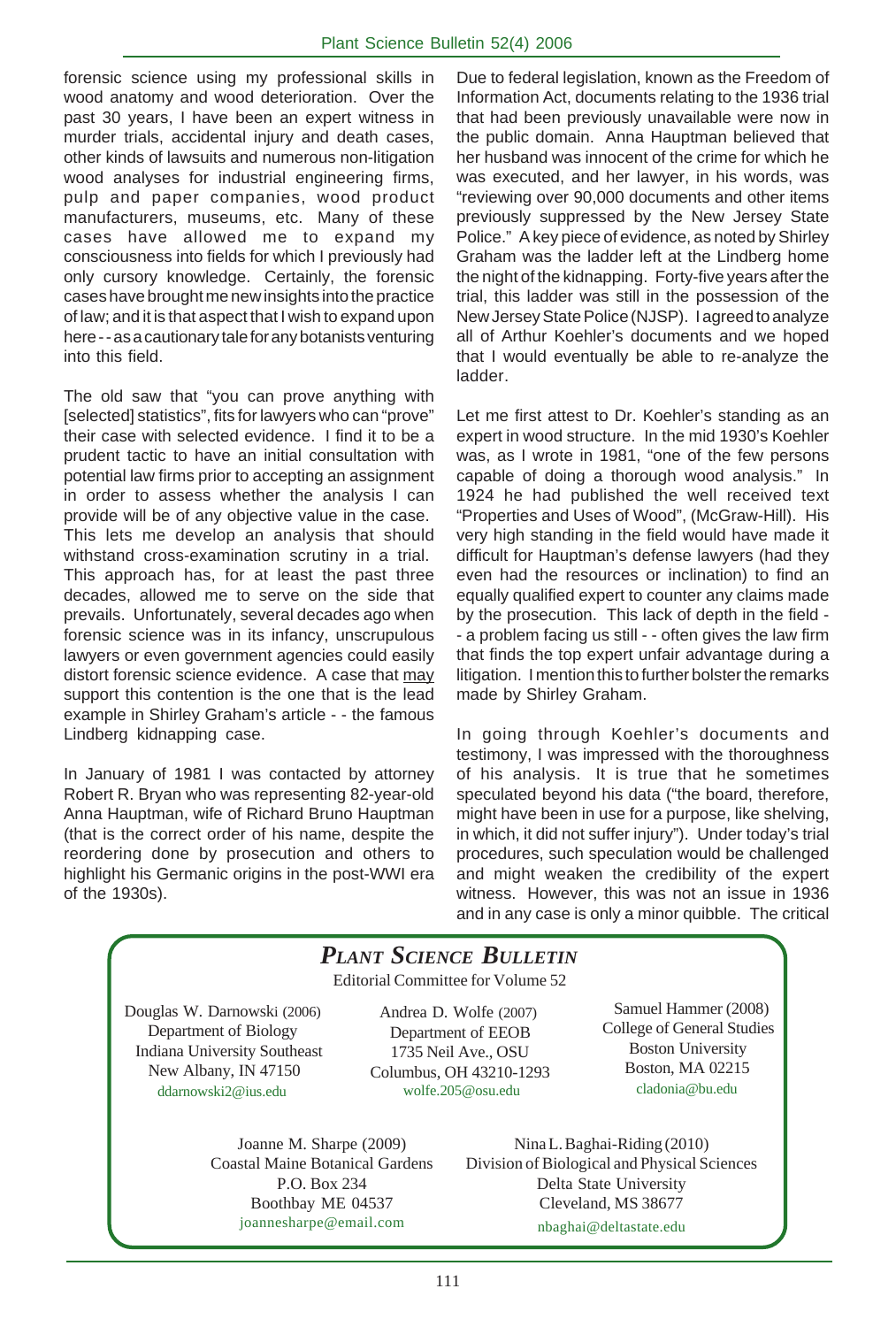piece of evidence was the portion of the ladder (rail 16) that Koehler eventually matched to a sawn out board from the attic in Hauptman's house. A key bit of information that is left out of the many stories written about Koehler's analysis of the ladder is the time scale. Yes Koehler may have "alerted authorities to look for a missing board", but the N.J.S.P. had been in possession of the ladder since the kidnapping, and they had searched Richard Hauptman's house and garage several times prior to his arrest. At any of those times, they could have taken a board and "doctored" the ladder.

During the investigation, the N.J.S.P. refused to share any information with the F.B.I. (too long a story to delve into). An F.B.I. document of May 26, 1936 (reportedly withheld from the court proceedings) stated "The identification of the wood in the ladder, resulting in the opinion that the wood in the attic of Hauptman's residence was identical with that of the ladder was developed subsequent to the withdrawal of the Bureau from an active part in the investigation and occurred after the New Jersey State Police had rented the Hauptman residence." Even before the rental, the house and garage "had been searched at least nine previous times."

Koehler also testified that "a comparatively dull plane" had been used on rail 16 and two rungs. A N.J.S.P. officer "discovered" the dull plane to match the marks on the boards on a shelf in Hauptman's garage.

Some bits of evidence don't square with Hauptman being the maker of the ladder. Richard Hauptman was a skilled carpenter. In fact, he had cabinetmaker skills as evidenced by a custom wooden trunk he had built for his car. Yet, Dr. Koehler wrote in his report "the construction of the ladder in general is very crude, showing poor judgement in the selection of the lumber and in the design of the ladder, and poor workmanship. For a job that was to pull down \$50,000, [the ransom demand] it showed poor foresight." Another logical question one might ask is why would a carpenter go to his attic and rip up and saw out a floor board to make a ladder. He clearly would have plenty of easier ways of getting some wood. I could elaborate on the many other aspects of the investigation and trial that would fail to meet judicial standards of today, but since these don't relate to the ladder, I will forego that discourse.

In the end, although I was permitted to revisit the N.J.S.P. headquarters, and saw the famed ladder, I was not allowed to do any forensic analysis, and, therefore, withdrew from the case. So, despite the books and T.V. documentaries that have argued the probable innocence of Hauptman, we will likely never know the truth of his guilt or innocence. The caution here is that the ladder evidence in the

Lindberg case, or any other trial evidence, can be cleverly used or misused, to tip the scales of justice for good or ill purpose.

In the Hauptman case, the press and public had already convicted him before he entered the "show" trial of the century. So, in real life, not all cases are neat and tidy as portrayed on CSI or other TV dramas. Nevertheless, forensic science has proven to be a fascinating part of my career in botany, and one I plan to continue upon my University retirement.

-Richard Jagels, Professor of Forest Biology, University of Maine

## **The Conservatory at MUH and the 4th Grade Project**

The Hamilton (Ohio) Campus of Miami University (MUH) recently celebrated the first anniversary of the opening of its botanical conservatory. In celebration of this, it seemed appropriate to share with members of the Botanical Society of America our excitement about this "growing" success, and how we are using this opportunity to increase interest in plants and the plant sciences in our region, especially for students of all ages.

The initial idea for a "Plant Collection Center" to be used by students in botany classes at Miami University and as a resource for K-12 education was proposed by me in 2002 as part of a capital improvements campaign. A Hamilton businessman and philanthropist, Richard Fitton, and his wife, Rebecca, showed an interest in supporting the project, but indicated that they thought the idea was too modest. An expanded concept was developed and approved by MUH staff and administrators.

#### *The Conservatory*

Beginning in 2003, a series of meetings involving architects, contractors, MUH administrators, the donors, and myself resulted in plans for a much expanded and architecturally distinctive structure, large-scale artwork, formal gardens, a grove of native trees, and expansion of and improved trails for our pre-existing demonstration tallgrass prairie "garden," which was planted by volunteers in Spring of 2001. The Fitton family ultimately agreed to donate \$3.65 million for the project, which also included an operational endowment and funds for a graduate assistantship. Mr. Fitton requested that it be named simply "The Conservatory." The Miami University Board of Trustees gave final approval in April, 2004. The groundbreaking was Sept. 1, 2004. Construction was completed in mid-September, 2005, and landscaping around The Conservatory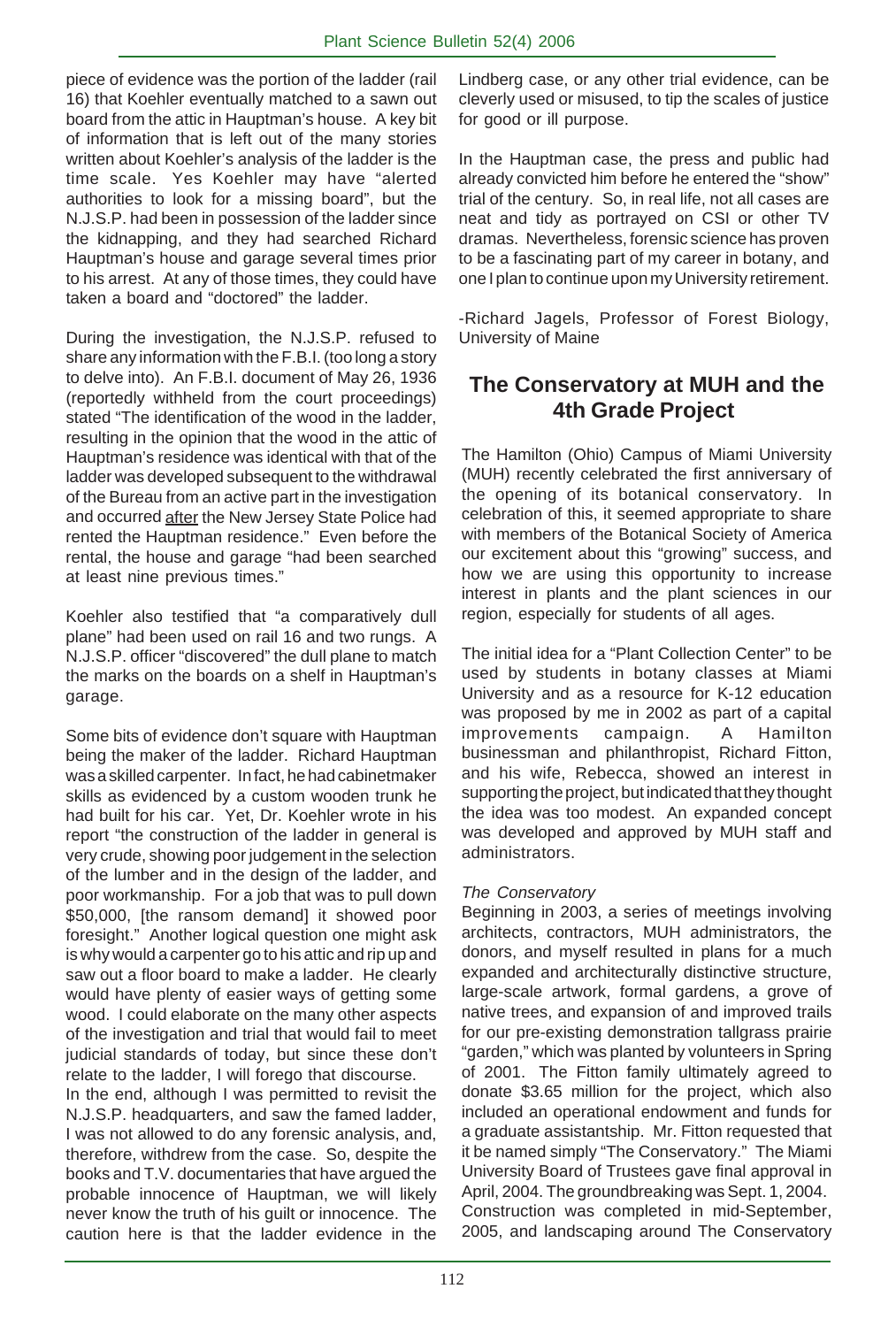began. Most unfortunately, Mr. Fitton did not live to even see the groundbreaking.

In the meantime, Dr. Richard H. Munson was hired as Manager of The Conservatory in September, 2004. Together we planned the acquisition and layout of our collection of exotic plants and gardens, and, once the climate control systems were functional, we began acquiring plants. Because we had only 2.5 wk before the dedication ceremony, we took advantage of every commercial retail and wholesale dealers of exotic plants (especially Tropical Foliage, Inc. and Tristate Foliage, Inc.) in the Cincinnati area to get our initial specimens. Most of these were interesting plants of good quality. Later, when events began to proceed at a more sane pace, we acquired plants as gifts from our good friends at Krohn Conservatory in Cincinnati, from Bill Hendricks at Klyn Nursery in Perry, OH, and from Tim Metcalf and Ernesto Sandoval at the Botanical Conservatory of the University of California at Davis (my Alma Mater), who have been especially generous. We also purchased a number of plants from the Glasshouse Works in Stewart, Ohio. Our students, colleagues, and volunteers have brought plants and seeds to us, notably from the State of Florida, Puerto Rico, India, and Gabon.



The Conservatory has seven "zones" for its collection. Externally we have display gardens, including a plaza with formal gardens (which currently are planted with 60% native plants or their cultivars), a herb garden, and a vegetable garden. We also have the aforementioned prairie (all-native to Ohio except for the weeds), and the nascent native tree grove with many specimens yet to be planted (we are growing many of them from seed). The Conservatory structure itself is about 7000 ft<sup>2</sup> with 5200 ft<sup>2</sup> under glass. There is an atrium where our large, arborescent specimens are displayed, a tropical room, a desert room, and a "horticulture" room for cultivars and hybrids. A separate service

wing is devoted to research, instruction, propagation, and student class projects. We also have a meeting room that can seat 30 and a headhouse that contains workspace, office space, equipment such as boilers and a reverse-osmosis water purification system, and our computerized climate control system.

Currently the doors are only open to the public a total of 18 h/wk, but we hope to expand those hours soon as our volunteer group grows. On the other hand, we give guided tours to school classes and civic groups by appointment. In addition to visits by our various biology classes, faculty of art, photography, and writing classes are taking advantage of the facility. We are most proud of the relationship with have begun with the Hamilton City School District, which includes our new 4th Grade Program.

#### *The 4th Grade Program*

An examination of the Ohio State Science Standards revealed a surprising fact: the only grade in which plant biology is featured specifically is the 4th. Although this was pretty disappointing, we decided to "make lemonade" by developing curriculum for the 4th grade. Prof. Elisabeth Schussler, who has written articles for Plant Science Bulletin and other periodicals on the subject of "plant blindness" (the widespread problem in our society of being unaware of plants in general and their importance in the environment), is now a member of the Miami University Botany Department. She joined us in this important effort to raise awareness about plants in children.

The program initially involves six Hamilton elementary schools and will be expanded pending assessment of the outcomes. It has a classroom component managed by the classroom teacher, a laboratory component managed by the District's Science Specialist, Terry White, and a conservatory component managed by me. Beth Schussler made sure that each component addressed the state standards specifically so that teachers would be attracted to the program despite the current political climate, which emphasizes testing and "accountability" in a punitive way.

The classroom component focuses on plant growth, plant reproduction, and the scientific method and takes advantage of a commercial product from Carolina Biological Supply Co., the "Plant Light House™" and *Brassica rapa* cv. 'Wisconsin Fast Plant<sup>®</sup>" as the subject plant material. Each classroom in the initial program received a complete "lighthouse." Each "lighthouse" is a white plastic chamber, 42x42x52 cm in size, with one open face. Each is equipped with a compact fluorescent lamp whose height can be adjusted. In each chamber are two water reservoirs that provide moisture by capillary action for 16 small plant growth cells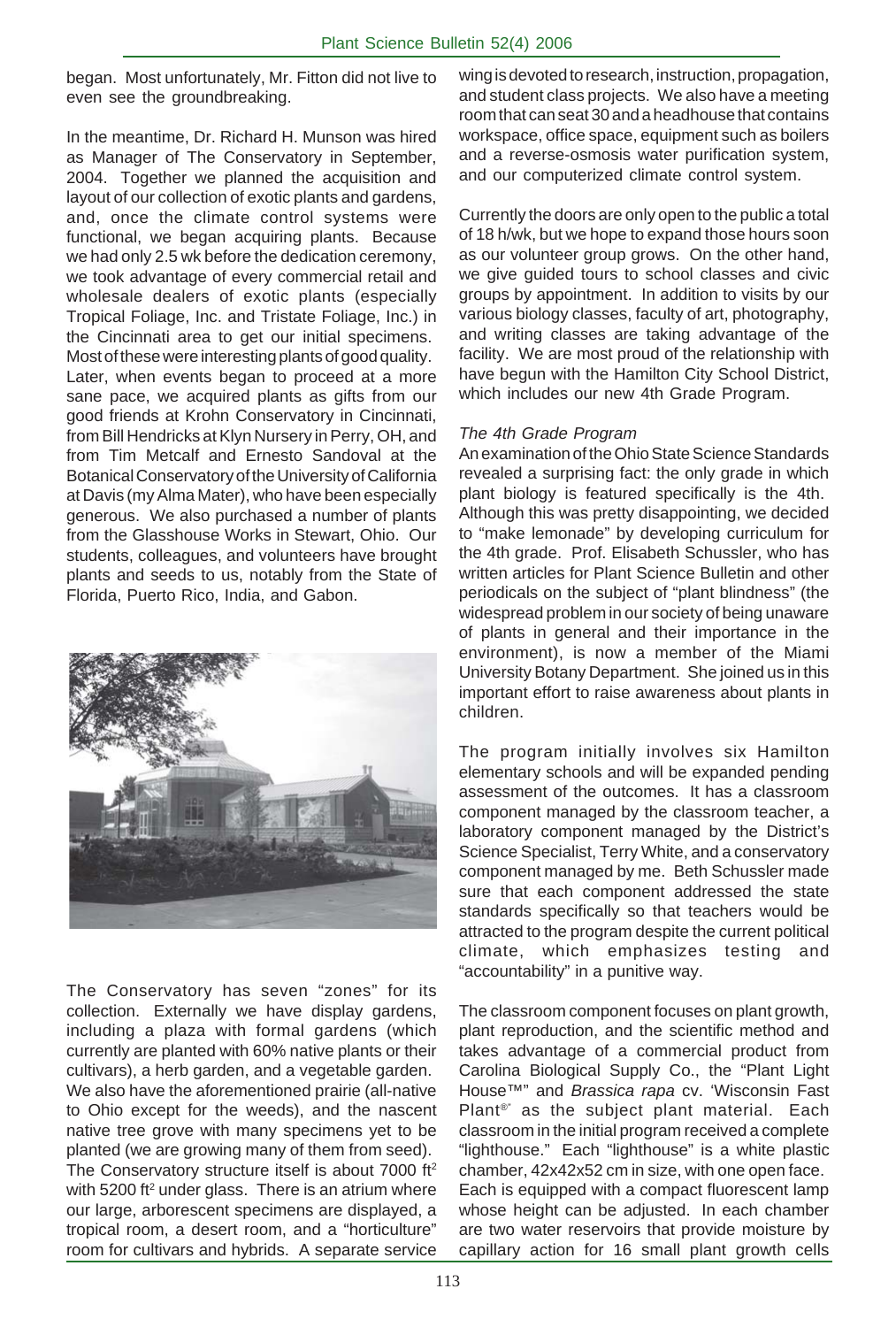containing conventional potting soil and one Fast Plant. Each classroom also received deceased bees and applicator sticks from which the students fashion "bee sticks" for manually pollinating half of their plants. The students will later evaluate the effectiveness of their pollination efforts by counting fruits and seeds from the two groups of plants. The teachers will take this opportunity to discuss scientific method. In addition to the above, which was sponsored by the office of Barbara Fuerbacher, the Assistant Superintendent of Schools, I provided basic information about plant morphology that the students could use while examining their plants and flowers.

After the children had been working with their "lighthouse" plants for a while and have had a chance to observe their plants growing and flowering and to learn some morphology in the classroom, they will visit the MUH Campus for a day for the other two program components. Upon arrival at MUH the students are to be divided into two groups. One group goes to a plant biology teaching laboratory where Terry White guides them through the dissection of flowers with an accompanying discussion of plant reproduction and the mutualistic role of pollinators. The other group goes to The Conservatory for the "Plant Treasure Hunt Game" where they exercise their descriptive powers and communication skills.

Before the game starts, there is a free question session. Then the students choose partners. Each student gets a writing tablet and pencil and is invited to choose one of the collection rooms in The Conservatory (different than her/his partner), to find an interesting plant in that room, and to write a detailed description of the plant using botanical nomenclature as much as possible - but omitting the name, of course. They then trade papers with their partners and search their partner's room to try to find the respective plants. If they have difficulty they may consult with their teacher or me, or they may ask their partner to provide more information. When they think they have found their mystery plants, they consult their teacher or me and write down the binomial on the description and get it initialed by the adult. The partners then choose another room and go through the process again. The team with the most plants correctly identified at the end of the approximately one hour period wins the game, but everyone gets a sticker with The Conservatory logo that says, "I hunted exotic plants at MUH," their notepad, which likewise has our logo on it, and a packet of Ohio native prairie wildflower seeds, so everyone is a winner.

We did this for the first time this past Tuesday, October 10th. It was a huge success. The children were very excited about every aspect of the day. I

was bombarded with questions the entire time. The winning teams in the treasure hunt correctly identified 12 and 15 plants, respectively ... and we had enough time left in the day to go for an "explore" in the tallgrass prairie afterwards, where they began to satisfy what appeared to be an insatiable curiosity about spiders. It was a day to be remembered by all of us. I hope I shall have recovered sufficiently by this coming Tuesday to take on another group of 40- 50 nine-year-olds. Furthermore, I can tell you that my respect for elementary school teachers has been thoroughly renewed.

By Daniel K. Gladish, Assoc. Professor of Botany and Director of The Conservatory

# **News from the Annual Meeting**

### **Communicating an Awareness of Plants through Science and Art**

Education Forum Keynote Address Roger P. Hangarter, Indiana University.

"This is how I used to teach phototropism in plant physiology" (A traditional lecture and demonstration lab). So began Roger Hangarter's forum address on the evolution of "sLowlife," his award-winning multimedia presentation that opened at the National Botanical Garden in October, 2005 and ran through March, 2006 (it will be in Chicago in 2007). www.slowlife-exhibit.org What changed the way he teaches is when he took his Webcam, originally used for research on tropisms, and "turned it on the students." His students had "absolute total amazement that plants move!" Hangarter asserts that this shouldn't be such a great surprise for students. After all, in Lord or the Rings, Tolkein created talking, moving trees, the ENTS, that behaved like perfectly sensible individuals - providing you observed them following their maxim – "Don't be hasty!" The key to filming plants is "You have to watch the plants and know what they do before you start filming."

Hangarter's original black and white time-lapse videos formed the core of his fascinating "Plants in Motion" web page http://www.bio.indiana.edu/ ~hangarterlab/. Today, students make similar images of their own as class data and digitally analyze the motion they observe. The images on Hangarter's page are downloadable and may be used in your own Power Point presentations for classes!

Originally this web page was set up for students, but Hangarter also began receiving emails from artists, including Dennis DeHart, an artist on the faculty of the State University of New York at Buffalo. The seeds of "sLowlife" were planted!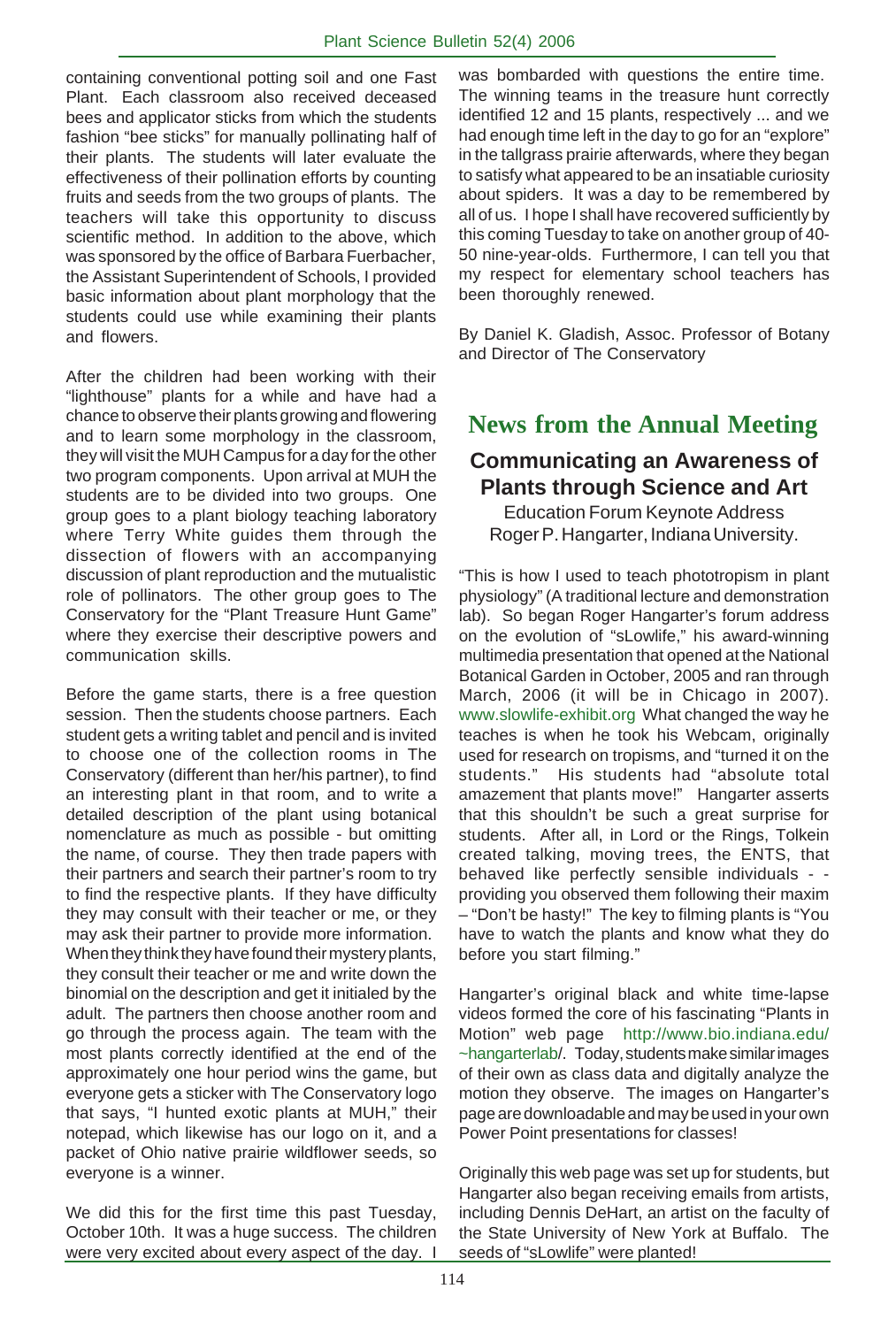According to Hangarter, the "sLowlife" exhibit was designed to be "an exercise in subliminal education" demonstrating first, that plants are alive, and second that plants respond to stimuli. Upon entering the exhibit, visitors are confronted by a screen with 101 panels of *Arabidopsis* plantlets, about 10% of which are in motion at any one time. Random panels are periodically replaced by graphs of published data describing the movements - - a new kind of "abstract art." This introduction may be subtitled "twist and shout" (be sure to check Hangarter's web page to see what the Science Museum of Minnesota did with images of these "dancing plants!")

Visitors are next confronted by a panel of classical still life paintings – an artistic favorite because, as the artist Georgia O'Keefe noted, "plants don't move." But what? The cut tulips in the center start to move!! Hangarter also worked with the IU music department to compose an appropriate sound track. Specific tones were assigned to data from actual research spread sheets describing the plant movements. The resulting score accompanies the video image.

Phototropism in corn is the subject of the "Sensing and Responding" panel. Here the exhibit pays tribute to Darwin's *The Power of Movement in Plants* with diagrams and explanation of how Darwin plotted the nutation movements of growing scarlet bean plants. (Hangarter suggested that morning glories work very well for students trying to replicate Darwin's work).

In the section on "Orchestrating", timelapse photos are used to illustrate the complete lifecycle of *Arabidopsis* from seed to seed. For "Microprocessing" tobacco cells are used to illustrate ultrastructural movements associated with cell division. "Unseen Acts" shows the growth of roots, both elongation and branching, through agar medium, and "The Power of Plants" uses contributed still images to represent what "power of plants" means to different artists.

Finally, "Photosynthesis" is a memorial to how plants "concentrate all that dilute stuff - -  $CO_2$ ." Standing on a pedestal in a classical Greek temple is a flask of chlorophyll extract, illuminated by fiberoptic light and fluorescing red. The effect is an artistically striking composition with an underlying message of the significance of plants for life on earth.

As an encore, Hangarter presented the short web version of his award-winning movie on the 2004 episode of the 17-year Cicada cycle. (A botanist – produced and filmed documentary funded in part by an NSF grant to another botanist – Keith Clay!) This clip is also available on the Hangarter web page.

For a brief biography of Roger Hangarter, see http:// www.2006.botanyconference.org/EducationalForum/ Roger.php

-Marsh Sundberg

# **A Century of "Botanical Opportunity:" Building on the Past, Providing for the Future**

Presidential Address Christopher Haufler, University of Kansas

. overview of the enormous impact that DNA As I was pondering appropriate words to accompany this evening's festivities, I thought back over the time that I have been attending Botany Banquets, and realized that I have been present for about onethird of the 100. Thinking back over the more than 30 banquet addresses that I have enjoyed, I found that they could be placed into three overlapping categories: *Reviews*, *Overviews*, and *Previews*. Reviews generally provide a historical perspective on a topic or event or field – how we reached the state of understanding that we have. Overviews develop a set of commentaries and contemporary understandings of a field – they provide us with a snapshot of a discipline or they place a field into context with a discussion of the latest findings. Previews generate ideas for the future and make forecasts for the course of our science. Some recent examples illustrate the different kinds of addresses to which we have been treated. For his banquet address in 1986, Ray Evert delivered a review of the life and contributions to science and education that Kathryn Esau made. In 1998, Carol Baskin reviewed the 30 years of meetings she had attended, the fun she had at meetings, and the new perceptions, knowledge, and friends she had gained in the process. In 1999, Doug Soltis gave an sequencing had made on understanding plant phylogeny, and emphasized the distinct teamwork approach taken by botanists in developing and analyzing these data bases. In 2002, Scott Russell gave an overview of both the state of the BSA and of his explorations of sexual reproduction in plants. In. 2003, Linda Graham showcased vertical studies of two liverwort species and gave a preview of how we should be considering the way that organisms can be used as the focal point for bringing different methods to bear on a series of open questions, from the molecular to the ecological level. At the 2004 meetings, Alison Snow suggested ways that botanical topics can be promoted in the popular press, and showed how the public can be made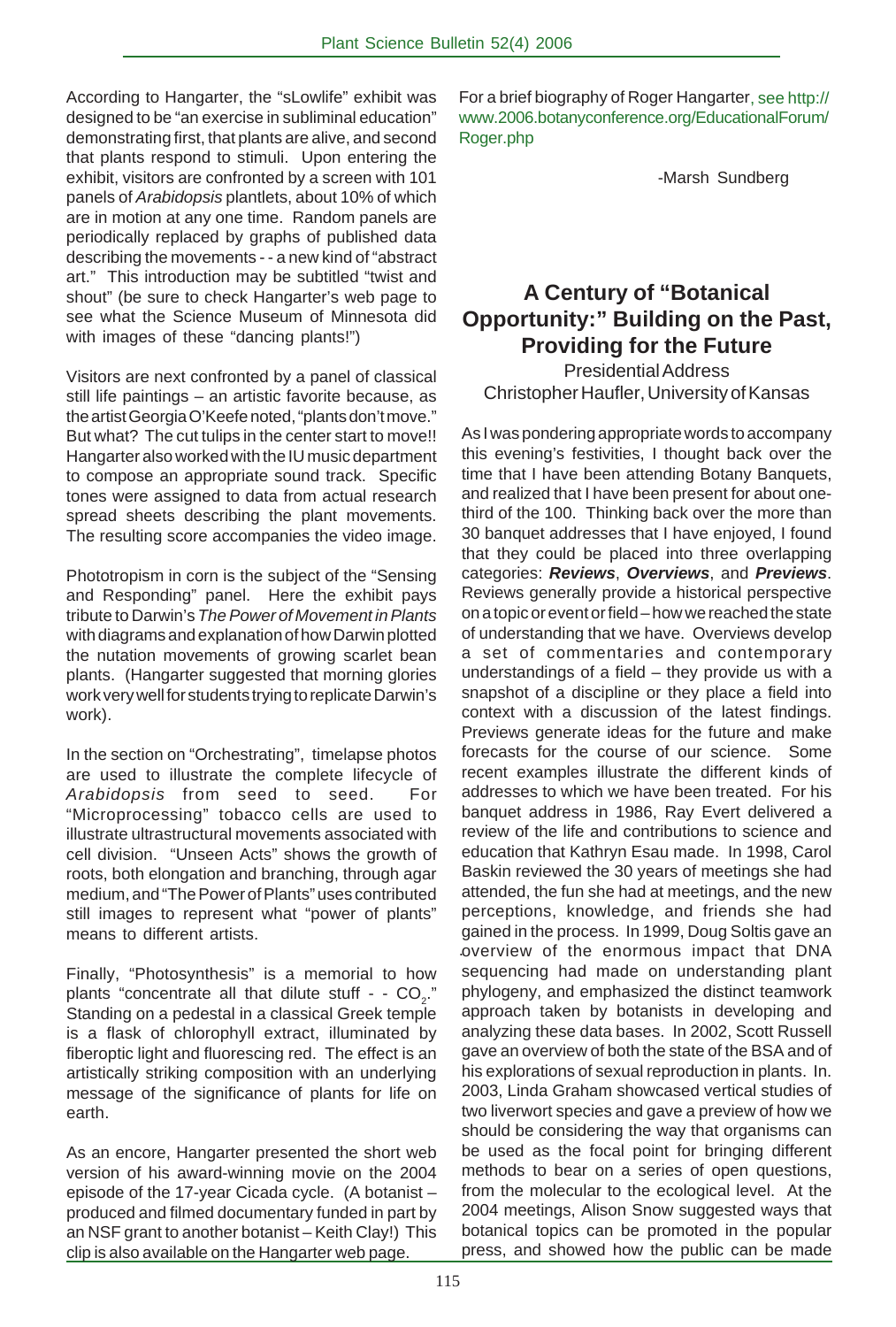aware of the progress of research and education involving plants.

But has this been the pattern since the origin of the Botanical Society? To discover what the founders presented after their banquets, I consulted the archives. Probably to no one's surprise, what I discovered is that even my most distant predecessors also offered Reviews, Overviews, and Previews. Originally, it was the retiring president who gave the banquet address, and some of these provide fascinating glimpses of the state of science and the society at the time. They also demonstrate how little we have progressed, and yield some clear perceptions of the personalities of our founding fathers (and they were all fathers – the first woman president of the BSA was Margaret Clay Ferguson in 1929). For a review, we can look at the address that Lucien Underwood gave after the second BSA banquet. Underwood reviewed "The Last Quarter – a reminiscence and an outlook". Using strong language (that seemed to be his trademark), Underwood emphasized how far the science of botany had come in 25 years. At the same time that his remarks are historically valuable, the realization that little has changed over the past 100 years can be quite depressing. Consider Underwood's observation that at the end of the  $19<sup>th</sup>$  century, "Evolution was some unholy doctrine about monkeys that contradicted the bible." Sounds scarily familiar today, doesn't it! He also noted that, "scarcely anyone looked at botany as a serious subject." It was "a harmless elective at misses' boarding schools." What Underwood was reviewing at the start of the 20<sup>th</sup> century has returned as a feature at the start of the 21<sup>st</sup> century. History does repeat itself, perhaps especially in science.

As an example of an overview, consider that of Robert Harper, a professor at the University of Wisconsin whose specialty was the study of coenobic algae. In particular, he focused on the development of the cellular network in the genus *Hydrodictyon*. Developmental processes were debated and the hypothesis of preformation and epigenesis were still in vogue. While acknowledging that what appears to be demonstrated by these algae may not hold in more complex organisms, he showed that regeneration of the growth form of the algae did not require one to assume pre-formed organization in the egg.

The preview I will feature is the very first Botany Banquet address, given by retiring president William Trelease. This address provides perspectives on the origins of the BSA and shows both how little has changed and how far we have come in the past century. In his address, Dr. Trelease sought to reach out to "the large and growing number of young botanists who may be expected to look to this

society for a certain amount of help and inspiration," and I would like to do the same this evening.

In expanding his topic of "opportunity," Dr. Trelease divided his comments to focus on opportunities for institutions and opportunities for individuals. The rule at this point in history appeared to be that colleges and universities were primarily places of learning, not research, and museums and botanical gardens focused on displays rather than discovery. Trelease predicted that, "we have before our eyes the spectacle of a gradually unfolding class of institutions in which investigation is not only tolerated but expected." He noted, however, that to provide the opportunity necessary to generate an atmosphere conducive to research, investment in equipment would be necessary. Although many institutions had equipment devoted to helping students learn, more specialized instruments were necessary to generate opportunities for innovative research. Trelease also recognized that the nature of scientific equipment was changing saying that equipment for research experimentation "should be regarded as transient, perishable material." This seems pretty forward thinking for the time, and it certainly holds true today.

In his address, Dr. Trelease provided perspectives on the resources available to promote research in botany, and suggested what future progress was likely. Even at that time, Trelease found it necessary to compare basic and applied science, and show how studies in fields such as botany relate to more marketable enterprises. He said, "nearly every great manufacturing or commercial advance has grown out of a succession of obscure discoveries made by the devotee to pure science." Another important "opportunity" that Trelease identified was the herbarium, as well as the capacity to invest in living collections to provide researchers who anticipate working with plants. Wisely, Trelease recognized that living collections could only be modest in size and transient, devoted to a particular project for a defined amount of time. Coordinated with the availability of living collections, Trelease opined that research institutions will need to provide, "very liberal opportunities for its staff to visit even distant regions for the study, in their native homes, of plants which cannot be cultivated."

Addressing the individual, Trelease thought that researchers should be broadly trained, and should use that broad foundation as a basis for thoughtful specialization. To the students in the audience, he stressed the value of comprehensive training across the sciences. Trelease emphasized that, "the student cannot afford to devote more than about one-half of his undergraduate time to a single study like botany." He noted such training should provide "for a lifetime of more or less uninterrupted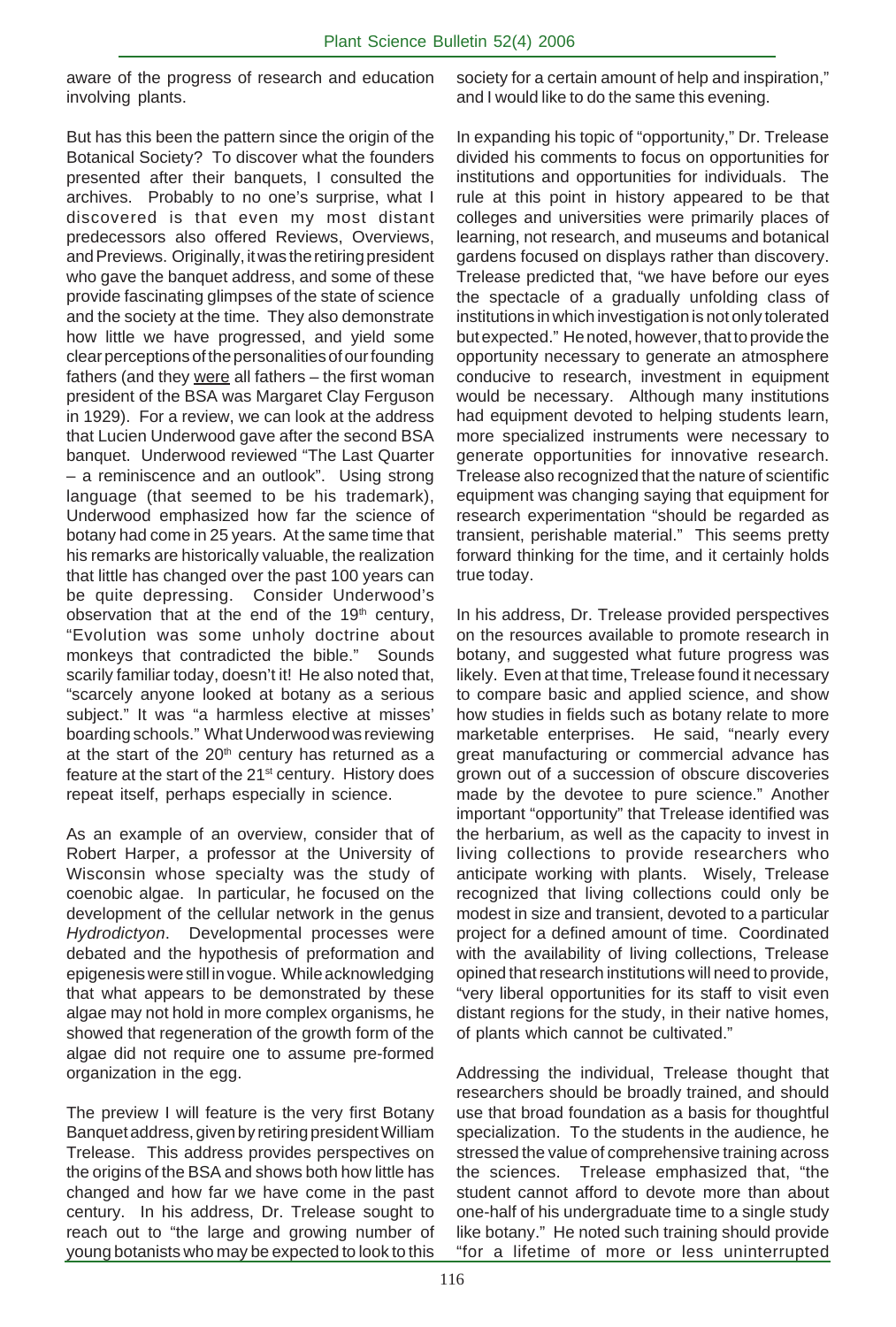opportunity for unearthing the wealth of discovery."

Despite recommending broad training, even a century ago, he saw that the expanding wealth of information could be debilitating, and individual research agendas needed to be focused and narrow. He also emphasized that a brick-by-brick approach to building the research edifice was more profitable and successful than trying to discern the next great breakthrough and hoping for giant leaps of research progress.

Summarizing what Trelease saw as botanical opportunity as the Botanical Society of America was launched, he stressed the need for institutions whose main mission was research. In such places, facilities to produce and house specialized equipment for modern research would be provided, and funds would be available to support research efforts, including both field and laboratory components. Trelease also saw a great need for training new generations of botanists. He emphasized that the best scholars were those that were broadly trained and who were taught to think critically. He saw that one of the best ways to foster the kind of learning that would result in excellent new botanical researchers was for current researchers to bring their expertise into the classroom. Clearly Dr. Trelease made good sense and his view of the future was insightful and forward thinking.

One of the elements that Trelease did not see was the impact that breakthroughs in research technology and analytical methods would have on shifting the direction of knowledge accumulation. He was correct in thinking that in biology the availability of dramatically different new questions was not likely, but burgeoning new techniques that allowed different approaches to answering those questions did keep changing the way that knowledge accumulated, and provided often dramatic new answers to old questions.

Trelease also missed how the explosion of new research institutions would promote increasing specialization in plant research. As more and more different ways to approach the study plants were discovered, it was no longer possible to establish a comprehensive understanding of botany writ large. In fact, a prominent element of scientific progress during the  $20<sup>th</sup>$  century was the disintegration of botany. The amalgamation of fields and societies that became the Botanical Society of America a century ago (including the Society for Plant Morphology and Physiology and the American Mycological Society) demonstrated early on that there were different perspectives and approaches to the study of plants. What began as a joining of forces to provide a united force for the future did not

last.

When the BSA was founded, degrees at major institutions were offered in Botany, Zoology, and Microbiology (then called Bacteriology). With an increase in the number of research scientists, knowledge about the biological world expanded. However, as the accumulation of data exploded, so did the field of botany. More and more groups splintered from the original BSA, and that trend continues. Today, accepted fields in biology include cellular, molecular, developmental, genetical, evolutionary, ecological, and other disciplines: at the same time, degrees in botany have become rare.

A second trend that pervades the first century of the BSA is the search for the "magic bullet," the ultimate technique that will provide answers to life's persistent questions. Beginning with the visualization of chromosomes and the study of meiotic behavior, chromatography and electrophoresis allowed biologists to study the micro and macro molecular composition of plants. Today's reigning "magic bullet" is nucleic acid sequencing. The emergence of these techniques spawned new disciplines as well – how many Departments of Molecular Biology do we have in the country today, departments that are based on a technique, not a discipline or a set of organisms? This trend can have the adverse effect of changing biologists into technicians rather than allowing them to be creative scholars. Fortunately, institutions that have protected a more whole-organism approach have thereby maintained a focus on "question" oriented approaches to research.

Part of the problem that botany has faced relates to the organisms themselves. Plants do not have soft fur and big brown eyes, and (except for carnivorous plants) lack the "oh, gee, wow!" factor that many animals possess. Thus, botany has always attracted fewer undergraduate majors than Zoology. Even at the level of public awareness, our neighbors are simply less well informed about the sophisticated science that botanists perform. When someone says "botany," the regular reaction is to see a hobbyist who identifies wild flowers rather than a serious research scientist. Zoology is a much "cooler" topic; even the most renowned botanists are often seen as the "nerd" scientists, and are not accorded the same prestige as scientists who work on animals.

As the 20<sup>th</sup> century progressed, botany faded as an acceptable field at major research institutions. Looking back at the early part of the  $20<sup>th</sup>$  century, botany was one of the primary subjects that attracted students to biology. But by the middle of the century, botany began to disappear as an undergraduate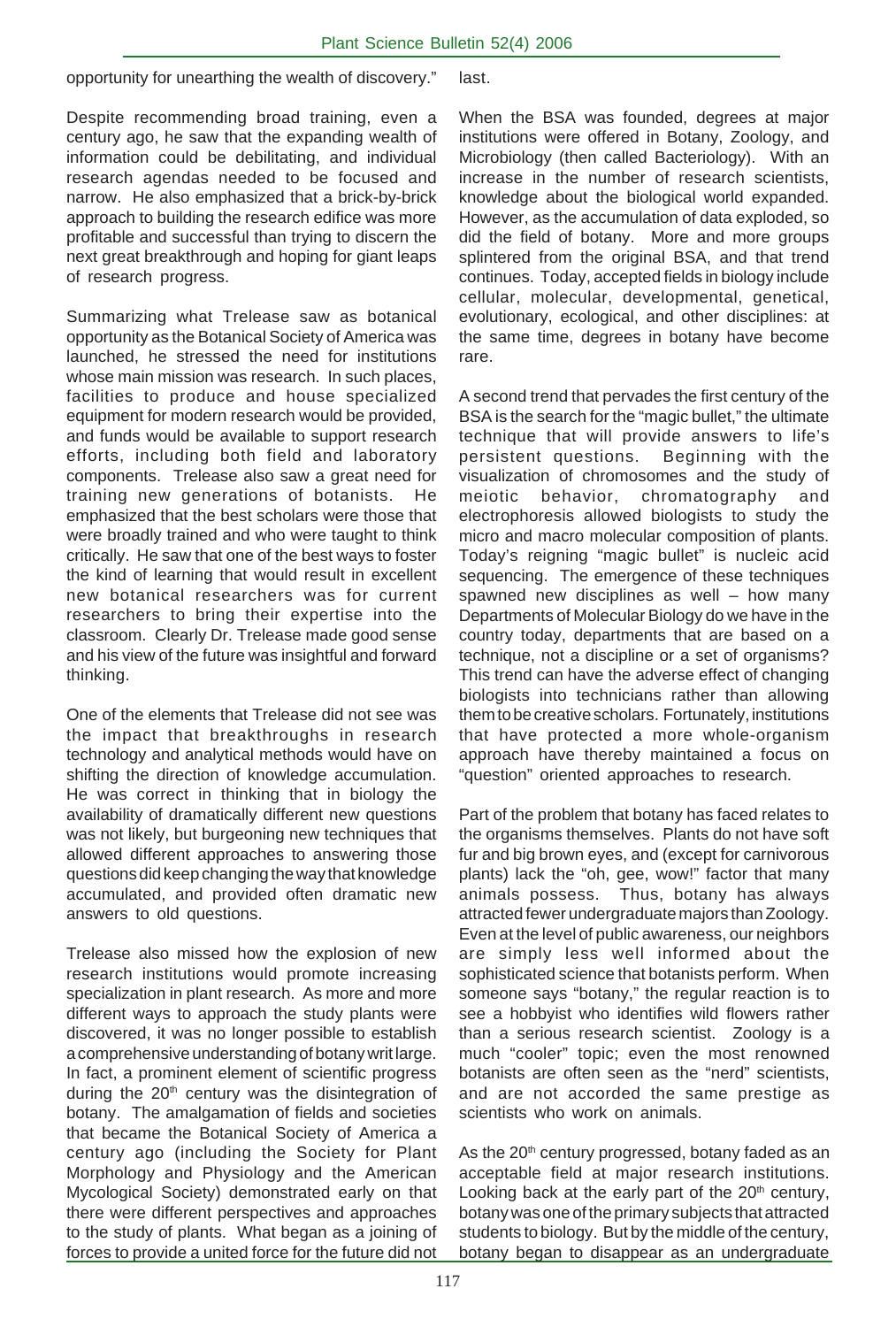major and an academic department. To be fair, so did Zoology. Biologists currently in control of disciplinary nomenclature appear more comfortable tied to disciplines such as biochemistry, genetics, ecology, or systematics than focusing on any one set of organisms.

For much of the 20<sup>th</sup> Century, the BSA tracked the fortunes of the field of botany, building strength through the middle of the 20<sup>th</sup> century, and showing disturbing plunges in membership in the 1970s. In the last 20 years of the century, as more and more fragmentation and splintering of biology continued, the BSA has assumed a role as a coordinator of botanical research and teaching. By pulling together national and international botanical endeavors, the BSA retained lost momentum, rechanneled its outreach and synthesis efforts, and emerged more stable and ready for the new millennium.

At the start of the 21<sup>st</sup> century, biology continued its headlong charge toward greater specialization, and there is even more pressure for coordination and integration. Consider just one topic, specializing on the cellular details of plants. My survey indicated that there are now at least five professional journals that seek research publications on the study of plant cells: (1) *Plant cell,* (2) *Plant, cell and environment,* (3) *Plant cell reports,* (4) *Plant and Cell Physiology*, and (5) *Plant cell, tissue and organ culture*. I'm not trying to pick on those who study the plant cell, but there seems to be more call than ever for the BSA to continue and expand its role as an umbrella society dedicated to keeping the focus on the forest, even though the number of trees just keeps getting larger.

In the last section of my address, I will develop some observations and suggestions on ways that botany and botanists might adapt to the future. Given my emphasis so far on the culture of biology and our society, I will comment on two general aspects of research and make some observations about the role that plants may be able to play in education.

My comments so far have emphasized general trends in the way that botany and the study of plants have changed through the last century, and the observations and suggestions I will make are similarly broad. Focusing first on research trends, I'd like to think we have disintegrated biology far enough and it would be best if we could find more and better ways to generate more integration. Toward this end, botanists could promote the organism as an organizing principle in achieving integration of the many and varied lines of evidence that have developed. In part, of course, this is an ongoing activity. Whenever we revise our hypotheses about the trajectory of morphological change in response to new insights from DNA sequence

data, we are coordinating these two lines of inquiry. But it seems to me that we could expand the extent of this coordination by placing the whole organism at the center and capitalizing on the ways that organisms contain and connect the many approaches and lines of evidence that have been accumulated.

Consider, as a "random" example, a fern. distinctly different life history stages (gametophyte and sporophyte) compartmentalize different aspects of the physiology, development, and reproductive biology of the species and allow these perspectives and processes to be integrated in providing a full picture of the organism. Considering the whole organism can also provide links between ecological pressures that yield adaptational change and systematic perspectives on the history of the species. From these studies emerges a wellexplicated and integrated view that knits together the many specialized components, from genetics and cellular details to ecological responses and phylogeny. Such an integration demonstrates well how the component approaches benefit from shared knowledge, e.g., how an understanding of phylogenetic relationships can help to interpret apparent adaptations and put physiological features and developmental stages into historical context.

Turning from "vertical" integration across different elements of an organism to "horizontal" integration within a discipline, it would appear that some disciplines lend themselves particularly well to bringing together contributions from disparate sources. Consider **development**. This discipline focuses on the transmission and expression of information from its source in DNA to its ultimate display as a fully functional organism. No wonder that developmental biologists consider themselves as geneticists as well. Integration of this kind is vital if we are to understand and explain how organisms are more than just a sum of their parts.

In a similar way, **evolution** is also a remarkably integrative discipline, encompassing studies at the nucleotide level, the individual, the population, the species, and, ultimately the classification of life on earth. But very few (if any) evolutionary biologists are able to integrate the full reach of evolution, and once again I recommend that we consider ways to take advantage of the breadth of disciplines like evolution to develop more fully rounded views of the natural world.

To achieve this level of integration will, I think, require a new level of cooperation, reaching across borders that have resulted from the specialization of biology into pigeonholes that have canalized our field and put blinders on individual workers. Fortunately, some efforts to reverse this trend are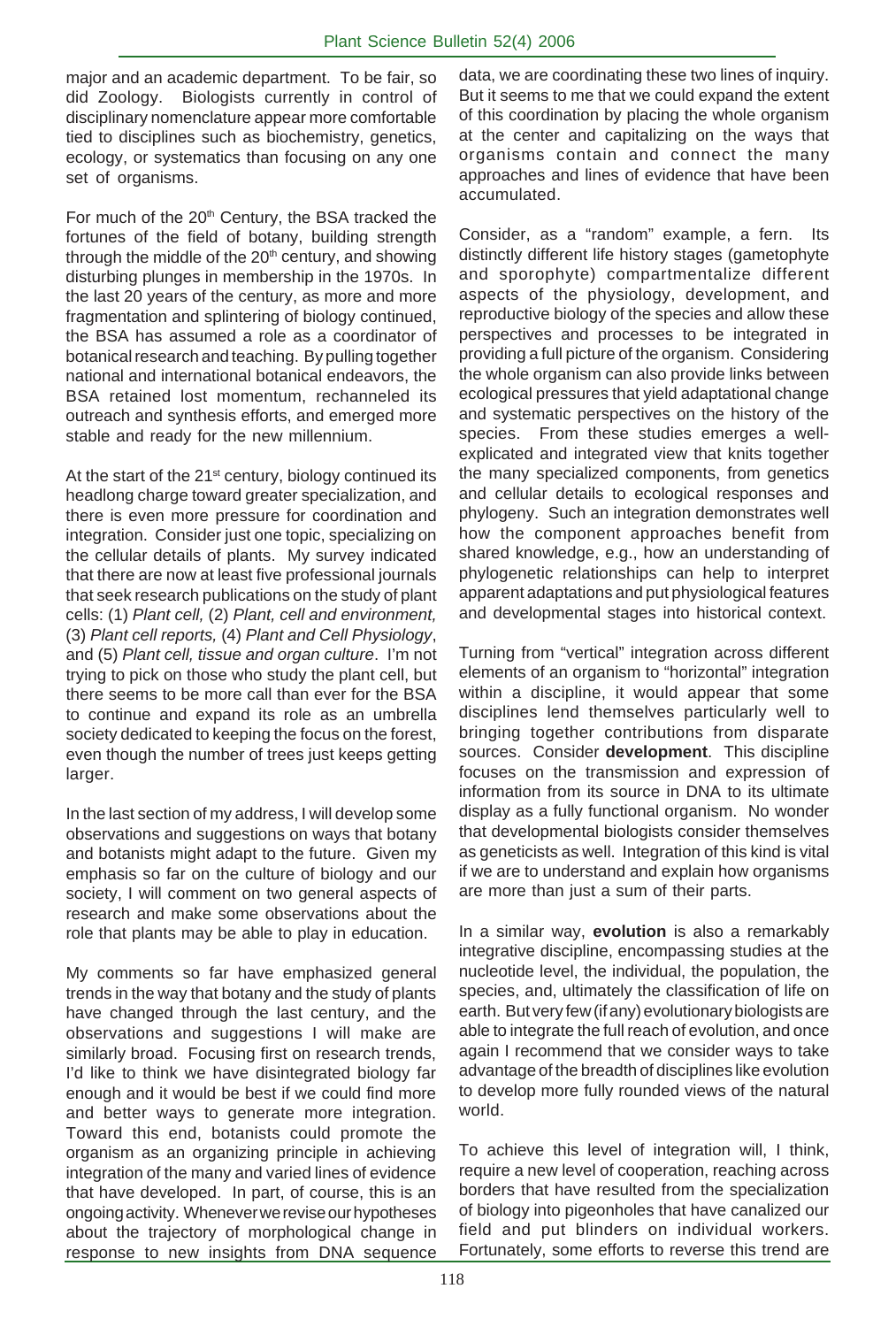already in place. Over the next three years, the BSA will be meeting with sister societies and thus providing opportunities to break down walls that have challenged cooperative endeavors. In 2007, we will meet with the American Society of Plant Biologists, in 2008 with the Canadian Botanical Association/L'association Botanique du Canada, and in 2009 with the Mycological Society of America. We should capitalize on these all too rare opportunities for building bridges and cooperative endeavors. Sponsoring cross-cutting symposia would be a first step. In planning for our meetings, we should also continue to reach out to other professional societies and seek opportunities to meet with them.

Throughout the history of the science of botany, the most innovative progress has been made by individuals capable of sitting on the interface between two major disciplines. Two that come to mind as representing the wave of the future are Evolutionary Developmental Botany, or Evo-Devo, and the study of Plant Speciation. Both of these interdisciplinary fields demands attention across fields, and develops hypotheses that require the investigator to be broadly trained. In the case of evo-devo, investigators are using new methods of tracing the developmental pathways that give rise to morphological features and then showing how the control of these pathways provide insights on often very deep relationships between major lineages. The process of speciation, meanwhile, requires that the investigator make connections between the ecology of populations and the genes controlling change. Studies of how new lineages are initiated requires the investigator to study both the internal genetic constraints and the environmental pressures that influence change. Breakthroughs in either evo-devo or speciation will lead to novel insights in a broad range of major fields, and I'm sure there are other such interdisciplinary fields that are only beginning to emerge.

Turning briefly to our responsibilities and opportunities in education, we live in precarious times. Unfortunately, the emphasis on research that Trelease and others saw as important to advance science has had the side effect of diverting our most creative thoughts and a majority of our time in pondering the next frontier in our disciplines. As a result, we neglected education and have generated too many generations of scientifically illiterate citizens. Time does not permit me to explore the origin and evolution of this very real and potentially disastrous problem, but it seems clear that in the future we must divert more of our time and energy into helping the public understand what science is, how it differs from belief systems, and why it is so important as we advance into the 21<sup>st</sup> century. The good news is that both commercial and individual

efforts are being made to develop plant tools that can be used to provide students with a solid understanding of science as a process. Especially as issues of using animals experimentally remove them as appropriate models in teaching, plants emerge as ideal organisms whose biology allows exploration of questions about physiology, biochemistry, genetics, development, ecology, evolution, etc. Members of the BSA should turn some of their attention to developing laboratory teaching activities that exploit the unique features of plants for instructional purposes. Members of the BSA are in the best position to know what elements of science can be demonstrated most appropriately by plants. We are the ones to suggest ways to involve students in inquiry activities involving plant models.

One solid example of how the BSA can foster learning about science using plants is already an ongoing enterprise. Many of you are already aware of an initiative now called "Scientific Inquiry through Plants" and soon to be known as "Planting Science" that has been spearheaded by the BSA. This is also an opportunity for more research botanists to get involved as resources for teaching science in one of the many schools participating in the program. Please consider investing in the future of science education by acting as a scientific expert and mentor by answering questions crafted by K-12 and undergraduate students. The BSA is providing all the logistics of electronically linking schools and teachers with plant researchers, all you need to do is volunteer. Becoming involved is as easy as visiting the BSA web site and contacting the BSA Education Director, Claire Hemmingway.

The BSA is sponsoring a number of different inquiry topics, one of which is currently active (The Wonder of Seeds) and a second (The Power of Sunlight) will be activated soon. If you have other ideas that might serve as models for developing students' understanding of science and research, please consider contributing them.

Through the Planting Science program, students are given the opportunity to learn about how science works and how scientists conduct research. Establishing this kind of habit of mind can help to transform young minds and can help to promote the sense of curiosity and the excitement of discovery that has propelled all those in this audience into a life of learning about how plants function, interact, and evolve. Based on public perceptions and the general lack of appreciation of science (it has been estimated that only 17% of US adults is capable of reading and understanding the science section of the New York Times!), we need to revise our priorities to help emerging generations truly learn about science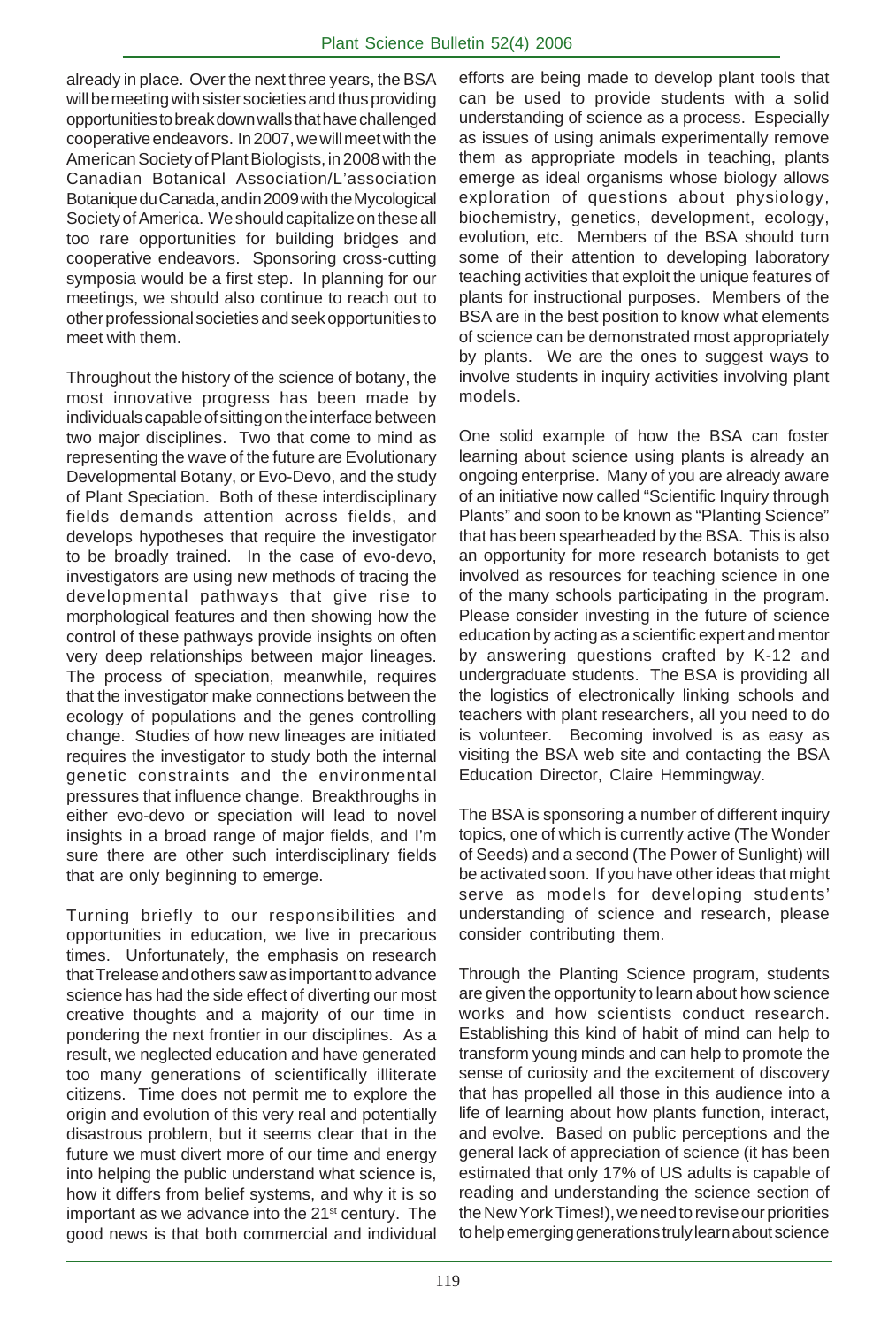I'd like to end this presentation by proposing a theme for the BSA of "**Growing Together**." As a society, we have opportunities to move us into the next century with vitality and vigor, and with plans to engage all aspects of what we can and should try to accomplish. By developing more disciplinary integration, we will grow together as a cohesive force for the future. If this integration becomes a paradigm for accomplishing creative science, together we will grow in size and importance. We certainly are a society for all botanists, and we need to consider more intensively how to develop interconnections among individuals and disciplines that will encourage greater originality. We are also a society that can contribute to the general public by reaching out to the community and informing them of the power of plants in their lives. As I have tried to emphasize, we are a society for fostering education innovation. We need to stay alert to opportunities for encouraging students to become the next generation of creative scholars, and plant examples can lead that charge. And, finally, we are the scientific society that promotes plants as powerful research and education exemplars. We are the ones to promote all things green, and we are the ones to reach out to our microbial and zoological neighbors and help them realize the opportunities for exploring plants. As Kermit the frog has intoned,

"It's not that easy being green; Having to spend each day the color of the leaves.

But green's the color of Spring. And green can be cool and friendly-like. And green can be big like an ocean, or important like a mountain, or tall like a tree.

When green is all there is to be It could make you wonder why, but why wonder why? Wonder, I am green and it'll do fine, it's beautiful! *And I think it's what I want to be."*

Slides of the talk are available at: http://www.botany.org/history/ 2006Banquetaddress.php

## **The Lessons of History: A Historian Reflects on 100 Years of American Botany**

Plenary Address, Botany 2006 Vassiliki Betty Smocovitis

see:

*American Journal of Botany* 93(7)942-952 and slides at: http://www.botany.org/history/ CentennialAddress.pdf

#### **Honoring the Past- Building for the Future**

Remarks of Peter Raven during the BSA Strategic Planning Discussion of that name

When my mother's ancestors, starving survivors from the ill-fated Donner Party, stumbled out of the snows into the foothills of the Sierra Nevada not far from here in 1847, they could scarcely have imagined that 22 years later the transcontinental railroad would extend from coast to coast, or that 56 years later the Wright brothers would be taking off in powered flight at Kitty Hawk. Even less could they have know that 66 years after the Wright brothers' flight, Neil Armstrong would be walking on the moon, or that in the early 21<sup>st</sup> century, information would dominate all aspects of human endeavor, and that the organization of that information would be of critical importance for everyone. Progress in every field has been explosive, and we can legitimately have no reason to imagine where the future might lead.

Halfway through the hundred-year history of the Botanical Society of America, in the mid-1950s, I was taking my first courses in botany at Berkeley. Able teachers including Herbert Mason, Lincoln Constance, Leonard Machlis, Johannes Proskauer, Adriance Foster, and Carl Sauer were doing their best to tell me about all the wonderful progress that had been made in botany, and I was absorbing this fund of new knowledge as well as I could, driven by my fascination about plants and everything that had a bearing on understanding them. A decade later, when I was preparing the first edition of my botany text, I was amazed by what had been learned in that relatively short interval. And now, I can best express my feelings about the wonderful state of botanical knowledge, so well illustrated by the proceedings of this excellent meeting, in the words of Chris Somerville, who wrote in commenting on what I might have to say today, "I feel overwhelmed in an exhilarating kind of way by the rapid rate of progress. My general feeling is that major problems are being solved every day."

It seemed strange when I was at Berkeley that the importance of DNA was not properly appreciated and taught, but in fact, it was not so strange: it was not until the unraveling of the genetic code in the early 1960s, and the demonstration of how the transcription of proteins actually worked, that we began to accept the basic tenets of molecular biology as central to the whole field of biology. We could scarcely imagine in those days what would be learned about hormone action, growth, or all the other important fields that we studied, and certainly few of us had any premonition of the massive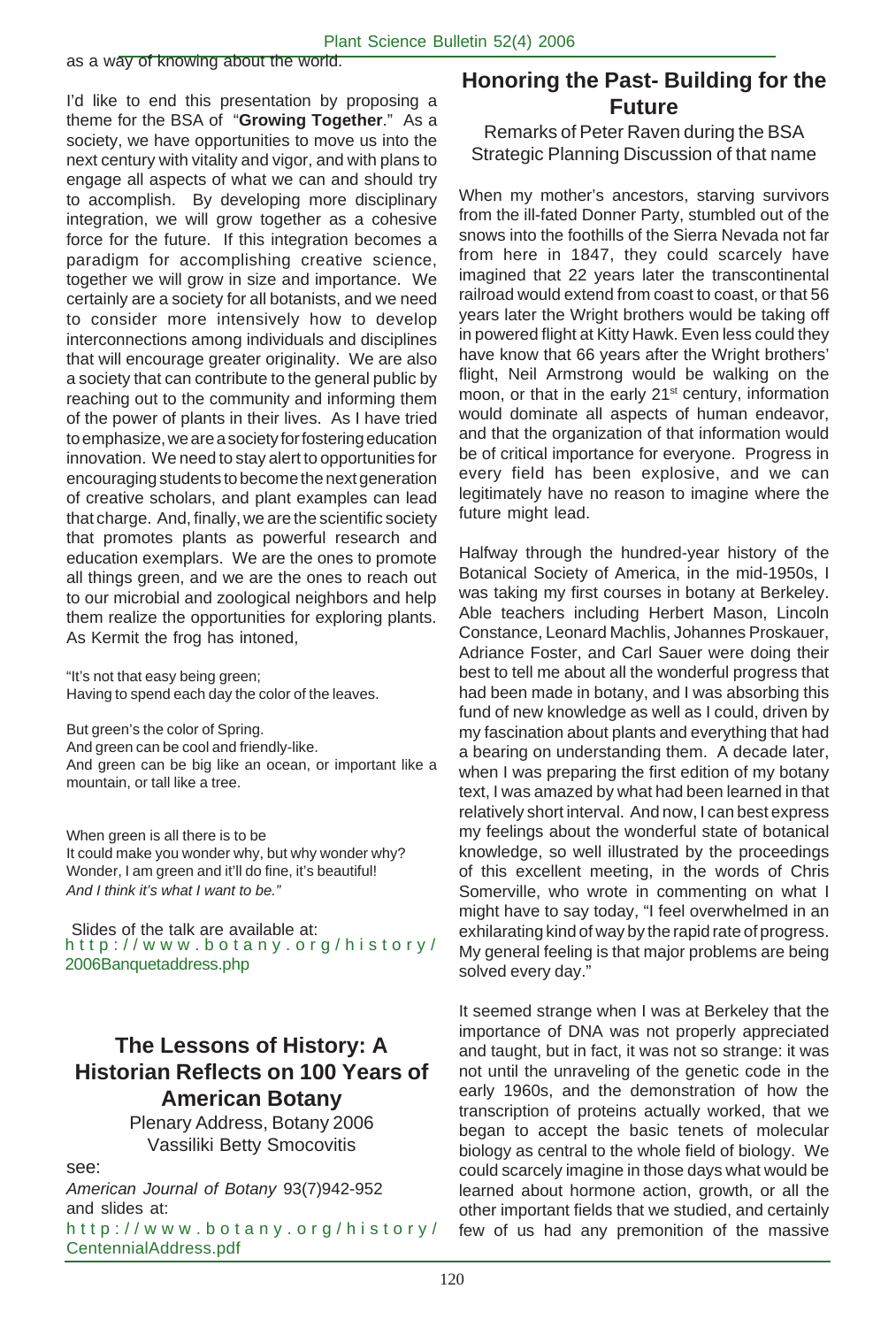changes that would alter the face of the globe over the past 50 years.

The world population in 1950 was approximately 2.5 million people; in the ensuing years it has grown to an estimated 6.5 billion! We were probably using about 50% of global productivity then on an ongoing basis, whereas now our rate of use is estimated at 120%. With half of the world's people living on less than \$2 per day and one out of eight literally starving, the combination of population numbers, consumption levels and technology is literally reducing the productive capacity of the earth to lower and lower levels with every passing day. Why do we seem to care so little? I really became aware of these problems along with Paul Ehrlich and other colleagues at Stanford about 40 years ago. Gradually it became apparent that we were driving species to extinction at an ever-increasing rate, higher by 2-3 orders of magnitude than anything experienced for the past 65 million years, and that the cost of our existence on earth was rapidly becoming an insupportable burden.

But what have we learned about botany over these years? There are so many surprises and important discoveries that I can only offer a few here.

The complete sequencing of the genomes of different plants began in 2000, with *Arabidopsis*, which was shown minimally to be of ancient hexaploid derivation, even though it has the smallest genome in flowering plants. Complete genomic sequences were soon added for rice, poplar, the lycophyte *Selaginella*, with tomatoes, maize, wine grape, and the legume *Medicago* soon to follow. These sequences have made it possible to identify the gene corresponding to a mutation in Arabidopsis within a few weeks of the formation of a segregating population between a plant containing a mutant allele and the wild type. The DOE Community Sequencing Program has also supported the ongoing sequencing of genomes of major sections of genomes in manioc, potato, tobacco, *Mimulus guttatus*, *Sorghum bicolor*, *Capsella bursa-pastoris*, and *Arabidopsis lyrata*, a perennial congener of *A. thaliana*.

The large amount of related activity at this meeting, evident in the pages of any journal in the field, reminds us that the "\$1000 genome" is going to become a reality sooner rather than later. As costs decrease rapidly, we will have greatly enhanced ability to assess variation within and among populations, thus making it much easier to learn about adaptation in plants and to conserve them. The papers given here on *Vanilla* by Ken Cameron and on palms by Carl Lewis remind us of the great utility of these approaches, and the rapid growth of similar applications, which could not have been

imagined five years ago, is assured.

The information gained from genomic studies soon will make possible a rigorous study of the evolutionary history of key innovations in plant evolutionary history such as vascular tissue, leaves, seeds, and flowers. It will also make possible the determination of the genetic basis of significant innovations in the features of mutant individuals and different species and genera of plants. Elegant QTL work in *Mimulus* has documented the genetic basis for species differences. And, genomic studies have also led to a better understanding of the genetics of domestication, particularly in maize, where key genes have been identified and results of selection for a chromosome region documented (selective sweeps).

Also discovered during the last few years is the fact that plant disease-resistant proteins (R proteins) usually detect pathogens indirectly by the damage they do to host cell components, rather than by identifying the pathogen's molecules directly. Recent studies have shown that at least one case of "non-host resistance" (i.e., in which a plant species does not allow growth of a particular pathogen species) is due to active resistance mechanisms encoded by multiple genes. This raises the possibility that it may be possible to engineer stable non-host resistance into crop species.

Of fundamental importance has been the independent discovery by two groups of investigators of the receptor for auxin, which was discovered some 80 years ago-the first plant hormone to be described. This receptor has turned out to be an *Arabidopsis* F-box protein (one of about 700 such proteins in *Arabidopsis*). Such proteins act in eukaryotic organisms to target regulatory proteins for degradation in a signal-dependent manner. This finding – a beautiful piece of work on a longstanding problem- hints at how plant cells "sense" and respond to this protein, and thus provides a key for investigating the action of plant proteins in general. Recently, the signaling mechanism by which plant sense and respond to gibberellin has also been found to involve an F-box protein, suggesting that the phytohormones may act via similar mechanisms.

Of special significance has been the identification of a molecule, called FT, that has all the hall marks of the hitherto elusive florigen, and published in three articles in Science last year. The FT gene is induced in leaves within hours after plants receive a stimulus that promotes flowering, and its product, the FT protein, acts at the growing tips of the plants to activate the flowering process. The gap between the two sites is bridged through movement of FT RNA from the leaf to the growing tip.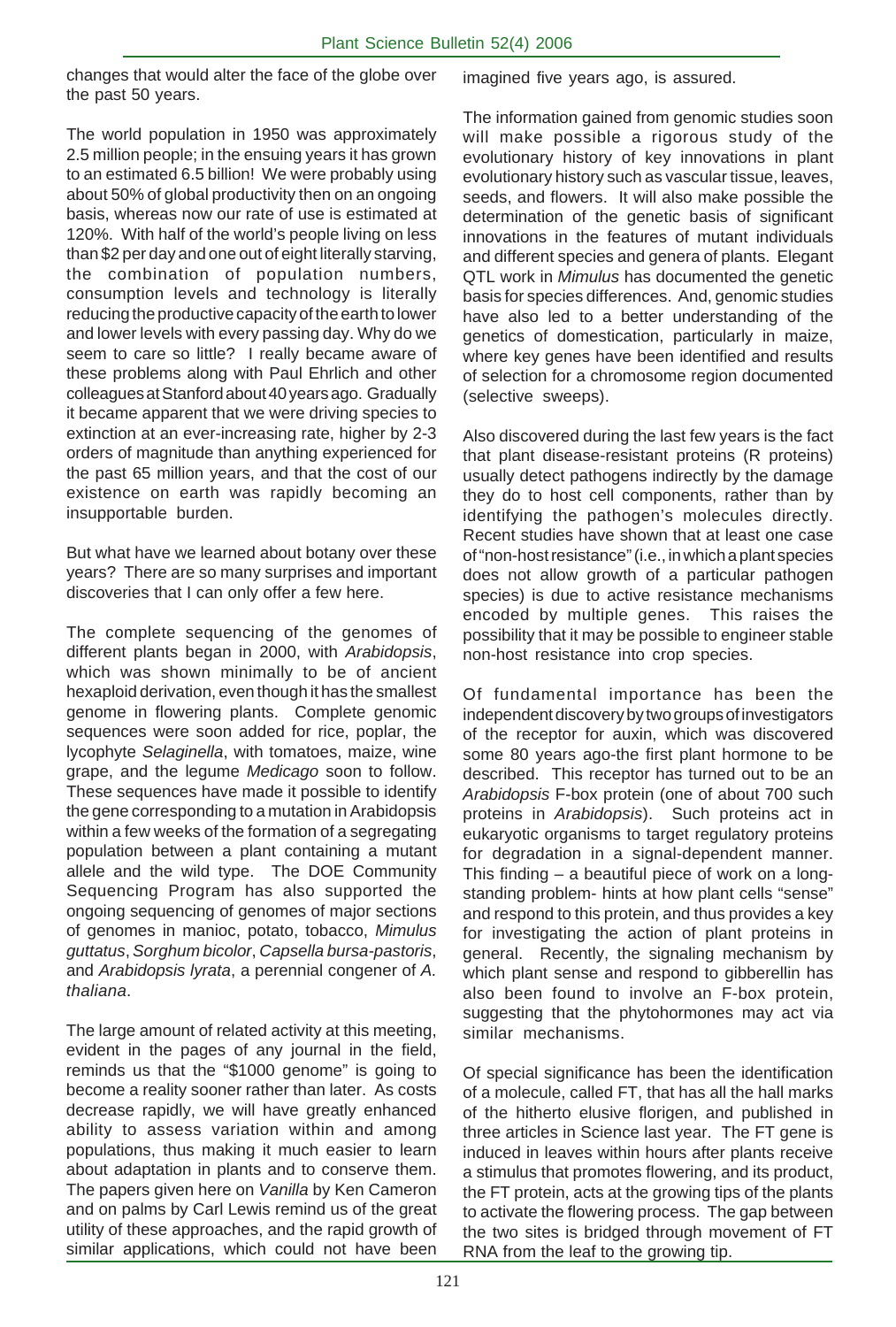The role of micro-RNA's which was poorly understood in 1999, has now been shown to be important in many aspects of plant growth and development.

Transcription factors and other proteins have been shown to move in a regulated way through plasmodesmata, the "plant information superhighway," by Bill Lucas at the University of California – Davis.

Jeff Palmer and his colleagues have demonstrated the massive horizontal transfer of mitochondrial genes from diverse land plant donors to the basal, New Caledonian angiosperm *Amborella*, a startling discovery whose significance for plant evolution in general and mode of origin are receiving further studies in the Palmer laboratory.

Plant phylogenetic studies have expanded rapidly in precision and in coverage of different groups. Careful developmental studies linked with comparisons of the genetic basis for the patterns observed have much to offer in understanding the relationships of plant groups at all levels, and the basic patterns of relationship that have been emerging over the past 15 years or so  $-$  often radically different from what had been suspected earlier - - appear durable. Informative studies of fossil plants have begun to teach us much about the nature of the earliest angiosperms. Along the way, numerous discoveries in the fossil record have proved patently false the conventional wisdom when I was a graduate student that there simply could not be enough fossil flowers to make any difference in our understanding of angiosperm evolution. Some of the earliest fossil flowers apparently represent entirely extinct major taxa. By the mid and late Cretaceous, ancient taxa with clear relationships with groups such as *Chloranthaceae* and other extant angiosperm clades appear. The resolution of such fossils will provide interesting results for years to come.

The Angiosperm Phylogeny Group (APG) has contributed much to the establishment of monophyletic groups in angiosperms, a trend obviously beneficial to the establishment of sound classifications with predictive value. The phylocode, with its cognitive formlessness, has provided a way of organizing information that some students of phylogeny have found useful, but, in principle, since it does not indicate the relationships of taxa nor help us locate information about them, it has not been widely accepted.

Notable in recent years has been the steady growth of the Tree of Life Project, which will provide a sound basis for understanding the relationship of major taxa within the next few years. Numerous surprises,

such as the rooting of the Equisetales within the ferns, and controversially, the Gnetales within the confers, will clearly be encountered along the way. With respect to the latter hypothesis, in which Gnetales are seen as sister to Pinaceae, there has been much doubt, but further critical evaluation is clearly necessary in view of the material presented.

In terms of the material available for systematic botany and its availability, the total number of plant specimens in the world's roughly 3,000 herbaria is growing at the rate of about 10 million specimens per year, with approximately 345 million specimens in the world's herbaria today. The total number of distinct vascular pant species validly described has not been reliably estimated but there are clearly at least 325,000 of them, with what I would estimate as 100,000 more still to be named and defined. Over 100,000 species are cultivated in botanical gardens already, and the gardens themselves have grown by about a third over the past decade, with about 2,700 operating today.

Major increases in the availability of information about plants on the World Wide Web foretell even greater increases in such useful information in the future. For example, the African Plants Index now includes high-resolution images of about 80% of the types of African plant species, and will go on-line later this year; and a similar project for the types of Latin American plants, again backed by the A.W. Mellon Foundation of New York, is getting underway this summer.

The literature of systematic botany is likewise becoming available on line: the Missouri Botanical Garden's *Botanicus* project, funded by the Keck Foundation and the Institute of Museum and Library Services, has already recorded over 350,000 pages of pre-1923 systematic literature in a searchable format, with 2,500 additional pages being added each week. In this way, the complete literature of systematic botany will be come universally available relatively soon. All of the *Botanicus* information is linked to the Missouri Botanical Garden's *Tropicos* data base, the most comprehensive and widely consulted data base on plants.

At the same time, the accelerating effects of habitat reduction; the widespread and growing presence of alien invasive species; the gathering of plants in nature for personal use and commercial purposed; and global warming combined threaten to eliminate two-thirds or more of all plant species during the course of this century. Following a call for increased efforts to conserve the world's plants at the 1999 International Botanical Congress in St. Louis, a Global Strategy for Plant Conservation was approved within the Convention for Biological Diversity in 2002. The Global Strategy then established specific,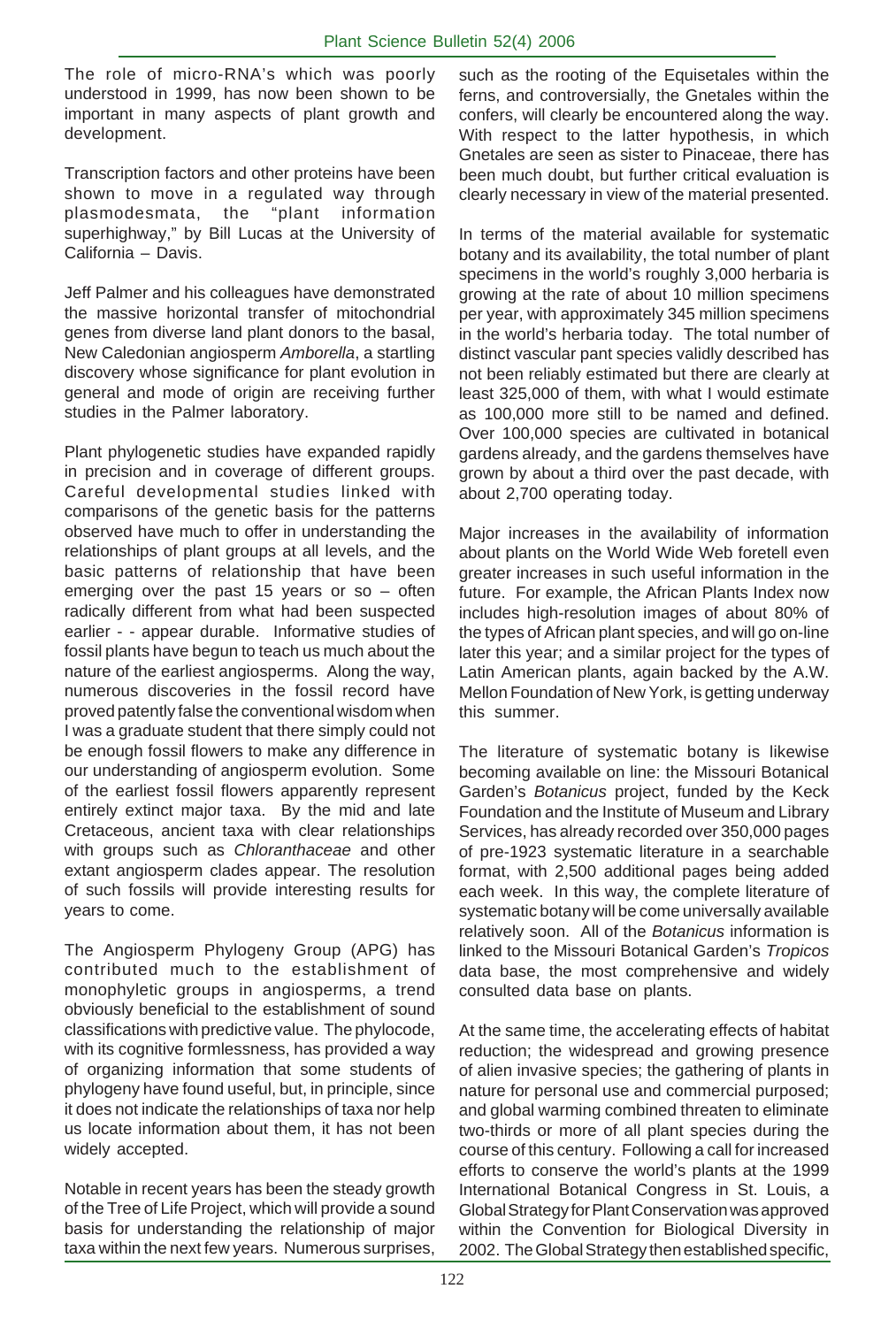ambitious goals for the preservation of plant diversity that are intended to be met by 2010. The efforts made to realize these goals are clearly having an important impact on plant conservation throughout the world, starting with our knowledge about the amount of diversity that exists.

Transgenic crops have now been grown on more than 1 billion acres (in aggregate) throughout the world, amounting to approximately and eighth of the total cultivated land globally. More than a decade of experience has demonstrated no damage related to the cultivation of these crops, which have offered proven economic and environmental benefits. Even more impressive gains are in sight for the decades to come. Plants that exhibit improved levels of cold, freezing, salt, and drought tolerance have been developed and are expected to improve crop productivity in regions where it is limited by these factors. Although investigations continue, there seems little doubt that the intensive production of adequate supplies of food on the least amount of land possible will contribute a great deal to the preservation of biodiversity at a time of maximum threat to its continued existence.

The appearance of the Millennium Ecosystem Assessment in 2005 documented the fact that human beings over the past 50 years have degraded ecosystems more rapidly than any earlier time, allowing major increases in human well-being but at the same time rapidly diminishing the benefits that future generations will be able to obtain from ecosystems. Achieving the Millennium Development Goals will require significant changes in policies, institutions, and practices, but few nations seem ready to embrace these changes fully and certainly they have not been accepted as a basis for action here in the United States.

As scientists and informed citizens, we must give the global situation our most serious attention. We live in a more diverse world today than will ever exist again, but our efforts will play a major role in shaping the contours of that future world and the opportunities that its citizens will enjoy. As botanists, we have a great deal to contribute, and exciting future discoveries await us in all of the subfields of our discipline.

Acknowledgements: Brent Mishler, Sir Peter Crane, Michael Donoghue, Peter Endress, Pat Holmgren, Elizabeth Kellogg, Elliott Myerowitz, Dan Nicolson, Jeff Palmer, Walt Reid, Chris Somerville, Peter Sevens, Marc Van Montagu, Mathis Wackernagel, Peter Wyse Jackson are among those who contributed to the version of a similar paper that I presented to the International Botanical Congress in Vienna last summer, and Barbara Schaal, Jeff Palmer, Chris Somerville, David Dilcher, and Elizabeth A. Kellogg added information to the remarks I have offered today.

## **Awards**

#### T**he Botanical Society of America MERIT AWARD**

The Merit Award is the highest honor given by the Botanical Society of America. It is given in recognition of outstanding contributions to the science of botany. This year we are pleased to honor:

#### **Dr. Ruth Stockey**, University of Alberta

Dr. Ruth Stockey is recognized for her contributions to paleobotany, especially to our understanding of the anatomy and development of fossil conifers and angiosperms. Dr. Stockey has been a member of the Botanical Society of America for more than 30 years. She began her research career elucidating the structure and development of fossil conifers and is recognized as the world's expert in this area. Since moving to the University of Alberta, she has concentrated on anatomically preserved fossil angiosperms, providing data on floral structure, development, and phylogeny in these ancient plants. Her research has been supported by the Natural Sciences and Engineering Research Council (NSERC) of Canada for more than 26 years. Dr. Stockey is truly an "ambassador of botany" and is involved in collaborative work with colleagues around the world; her letters of support came from five countries! She is an enthusiastic teacher and her support and training of students is exceptional—one student began research in her laboratory in high school, and received her Ph.D. this year. For her many contributions to paleobotany, including her dedication to training the next generation of botanists, the BSA is proud to recognize Dr. Ruth A. Stockey with its highest award.

**Dr. Barbara Webster** , University of California, Davis Dr. Barbara Webster is recognized for her many contributions to plant development and structure. Her early work focused on abscission and senescence in higher plants, and included anatomy, ultrastructure, histochemistry, and physiology, as well as experimental work, especially on the genus Phaseolus. Beginning in the 1970s, Dr. Webster began to concentrate more on reproductive biology, but she has contributed to a wide range of topics, including nitrogen fixation in the legumes, environmental stress, and yield of crop plants. Her impressive publishing career spans more than five decades and includes more than 100 published papers and book chapters; her research has been supported by the National Science Foundation, the USDA and USAID. Dr. Webster was truly a pioneer in advocating for increased participation of women and minorities in science, and has served as a role model and mentor to both undergraduate and graduate students in plant biology. She is a fellow of the American Association for the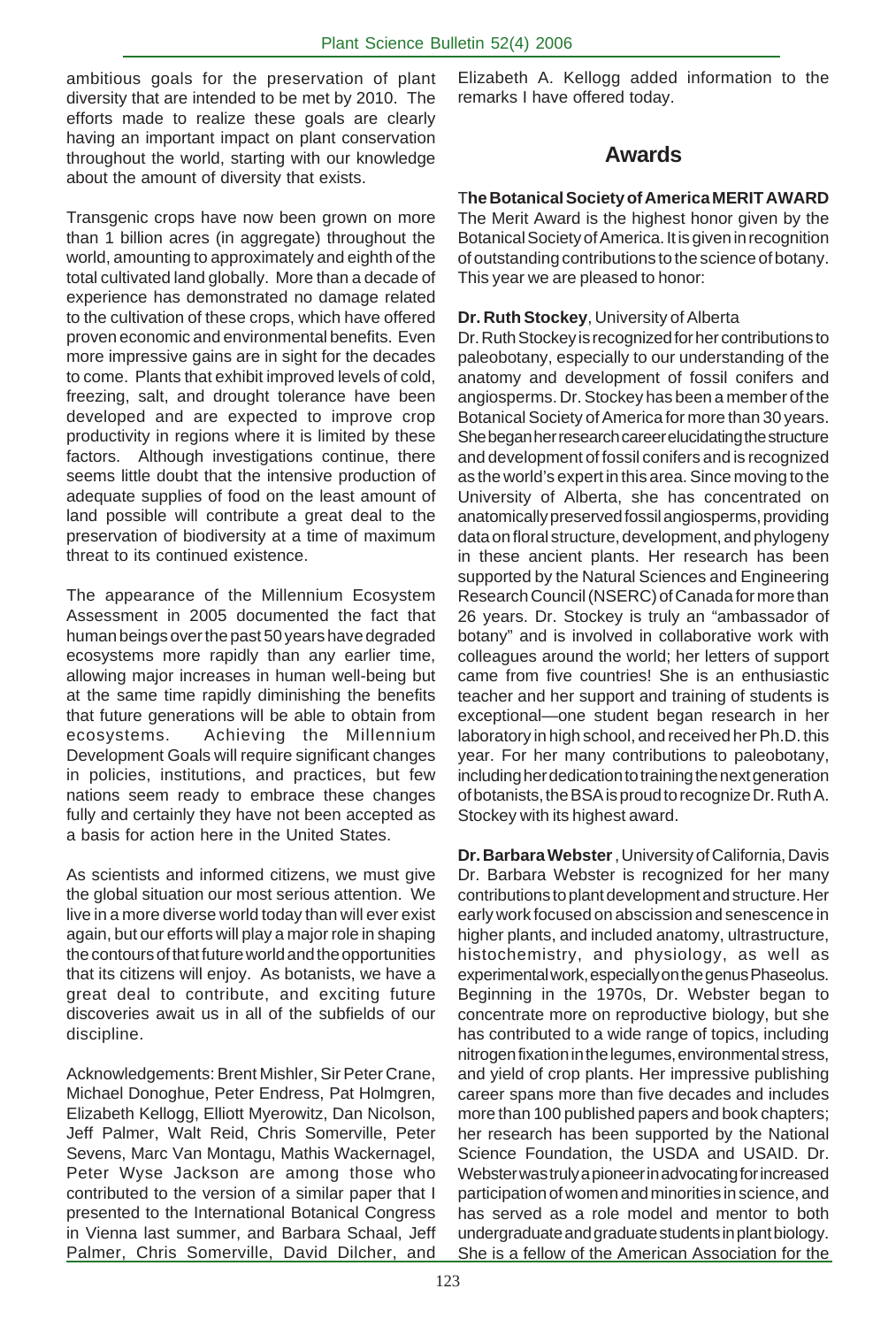Advancement of Science and the American Society for Horticultural Science, served as Treasurer and President of the Botanical Society of America, and has served as Associate Vice-Chancellor for Research at the University of California, Davis since 1989. As one letter writer noted, "It is hard to believe that Barbara has not already received this award." For her numerous contributions in many arenas to the field of botany, the BSA is proud to recognize Dr. Barbara D. Webster with its highest award.

#### **Jeanette Siron Pelton Award**

The **Jeanette Siron Pelton Award** is given for sustained and imaginative productivity in the field of experimental plant morphology.

**Dr. Tobias Baskin**, University of Massachusetts, Amherst is the 2006 awardee. Dr. Baskin is recognized for his research into how plants control their shape via cellulose microfibrils and the microtubule cytoskeleton. He has made fundamental contributions to our understanding of how local cortical microtubule organization is related to microfibril orientation, which constrains cell and, ultimately, organ growth in longitudinal and radial directions. He has combined physiological, cytological, ultrastructural and genetic approaches to his studies of cell growth, and is credited with important innovations of microscopic techniques. Dr. Baskin is currently investigating the interaction of specific proteins with cortical microtubules, the plasmamembrane, and the cellulose synthase complexes in the membrane, to critically evaluate his proposed model of cell wall control of its own microfibril orientation. This award is from the Conservation and Research Foundation, based on the nomination by the BSA Pelton Award Committee, and includes a check and a certificate. This award also includes a Jeanette Siron Pelton Award Address,which will be given at the Botany 2007 conference in Chicago, Illinois.

#### **Darbaker Prize**

The Darbaker Prize is given each year in memory of **Dr. Leasure K. Darbaker**, for meritorious work in the study of microscopic algae.

**Dr. Charles Delwiche**, University of Maryland at College Park is the 2006 awardee. The award recognizes his excellent research on a wide variety of algae, resulting in significant contributions to the literature in many fields. These include molecular systematics and genetics of green algae and dinoflagellates, genomics of microalgae, molecular evolution of microalgae, and structure and function of microalgae.

#### **The Henry Allan Gleason Award**

Each year The New York Botanical Garden presents the Henry Allan Gleason Award for an outstanding publication in the field of plant taxonomy, plant ecology, or plant geography.

**Dr. Michael G. Simpson** is the Gleason Award recipient for 2006 for his book, Plant Systematics, published by Elsevier Academic Press. This publication, many years in the making, represents a masterly treatment of vascular plant groups and the principles of plant systematics as well as incorporating the latest concepts in phylogenetics and methodologies. It is erudite and most importantly user friendly, especially for students. This text will serve as the standard for many years to come.

#### **Lawrence Memorial Award**

The Lawrence Memorial Fund was established at the Hunt Institute for Botanical Documentation, Carnegie Mellon University, to commemorate the life and achievements of its founding director, Dr. George H. M. Lawrence. Proceeds from the Fund are used to make an annual Award in the amount of \$2000 to a doctoral candidate to support travel for dissertation research in systematic botany or horticulture, or the history of the plant sciences. The Lawrence Memorial Award for 2005 goes to **Eric Schuettplez**.

#### **SPECIAL AWARD**

The Botanical Society of America presented a special award to **Dr. Edward Schneider** , BSA Past President, expressing gratitude and appreciation for outstanding contributions and support for the Society. Ed has provided exemplary contributions to the Society in terms of leadership, time and effort.

#### **SPECIAL AWARD**

The Botanical Society of America presented a special award to **Dr. David Spooner**, BSA Immediate Past Secretary, expressing gratitude and appreciation for outstanding contributions and support for the Society.

**Charles Edwin Bessey Award** (BSA in association with the Teaching Section and Education Committee)

**Dr. W. Hardy Eshbaugh**, Miami University, Oxford, Ohio, Professor Emeritus, Department of Botany. The nomination letters indicate that Hardy has advanced and broadened botany education for several generations of Miami University students. He pioneered the development of field courses ranging from introductory level formal courses to public outreach for retirees. We thank him for his 33 years of formal teaching and his continuing efforts to bring additional understanding of the natural world to the public at large.

**Dr David W. Lee**, Florida International University, Miami, Florida. Peer nominators wish to recognize life-long effort and creativity demonstrated by Dr. Lee teaching of botany and advocacy for botanical education. His unique career path began in 1970. It has included extensive research and teaching in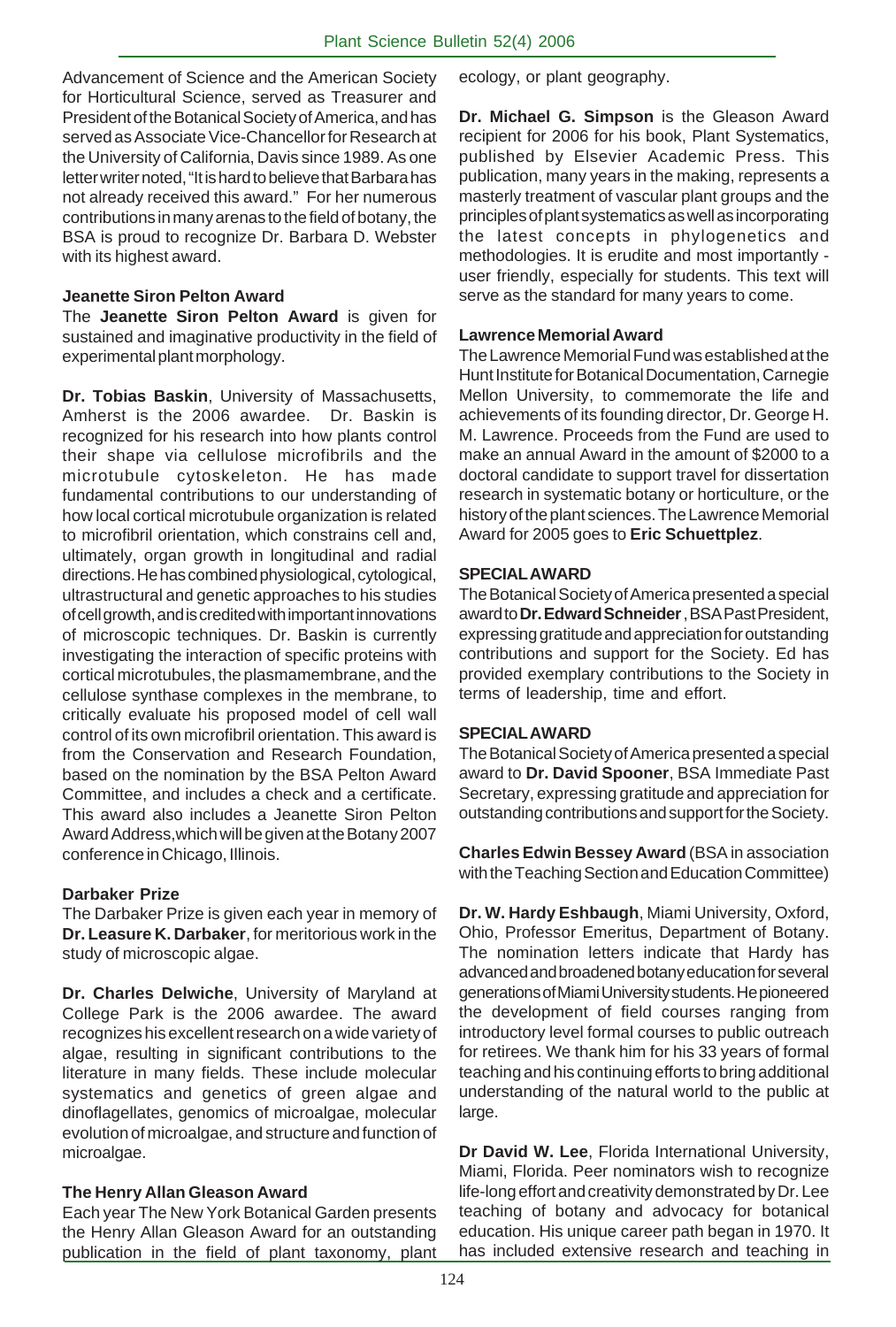the tropics, as well as academic positions in the United States. We thank him for sharing his love of botany and his desire to communicate about plants to students and the public in uniquely effective methods.

#### **Conant "Botanical Images" Student Travel Awards**

This award provides acknowledgement and travel support to BSA meetings for outstanding student work in the area of creating botanical digital images.

Jay F. Bolin, Old Dominion University - Frist Place, Submission #5 - \$500 Botany 2006 Student Travel Award

**Anna Jacobsen**, Michigan State University - Second Place, Submission #1 - \$250 Botany 2006 Student Travel Award

**Ryan McMillen**, Southern Illinois University - Third Place, Submission #14 - \$100 Botany 2006 Student Travel Award

**Isabel Cookson Award** (Paleobotanical Section) Established in 1976, t he 2005 Isabel Cookson Award, recognizing the best student paper presented in the Paleobotanical Section, is awarded to **Selena Y Smith** of the University of Alberta, for the paper entitled "*Fossil perianthless Piperales: a saururaceous inflorescence and flowers with in situ pollen from the Princeton Chert.*" Co-author was **Ruth Stockey** .

**Maynard Moseley Award** (Paleobotanical and Developmental and Structural Sections)

The Maynard F. Moseley Award was established in 1995 to honor a career of dedicated teaching, scholarship, and service to the furtherance of the botanical sciences. Dr. Moseley, known to his students as "Dr. Mo", died Jan. 16, 2003 in Santa Barbara, CA, where he had been a professor since 1949. He was widely recognized for his enthusiasm for and dedication to teaching and his students, as well as for his research using floral and wood anatomy to understand the systematics and evolution of angiosperm taxa, especially waterlilies. (PSB, Spring, 2003). The award is given to the best student paper, presented in either the Paleobotanical or Developmental and Structural sessions, that advances our understanding of plant structure in an evolutionary context. **Yannick Staedler**, from Universität Zurich, is the 2006 Moseley Award recipient, for his paper "Floral architecture and phyllotaxis in Calycanthaceae (Laurales)" Co-authors were Peter H. Weston, Peter K. Endress.

#### **Developmental & Structural Section Student Travel Awards**

As voted upon by the membership of the section in 1996, an annual drive will be initiated to generate contributions from the sectional membership. These support student attendance at the annual meetings of the Botanical Society of America. Donations will be solicited in units equivalent to the current student

registration fee (this year, for example, \$200). In essence, each contributor will effectively sponsor the attendance of one or more students.

**Lara Strittmatter Athena D. McKown Cary Pirone Theresa Meis Chormanski Anna Jacobsen MacKenzie Taylor Theresa Meis Chormanski Garbiel Johnson**

**Physiological Section Student Prizes** - Best Paper

**Sarah Kimball**, University of California Irvine For her talk "*Physiological Differences Maintain Species in a Natural Plant Hybrid Zone.*." Her coauthor was **Diane R. Campbell**.

**Ken Moriuchi**, Florida State University For his talk "*Genetic differences in patterns of growth, development, and plastic response to environmental quality in a perennial plant.*."

#### **Physiological Section Li-Cor Prize**

**Erika Sudderth**, for her talk "*Physiological performance of C3, C4 , and intermediate Flaveria species in the Tehuaca• Ln Valley of Mexico.*" Her co-author was **Noel M. Holbrook**.

**Southeastern Section Student Travel Award Brent A. McMillan**, Old Dominion University, Advisor: Dr. Lytton Musselman

## **News from the Society BSA Science Education News and Notes**

BSA Science Education News and Notes is a quarterly update about the BSA's education efforts and the broader education scene.

#### **PlantingScience Presentations Around the Country**

PlantingScience had a strong presence at the National Association of Biology Teachers meeting in Albuquerque October 11-14. We contributed a poster in the K-12 Outreach mini-symposium and hosted a hands-on workshop. ASPB/Paul Williams and AIBS graciously distributed our program flyers at their booths.

Participants in the program are also taking the message to their local communities. Dr. Rahmona Thompson of East Central University gave a presentation on PlantingScience at the Oklahoma Science Teachers Association. Barbara Schulz, Carol Packard, and one of Carol's Sister's Middle School students spoke about their involvement in the program at a central Oregon Rotary Club meeting.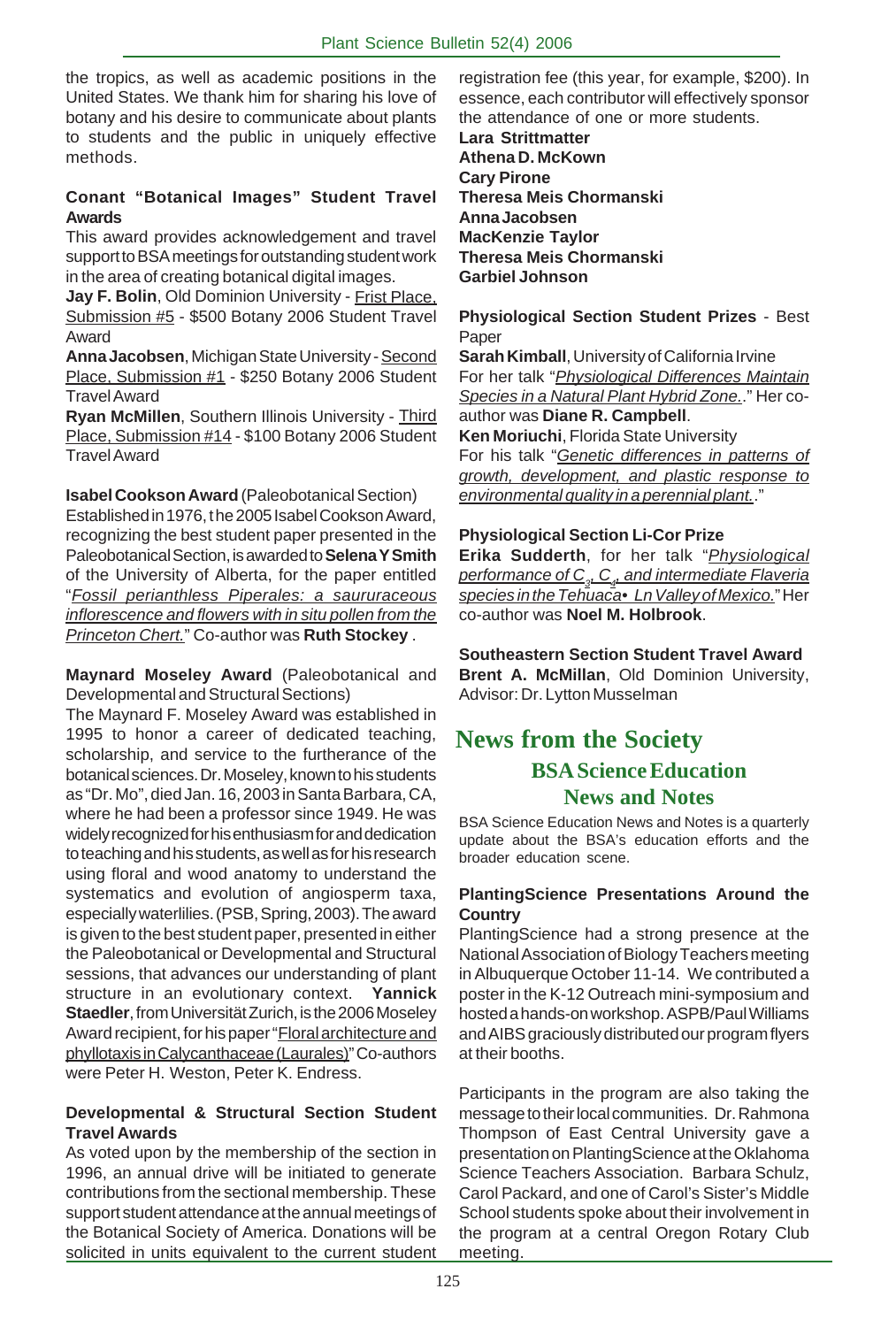In this issue of News and Notes, we feature the Botanic Gardens Conservation International (BGCI)'s final statement from the first U.S. plant-based Conservation Education Symposium, which is printed in its entirety. For more on the BBGI, visit http:// www.bgci.org/us

#### **Statement from BGCI's U.S. Symposium on Plant Conservation Education**

1. The U.S. Symposium on Plant Conservation Education brought together delegates from botanical institutions, conservation NGOs, environmental education organizations, and the business sector to assess the status of plant conservation education in the United States.

2. The Symposium was held on Plant Conservation Day, May 18, 2006, at the United States Botanic Garden in Washington, D.C. The Symposium was sponsored by Botanic Gardens Conservation International, with support from HSBC's Investing in Nature program.

3. At the Symposium, the participants highlighted examples of best practice in plant conservation education and charted new directions for advancing the field.

#### *The Symposium*

4. Acknowledged the important role U.S. educators at plant conservation education institutions can play in helping achieve Target 14 of the Global Strategy for Plant Conservation.

5. Reaffirmed the critical role of education in conserving plant diversity around the world.

6. Recognized the strength and history of current plant conservation education programs in the United States, as well as the skill and commitment of plant conservation educators.

7. Highlighted the variety of high-quality plant conservation education programs at plant conservation education institutions and other education sites nationwide. These programs included eco-mentoring for teens; environmental problemsolving and arts competitions; local stewardship networks; place-based education programs; print and electronic publications; elementary and secondary school programs; public awareness events and celebrations; citizen science projects; special exhibits and interpretation; and professional development courses and training.

8. Affirmed the importance of direct, personal experiences with plants in effecting plant conservation awareness and action.

9. Acknowledged that the plant conservation message is not being widely heard by the general public, largely due to the strength of competing messages from mass media and consumer culture.

10. Recognized the importance of governmental support for plant conservation education activities and institutions.

11. Noted the decline in the number of botany and taxonomy courses in higher education.

12. Acknowledged the risk of overwhelming audiences with the enormity and urgency of the plant extinction crisis, especially during a time of other social and environmental challenges.

13. Noted the common public misperception that plants are a "completely renewable resource" and replaceable, and therefore not in need of conservation.

14. Stressed the benefits of conserving plant diversity, including benefits to human well-being and ecosystem services.

#### *New actions and urgent priorities*

15. Called on public gardens to emphasize the importance of their role in plant conservation and to be models for ecological sustainability.

16. Identified the need for a coordinated national campaign with a highly visible spokesperson to raise public awareness of plant conservation. This campaign would include:

- a logo or symbol
- a memorable slogan or message
- a simple, direct statement of goals
- guidelines for action

• American Public Gardens Association guidelines for standardized plant collection labeling

- major promotion of Plant Conservation Day
- a lobbying mechanism in Washington, D.C.
- engagement with regional plant societies
- support for citizen science monitoring and data reporting programs

• stories about plants that communicate relationships, continuity into the future, nurturing of the young, hope, and reverence for larger meaning • training and education of urban planners and

architects.

17. Identified the need for a common, consistent message from plant conservation education institutions.

18. Recognized the importance of media outreach and increased media coverage of plant conservation efforts.

19. Urged plant conservation education institutions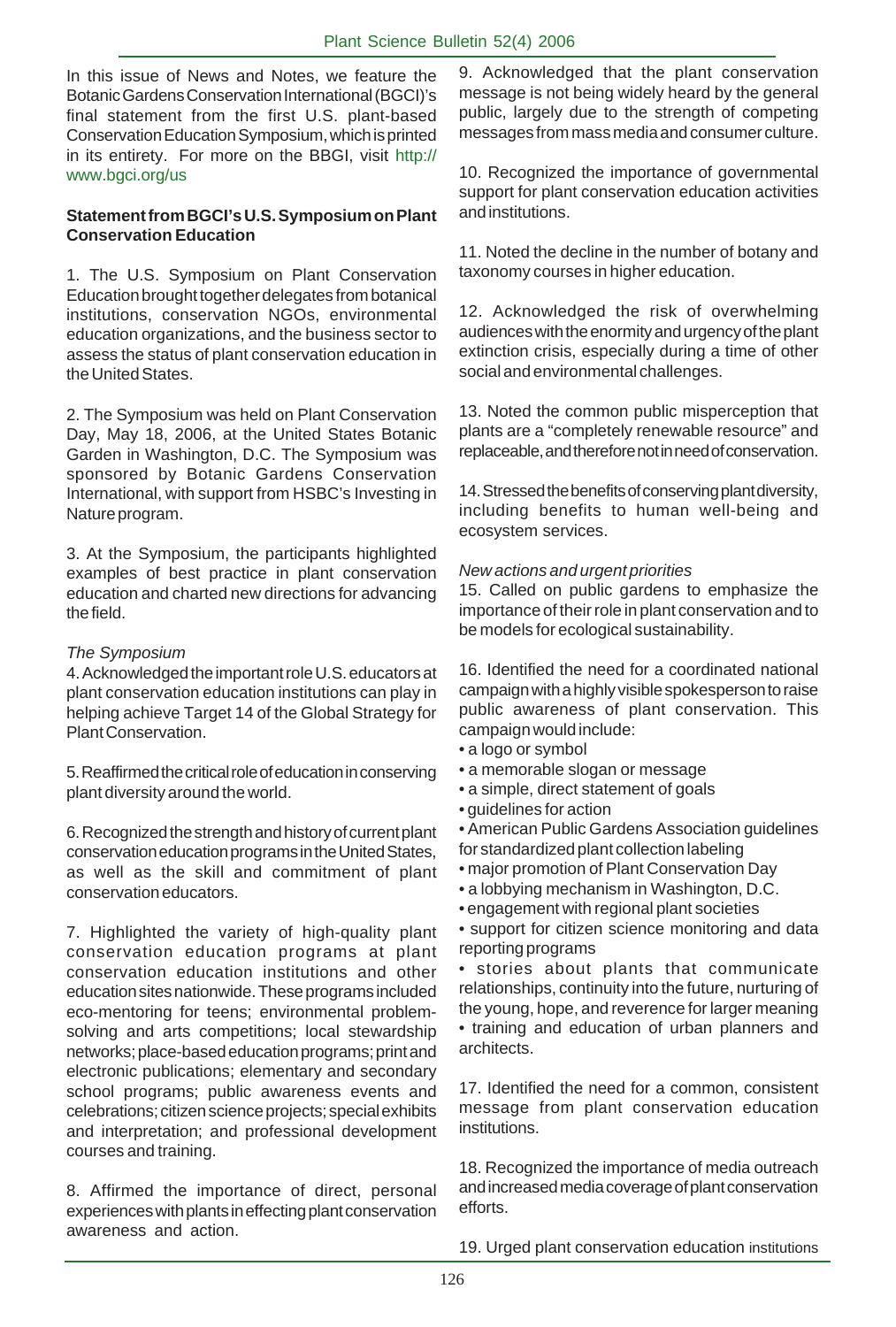to create plant-based programs at non-plant-based partner sites (e.g. art museums, historical sites, natural history museums, etc.) for Plant Conservation Day 2007 and beyond.

20. Reiterated the need for increased funding for plant conservation education programs and staff.

21. Noted the need for increased local and national government lobbying by botanical institutions and networks in order to promote leadership for plant conservation at the highest levels.

22. Stressed the importance of creating outlets to showcase successful plant conservation efforts.

23. Called for the creation of a standardized, approved classroom curriculum focusing on plant conservation.

24. Stressed the need for engaging individuals in plant conservation by identifying relevant and practical examples of action.

25. Urged the coordination of future gatherings of plant conservation educators. May 18, 2006 – Washington D.C.

#### *Symposium participants*

Anders Back, *American Public Gardens Association* Sue Bennett, *Anacostia Park/Kenilworth Aquatic Gardens* Patsy Benveniste, *Chicago Botanic Garden* Stefan Bloodworth, *Sarah P. Duke Gardens* Diana Bramble-Delajara, *Smithsonian Institution Enid A. Haupt Garden* Kathleen Bucco, *National Park Service* Jeri Deneen, *Deneen Powell Atelier, Inc.* Jeremy Edwards, *City of Falls Church (Va.)* Christine Flanagan, *United States Botanic Garden* Rosemary Ford, *Washington College / Botanical Society of America* Deborah Chollet Frank, *Missouri Botanical Garden* Barbara Franklin, *Pine Island Designs* Shelley Gaskins, *Smithsonian Institution* Patricia Harrison, *Botanical Research Institute of Texas* Rebecca Horner, *U.S. National Arboretum, ARS, USDA* Brian Johnson, *Botanic Gardens Conservation International* Rory Klick, *American Community Gardening Association* Nancy Knauss, *Phipps Conservatory* Gary Krupnick, *Smithsonian Institution* Barbara Kurland, *Brooklyn Botanic Garden* Olivia Kwong, *Plant Conservation Alliance* Linda Lucchesi Cody, *U-M Matthaei Botanical Gardens & Nichols Arboretum* Barbara Major, *U-M Matthaei Botanical Gardens & Nichols Arboretum* Ray Mims, *United States Botanic Garden* Viveka Neveln, *American Horticultural Society* Mary O'Neill, *Middle Patuxent Nature Center Foundation* Katie Palm, *United States Botanic Garden* Diane Pavek, *National Park Service* Douglas Rowley, *National Park Service* Dan Shepherd, *Botanic Gardens Conservation International* Paul Spector, *The Holden Arboretum* Lacey Stokes, *Stephen F. Austin State University Horticulture Department*

Sandy Tanck, *Minnesota Landscape Arboretum* Kimberly Winter, *North American Pollinator Protection Campaign*

We invite you to submit news items or ideas for future features.

Contact: Claire Hemingway, BSA Education Director, at chemingway@botany.org or Marshall Sundberg, PSB Editor, at psb@botany.org.

## **Editor's Choice. Botany in Science Education Journals**

**Gallucci, Kathy.** Learning Concepts with Cases. *Journal of College Science Teaching* 36(2): 16-20. Case studies are a pedagogical tool that promotes student interest in critically thinking about a mysterious problem related to a concept being investigated in the course. One of the cases examined in this article relates to neurotoxins associated with cycad roots eaten by the Chamorro, the indigenous people of Guam.

**Killingbeck, Keith**. Field Botany and Creative Writing. *Journal of College Science Teaching*. 35(7):26-28. Killingbeck encourages students to write creative pieces about botanical subjects encountered during laboratory and field experiences. These are "published" in weekly "Plant Notes."

**Wandersee, James H., Renee M. Clary and Sandra M. Guzman**. A Writing Template for Probing Students' Botanical Sense of Place. *The American Biology Teacher* 68 (7): 419-422. The authors introduce a simple writing strategy that they've successfully used with biology students in community colleges and a research university to identify prior connections students have with plants. These connections can serve as a foundation for better student understanding of botanical concepts in the introductory biology course.

## **News from the Sections**

### Historical Section News and Announcements

The BSA Historical Section has established the Emanual D. Rudolph Award for the best student paper on a historical subject in botany to be awarded at the next annual meeting. Please encourage your undergraduate and graduate students to consider presenting a paper on a historical subject in Botany to be eligible for this honor.

It is time to elect a new chair of the BSA Historical Section. Please nominate yourself or choose a colleague from the BSA Directory, which lists 78 members of the Historical Section. Please submit nominations to:

Lee Kass, section Chair (lbk7@cornell.edu).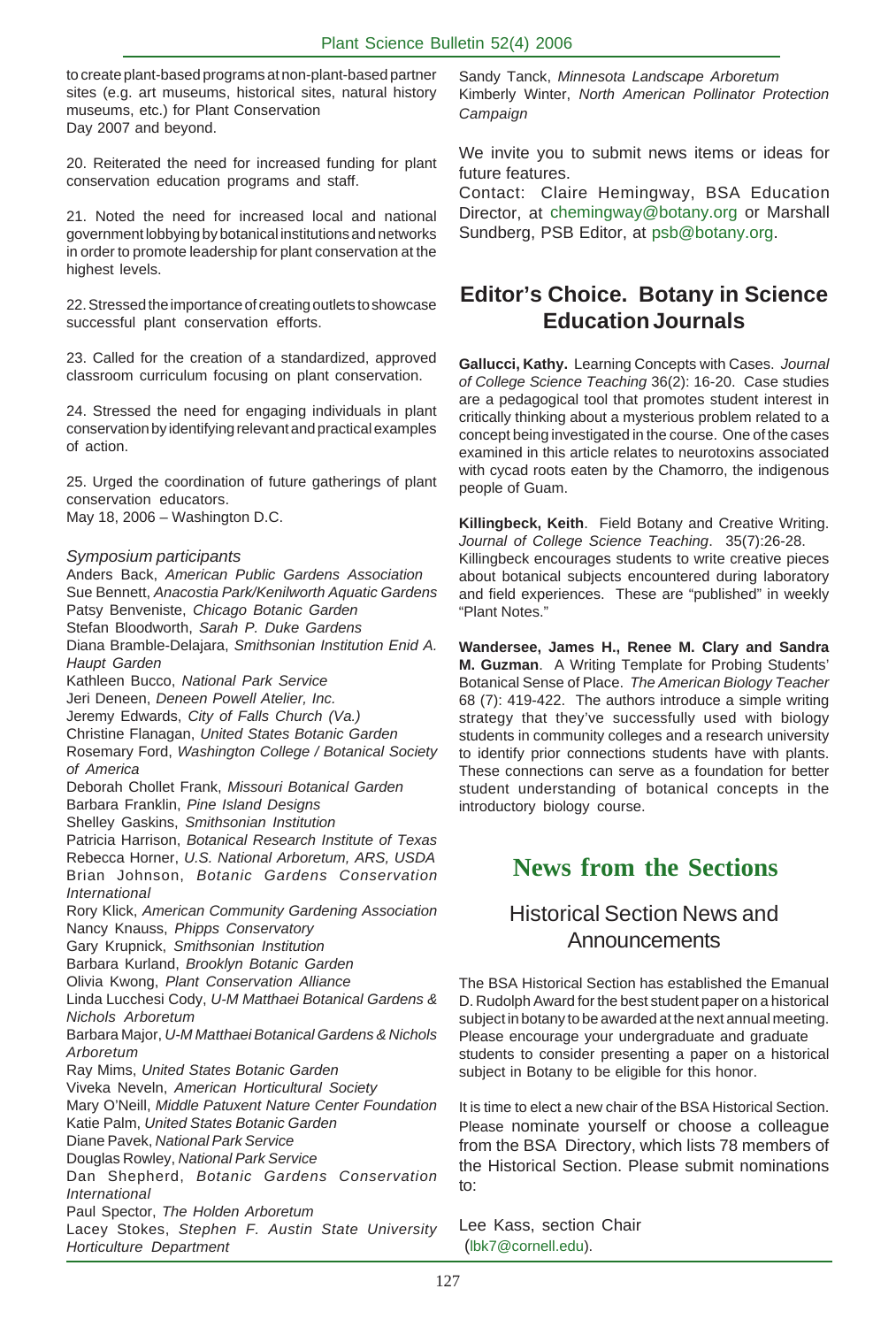## **Announcements**

# *In Memoriam:*

## **A Brief Appreciation of David Lloyd, Preeminent Evolutionary Botanist**

The botanical community lost one of its most creative, original and influential members when David G. Lloyd, Professor Emeritus of Plant Science, University of Canterbury, died on May 30, 2006. David condensed his wide-ranging research interests into three broad categories: reproductive biology of plants, including breeding systems and pollination biology; general theory of natural selection; and evolution and reproduction of New Zealand plants. David made significant, often revolutionary advances in each of these areas.

David Graham Lloyd was born in Manaia, on the North Island of New Zealand, on 20 June 1937. He earned a scholarship to the College (now University) of Canterbury in Christchurch, graduating in 1959 with first class honors in Botany. Funded by a prestigious Frank Knox Fellowship for overseas study, he then left New Zealand for the first time in order to pursue graduate work at Harvard. His dissertation on the evolution of selfing in the eastern North American genus *Leavenworthia* (Cruciferae), supervised by Reed Rollins, initiated his life-long interest in the classic Darwinian question of self- and cross-fertilization. David's theoretical work on mating systems produced a number of his most cited papers, and later expanded to include broader theoretical issues such as universus biparental reproduction. During his field work in the American southeast David developed a taste for *Carya illinoensis* nuts. From then on, pecans from the States were always a welcome gift to him.

Returning to New Zealand in 1964, David obtained first a research fellowship and later a faculty position at the University of Canterbury, where he remained until his unfortunate early retirement. His first major research project there addressed another classic Darwinian question, the variety of plant sexual systems (hermaphroditism, monoecy, dioecy, etc.). David's empirical studies on *Cotula* (now *Leptinella*, Asteraceae) began an extensive body of work that eventually established him as the leading authority on the ecology and evolution of plant sexual systems.

David's interest in the wide variety of sex expression he observed both among and within individual plants led to what I believe is his most original, and revolutionary concept, that of the quantitative nature of plant gender. He defined the functional gender of an individual plant as its relative genetic contribution to the next generation via pollen and ovules, and phenotypic gender as the plants relative investment in reproduction via maleness (production of pollen) and femaleness (production of ovules or seeds). With this quantitative concept of gender, David was able to take a fresh and incisive look at sexual systems, noting that the fundamental distinction is not between strict hermaphroditism (perfect flowers only) and dicliny (various forms of monoecy and dioecy), but rather between monomorphic systems in which the gender varies more or less continuously (e.g. hermaphroditism, monoecy, andromonoecy, gynomonoecy), and dimorphic systems in which the distribution of gender among individuals in a population is bimodal (e.g. dioecy, gynodioecy, androdioecy).

David realized that the adaptive significance of nonhermaphroditic sexual systems and a number of other floral traits couldn't be explained solely by selection to avoid selfing. With his former student Colin Webb, David argued that dichogamy (temporal separation of pollen presentation and stigmatic receptivity), herkogamy (spatial separation of anthers and stigmas), and heterostyly (morphs with reciprocal anther and stigma positions) are mechanisms for avoiding sexual interference (pollen-stigma interference), or interference between the pollen donating and pollen receiving functions of flowers.

David was committed to living and working in New Zealand. Although he occasionally groused about limited funding and the difficulties and expenses of publishing and traveling overseas, I doubt that he could have been truly happy anywhere else. Except for his Ph.D. work and relatively brief trips to Wales, Costa Rica, New Caledonia, and Spain, he did all of his field work in New Zealand. His focus on the flora of New Zealand and his independence probably helped him develop his most creative insights. From an early point in his career, his theoretical work extended beyond evolutionary botany to broader considerations such as the evolution of sex, allocations to competing functions, and size-number tradeoffs.

David formally mentored nine graduate students and guided four official post-docs, as well as a number of botanists and evolutionary biologists at various stages of their careers who traveled to Christchurch for extended visits. Working with David was never dull. Even in the field, he was always trying out new ideas, refining older ones, or commenting on others' work. In 1985, David, Pete Lowry and I spent three weeks examining the floral biology of New Caledonian Araliaceae. My field notebook from that trip is crammed with hasty notations of the tentative conclusions and new hypotheses that David, fueled by breakfasts of robusta coffee, croissants, juice and jam, developed and constantly modified as we made new observations. David garnered several fellowships and visiting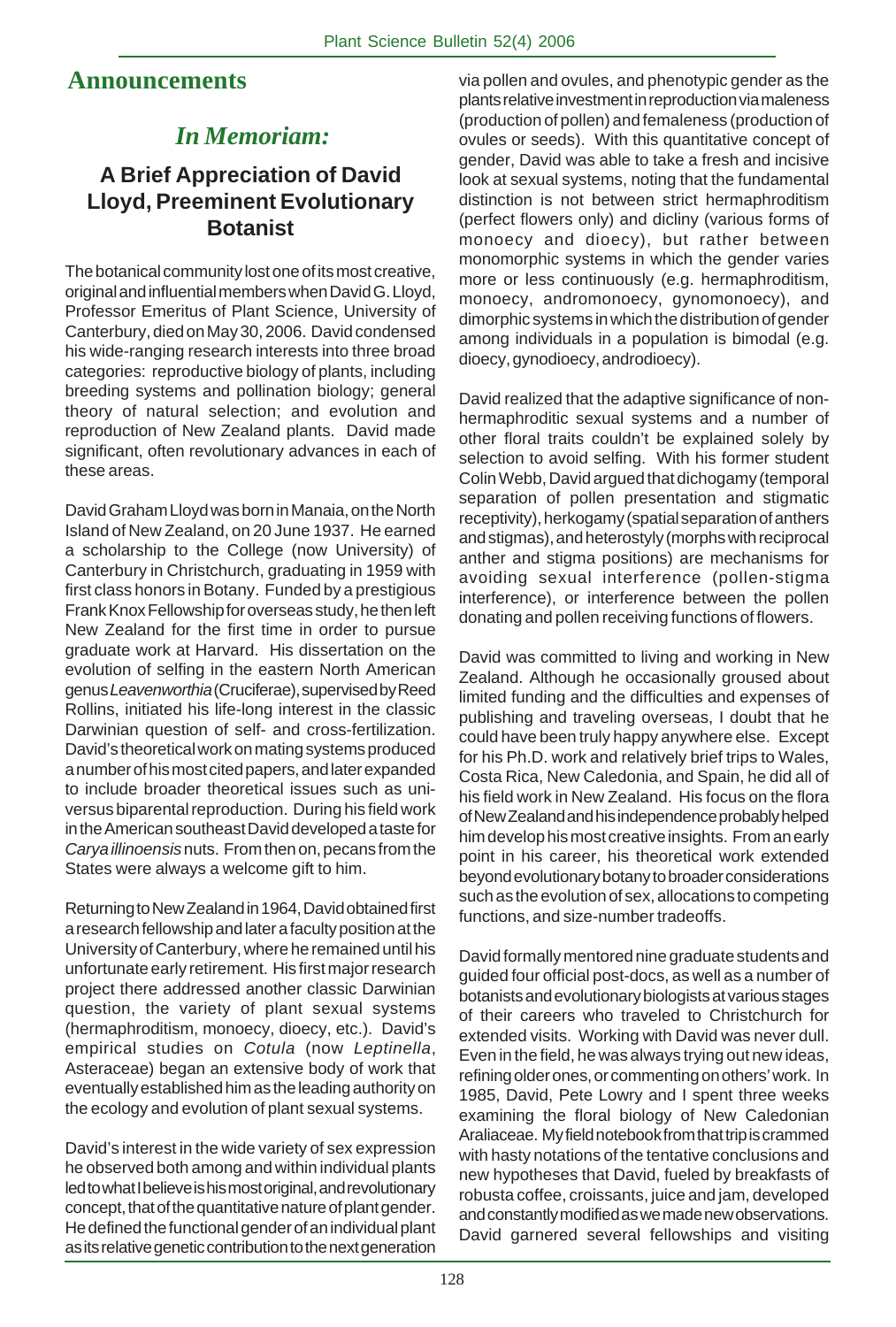professorships that allowed him to teach graduate seminars, attend meetings and symposia, and deliver lectures overseas. In 1990 he was invited to present the G. Ledyard Stebbins Lecture for the annual meeting of the BSA. He received numerous international honors, including election to corresponding membership in the BSA and foreign honorary membership in the American Academy of Arts and Sciences. He was the seventh New Zealander to become a fellow of the Royal Society of London.

In December 1992 David suffered severe neurological damage that left him blind and paralyzed. He was forced to retire from active teaching and research, but he continued with his theoretical work as best he could. He died peacefully, at home with his family. His funeral was on June 3.

A thorough, analytical review of David's scholarly work and assessment of its impact will soon appear as the first chapter of "*Ecology and Evolution of Flowers*" (edited by L. D. Harder & S.C.H. Barrett, Oxford University Press, 2006). I am grateful to Spencer Barrett and Lawrence Harder for sharing a draft of that chapter for preparation of this note. A symposium titled "Tribute to David Lloyd's research on reproductive strategies: his insights and their ongoing impact" will be part of the joint meeting of the Society for the Study of Evolution, Society of Systematic Biology, and American Society of Naturalists, June 16 -21 2007, in Christchurch. A memorial gathering of David's scientific family is also planned for that time.

-Mark A. Schlessman, Professor of Biology, Vassar **College** 

## **Marie Scott Standifer- d.July, 2006**

Marie Scott Standifer had many jobs. She worked on a potato introduction project, and diseased rice plants, morphology and anatomy of squashes and cucumbers, and stubby root nematodes on roots. She worked at several achaeological sites: Poverty Point, St. Peter's Cemetary, Cowpen Slough, and Josh Paulk. At LSU her studies in botany and archaeology ensured her place in the specialized field of archaeobotany.

Shirley Tucker describes Marie's projects in Archaeobotany:

1. Charcoalized wood. While in the department of Anthropology, Marie tried to study the anatomy of charcoalized wood, a very difficult matter because cell structure, if it persisted at all, was badly distorted. She and Leon spent a sabbatical in England that permitted Marie to consult with archeologists (Gordon Hillman) and botanists (Barbara Pickersgill) at the University of Reading and plant anatomists at the Royal Botanic Gardens, Kew. No one was able to help much with the charcoal, but Gordon Hillman encouraged her to specialize on identification of vegetative plant material (fibers, wood, bark), since unlike most archeologists, she knew plant anatomy. Seeds and fruits had been the primary type of evidence previously used from archaeological sites, but a great deal of plant material recovered is vegetative and so much more difficult to identify without wide knowledge of plant anatomy.

2. Marie's first project upon returning to LSU was one of attempting to identify fibers of an 800-year old fishnet recovered from Bayou Jasmine, a bog near Covington. In her typically thorough fashion, she used many anatomical techniques including scanning electron and light microscopy to characterize the cordage fibers. She narrowed the fibers down to aerial roots of a monocot plant. After that she collected more than 100 plants that were possibilities, and made slides of the roots for comparison. Although she determined that the source was probably a grass or sedge, the exact identification remains a mystery.

3. Marie identified charred edible tubers from an archeological site. The tubers turned out to be those of *Apios americana*, a vine of the bean family common in Louisiana, but rarely thought of as an edible. She and Bill Blackmon in Horticulture brought the plant into cultivation, and provided tubers for consumption around campus.

4. Marie worked with Jenna Kuttruff in the Department of Human Ecology to identify the fibers used to make primitive sandals found in a cave in Missouri. Radiocarbon dates for the fibers, ranged from 5205 BC – AD 855. Marie was able to identify the material used as the fibrous leaves of *Eryngium yuccifolium* (Rattlesnake Master), a plant native throughout the southeastern and central U. S. Unusual hairs and the shapes of cells in the leaf margins made identification of the source of the fibers possible. Marie and Leon transplanted *Eryngium* from several places in the southeast, and found differences in quality of the leaf fibers at different seasons of the year. This suggested that the Indigenous Americans were aware of the best times of year to harvest the leaves.

The work on *Eryngium* is to be published in a Festschrift for Gordon Hillman, who had inspired and encouraged her to specialize on vegetative plant remains.

-Shirley C. Tucker, University of California - Santa Barbara and Louisiana State University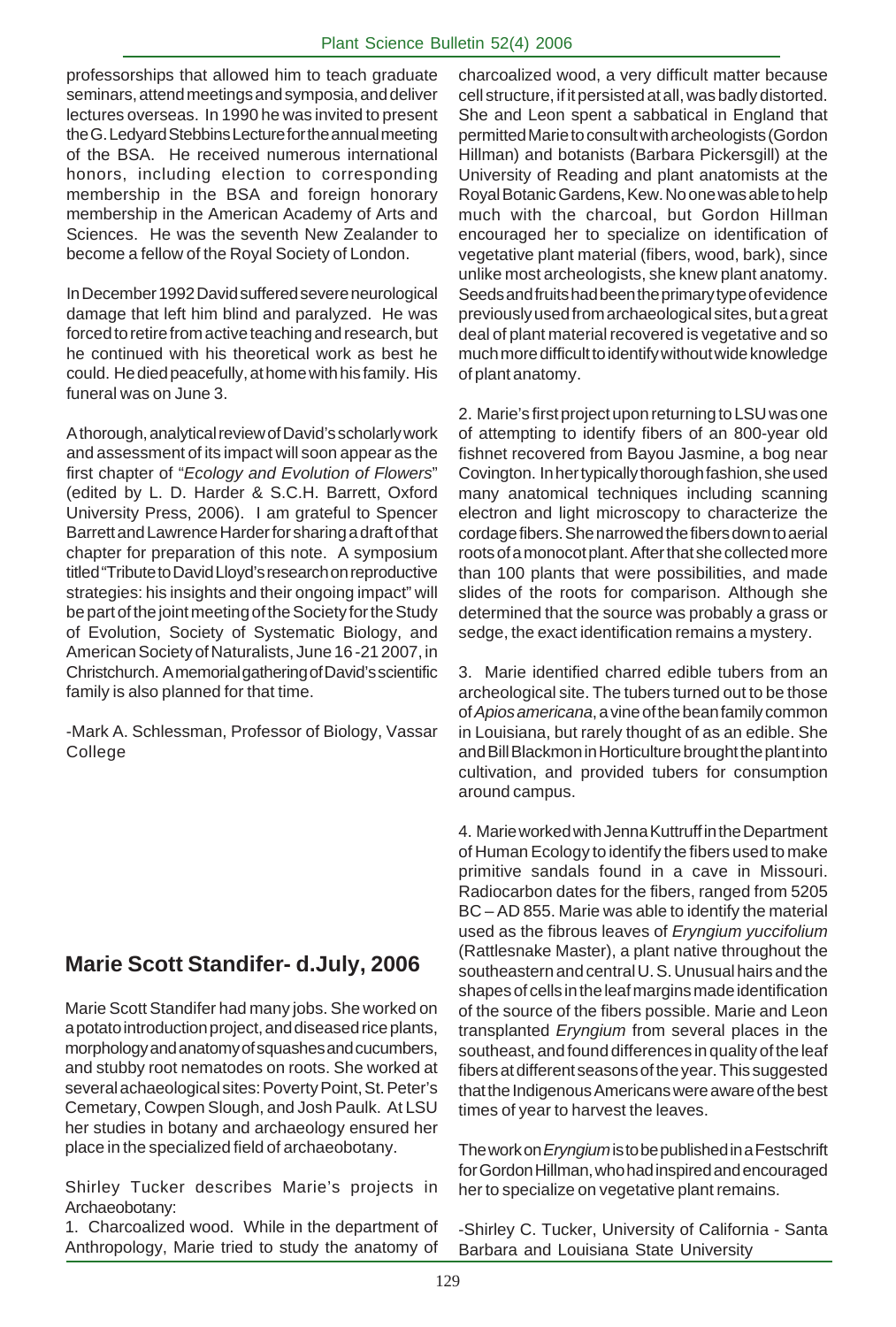## *Personalia*

## Award Named for Leading Crop Geneticist to go to NIH'S "Medicine Man" - Gordon Cragg

**Gordon Cragg**, a leading proponent of the screening of plant materials to identify therapeutic drug compounds, received the Wm. L. Brown Award during a symposium honoring Dr. Cragg at the Missouri Botanical Garden.

On Nov. 10, the William L. Brown Award for Excellence in Genetic Resource Conservation was presented to Dr. Gordon Cragg, former chief of the Natural Products Branch of the Developmental Therapeutics Program at the National Cancer Institute (NCI). The award ceremony took place during a symposium, Realizing Nature's Potential: The Once and Future King of Drug Discovery, to be held in honor of Dr. Cragg, Nov. 10 and 11 at the Missouri Botanical Garden in St. Louis. As part of the two-day tribute, leading research scientists from academic and corporate programs presented the results of cutting edge science in the natural products field. The proceedings of the symposium will be published as a Festschrift volume.

Not long ago, the idea that the wealth of genetic information stored in wild crop relatives ought to be preserved was widely underappreciated. Thanks to the efforts of Dr. William L. Brown, plant geneticist and former head of Pioneer Hi-Bred International, Inc., the importance of plant genetic diversity came to be generally acknowledged. During his tenure as the chairman of the National Academy of Science's Board on Agriculture, from 1983-1988, Dr. Brown helped shape U.S. policy on the preservation of plant genetic resources, sustainability of agriculture, as well as soil and water conservation.

Dr. Cragg was for many years the head of NCI's Natural Products Branch. Throughout his career, Cragg has championed the preservation and study of plants, since they are the source of the chemical compounds that form the basis of many therapeutic drugs. Dr. Cragg's conception of nature as a repository of invaluable genetic material is thus very much in line with Dr. Brown's views. Thanks to Dr. Cragg, the importance of conservation came to be recognized throughout the National Institutes of Health. He is the fourth person chosen to receive the William L. Brown Award.

The William L. Brown Award recognizes the outstanding contributions of an individual in the field of genetic resource conservation and use. It is administered by the William L. Brown Center for Plant

Genetic Resources at the Missouri Botanical Garden and is made possible through a generous endowment from the Sehgal Family Foundation, in cooperation with the family of Dr. Brown. Previous recipients botanist and discoverer of roughly one third of all known varieties of potato; Dr. Calvin Qualset, founding director of the University of California's Genetic Resources Conservation Program; and Henry Shands, current director of the USDA's National Center for Genetic Resources Preservation.



## **Timothy Motley to Old Dominion University and Norfolk Botanical Garden**

**Dr. Timothy Motley** has accepted the newly endowed chair as the J. Robert Stiffler Distinguished Professor of Botany in the Department of Biological Sciences at Old Dominion University http://sci.odu.edu/biology . He will also be directing the scientific program at the Norfolk Botanical Garden http:// www.norfolkbotanicalgarden.org . Tim has spent the last seven years as a curator in the Lewis B. & Dorothy Cullman Program for Molecular Systematic Studies at the New York Botanical Garden where his research focused on plant evolution and phylogeography in the islands of the Pacific Ocean and the systematics or the Rubiaceae and Loganiaceae. Tim and two of his former graduate students Hugh Cross and Nyree Zerega have recently edited a volume, *Darwin's Harvest*, about using new approaches to the study of crop plant evolution http://www.columbia.edu/cu/cup/ catalog/data/023113/0231133162.HTM . At Old Dominion University Tim will continue to conduct systematics research on island plant species and on the Rubiaceae and Loganiaceae. Recent projects include research on the unique flora of Rapa Island in French Polynesia, Galapagos *Borreria* radiations (Darwin's true passion), and DNA fingerprinting and phytochemistry of the botanical herbal, black cohosh. Contact information: Department of Biological Sciences, 110 Mills Godwin Building/45th St, Old Dominion University Norfolk, Virginia 23529-0266, Email: tmotley@odu.edu.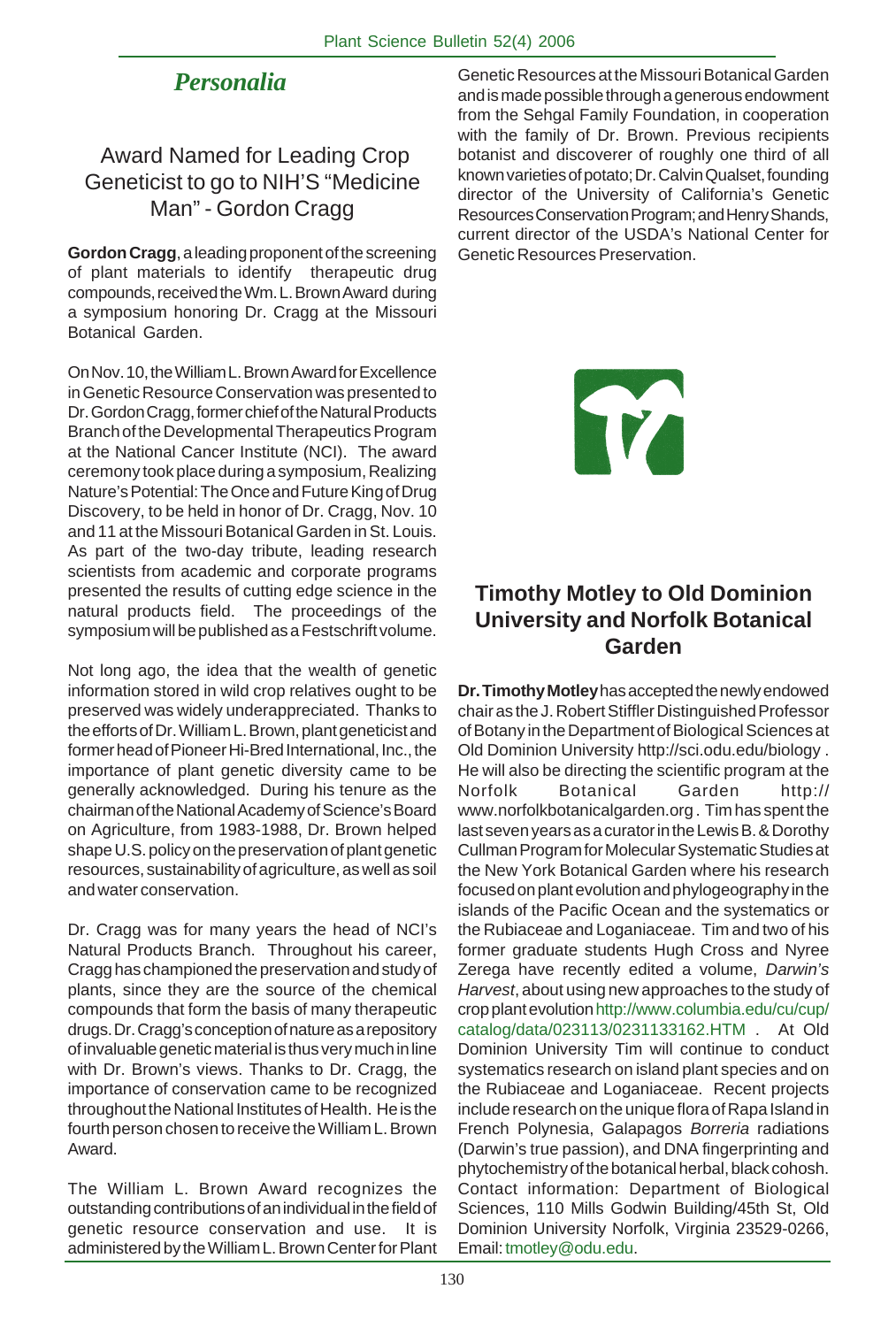# **Courses/Workshops**

## **Experience in Tropical Botany**

Harvard University Summer School, in collaboration with The National Tropical Botanical Garden announces the following course in 2007.

Dates: June 11 to July 6, 2007 Location: The Kampong Garden of the National Tropical Botanical Garden, 4013 Douglas Road, Coconut Grove, Miami FL 33133

The Class will use the newly constructed teaching laboratory at The Kampong (wet bench and Microscope facilities) and be accommodated in comfortable dormitory style housing in the same location (Scarborough House).

Course title: "Biodiversity of Tropical Plants" Instructor: Professor P.Barry Tomlinson Professor of Biology *Emeritus*, Harvard University &Crum Professor of Tropical Botany, National Tropical Botanical Garden.

The course is intensive and intended to present an overview of the rich diversity of tropical plants in natural environments (e.g. The Everglades National Park, Biscayne Bay National Park) and especially rich collections of introduced tropical plants at collaborating Institutions, notably Fairchild Tropical Botanical Garden and The Montgomery Botanical Center.

This tropical resource is unmatched elsewhere in the Continental United States.

Emphasis is on morphology and anatomy in a systematic but also functional context and involves both field and laboratory study. The course structure is extensively enquiry based and is intended to develop skills in investigative techniques and philosophical approaches which can be applied subsequently in Graduate Study. Students are introduced to many tropical plan families and such topics as, e.g., tree architecture, pollination biology, the morphology of vines and epiphytes as well as distinctive tropical ecosystems like seagrass meadows and mangroves.

Admission to the course depends on some demonstrated previous familiarity with at least elementary Botany and is intended to cater for students who are already enrolled in a graduate program in Botany or Biology or plan to do so in the near future.

Students will be required to register with The Harvard Summer School and will receive 4 credits.

Cost.: Harvard Summer School Tuition; travel to and from Miami; Kampong accommodation at \$25 per day. Tuition and Travel scholarships may be available for qualifying students.

For further information:- P.B. Tomlinson at the above Miami address, e-mail: pbtomlin@fas.harvard.edu And Harvard Summer School on-line.



# **Positions Available**

## **Assistant Professor in Plant Biology**

The Department of Plant and Microbial Biology at the University of California, Berkeley, has an opening for an Assistant Professor (tenure track) position (ninemonth appointment) starting July 1, 2007. Applications are invited from outstanding individuals using functional genomics,computational biology, proteomics or metabolomics, or a related approach, to study fundamental aspects of modern plant physiology and/ or biochemistry at the molecular, cellular, organismal orsystem level.

The successful candidate, who will hold a faculty position at the University of California, Berkeley as well as an appointment at the Agricultural Experiment Station, will be expected toestablish a vigorous, independent, and externally-funded research program. In addition, thecandidate will participate in graduate instruction and training, teach a modern course in plantbiology, and integrate into additional University and Departmental instructional and research programs. Applicants must have a Ph.D. degree, suitable postdoctoral or academic experience, and a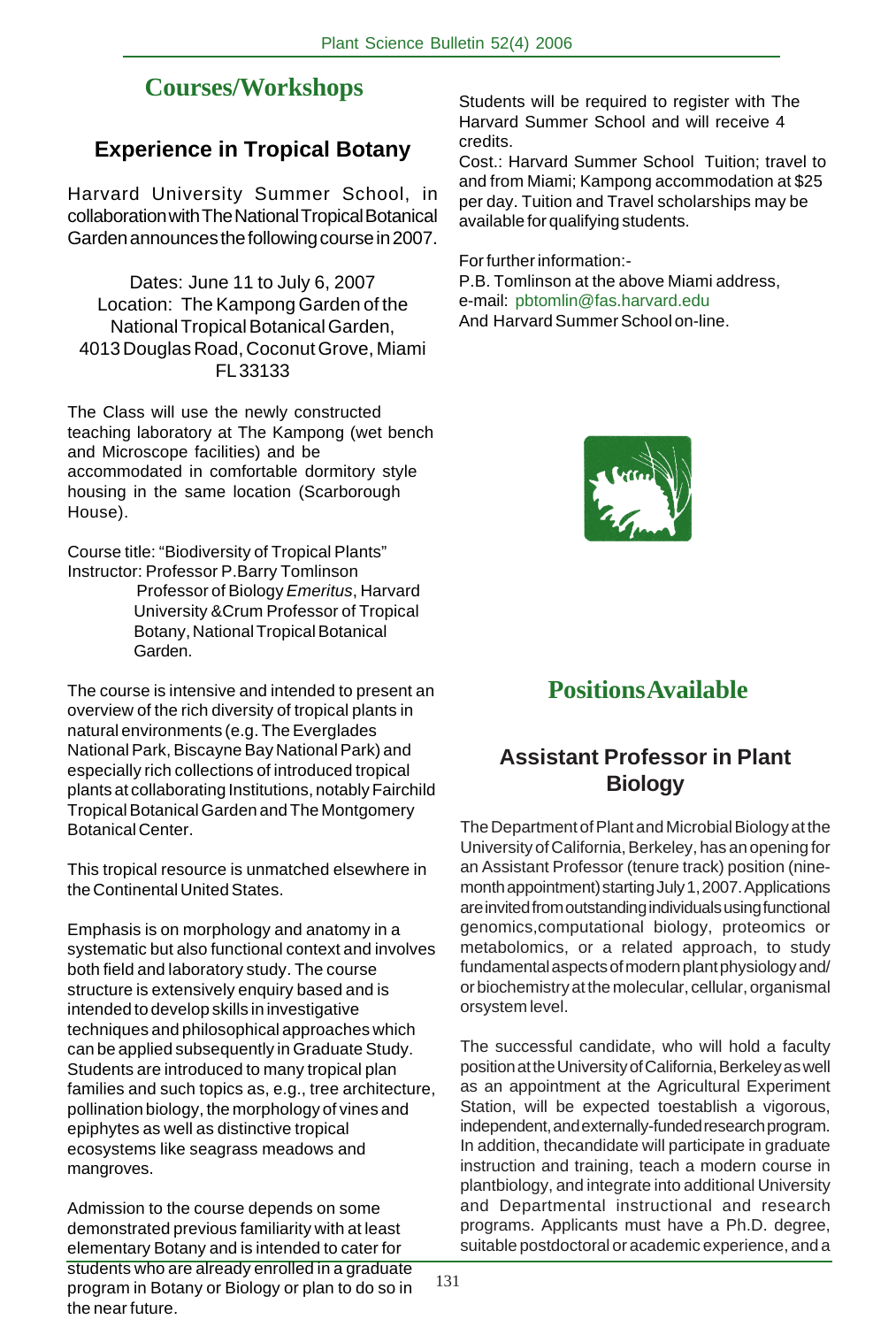strong research publication record. A curriculum vitae, a statement of current and future research interests, a statement of teaching experience and goals, and three letters of reference must be received by November 30, 2006 to:

Chair, Plant Biology Search Committee Department of Plant and Microbial Biology University of California, Berkeley 111 Koshland Hall Berkeley, CA 94720-3102 and/or PB-Recruitment@nature.berkeley.edu (electronic submission of .pdf files preferred)

Refer potential reviewers to the UC Berkeley Statement of Confidentiality found at: http://apo.chance.berkeley.edu/evalltr.html

Applications submitted after the deadline will not be accepted.

The University of California is an Equal Opportunity/ Affirmative Action Employer

## **Partnerships for Enhancing Expertise in Taxonomy (PEET)**

We are sending a reminder that the National Science Foundation's program Partnerships for Enhancing Expertise in Taxonomy (PEET) is running a competition for 2007. The deadline for proposals will be **Monday, March 5**. The PEET program supports projects that work on understudied groups of organisms, and is an effort designed to encourage the training of new generations of taxonomists and to translate current expertise into electronic databases and other formats with broad accessibility to the scientific community. The PEET program is a biennial competition that has been in existence since 1995. To date 70 projects have been funded through the PEET program. Significant infrastructural developments (e.g., museum collections, databases) and international collaborations distinguish all the projects. We invite you to view the solicitation (announcement NSF 04- 606; http://www.nsf.gov/pubs/2004/nsf04606/ nsf04606.htm) for further details on the program and proposal guidelines.

Please note that the Cognizant Program Officer since Dr. James Rodman's retirement is now Dr. Juan Carlos Morales (sbbi@nsf.gov).

Systematic Biology and Biodiversity Inventories Juan Carlos Morales, Patrick Herendeen, W. Carl Taylor, Gera Jochum

## **Plant Evolutionary Genetics Assistant/Associate Professor**

The School of Biological Sciences at Washington State University in Pullman, WA invites applications for a full-time tenure-track position in Plant Evolutionary Genetics to begin August 2007 at the Assistant or Associate Professor level. Applicants should have ability and potential for outstanding teaching and for maintaining a strong empirical research program in plant evolutionary genetics, focusing on questions that complement our faculty's strengths in population and ecological genetics, evolutionary ecology, molecular evolution, systematics, ecology, and physiology. Candidates pursuing rigorous, theorydriven empirical research on plant evolutionary genetics using sophisticated quantitative skills are particularly encouraged to apply, as are individuals who are effective communicators with broad knowledge of plant biology and interests in collaborative research and training. Required qualifications include an earned doctorate at time of application, a record of research accomplishment commensurate with rank in plant evolutionary genetics, and a commitment to teaching excellence in undergraduate and graduate courses. Successful candidates will be expected to develop and maintain a vigorous, independent research program supported by extramural funding, train graduate and undergraduate students, participate in graduate and undergraduate teaching including a graduate course in population genetics and shared responsibilities for undergraduate courses in general genetics or evolution, and advance the college's commitment to diversity and multiculturalism.

To apply, send a letter of application addressing qualifications, curriculum vitae, statements of research and teaching interests, and a list of names, addresses, and telephone numbers of at least three references. Arrange for at least three letters of reference to be sent directly to the Search Committee. These letters of reference should clearly address your research potential, teaching and communication skills. Send all materials by November 13, 2006 to:

Plant Evolutionary Genetics Search Committee c/o Linda Larrabee School of Biological Sciences P.O. Box 644236 Pullman, WA 99164-4236 larrabee@wsu.edu Phone: (509) 335-5768 Fax: (509) 335- 3184

Full notice of vacancy can be viewed at http:// www.chr.wsu.edu/vacancies.asp. EEO/AA/ADA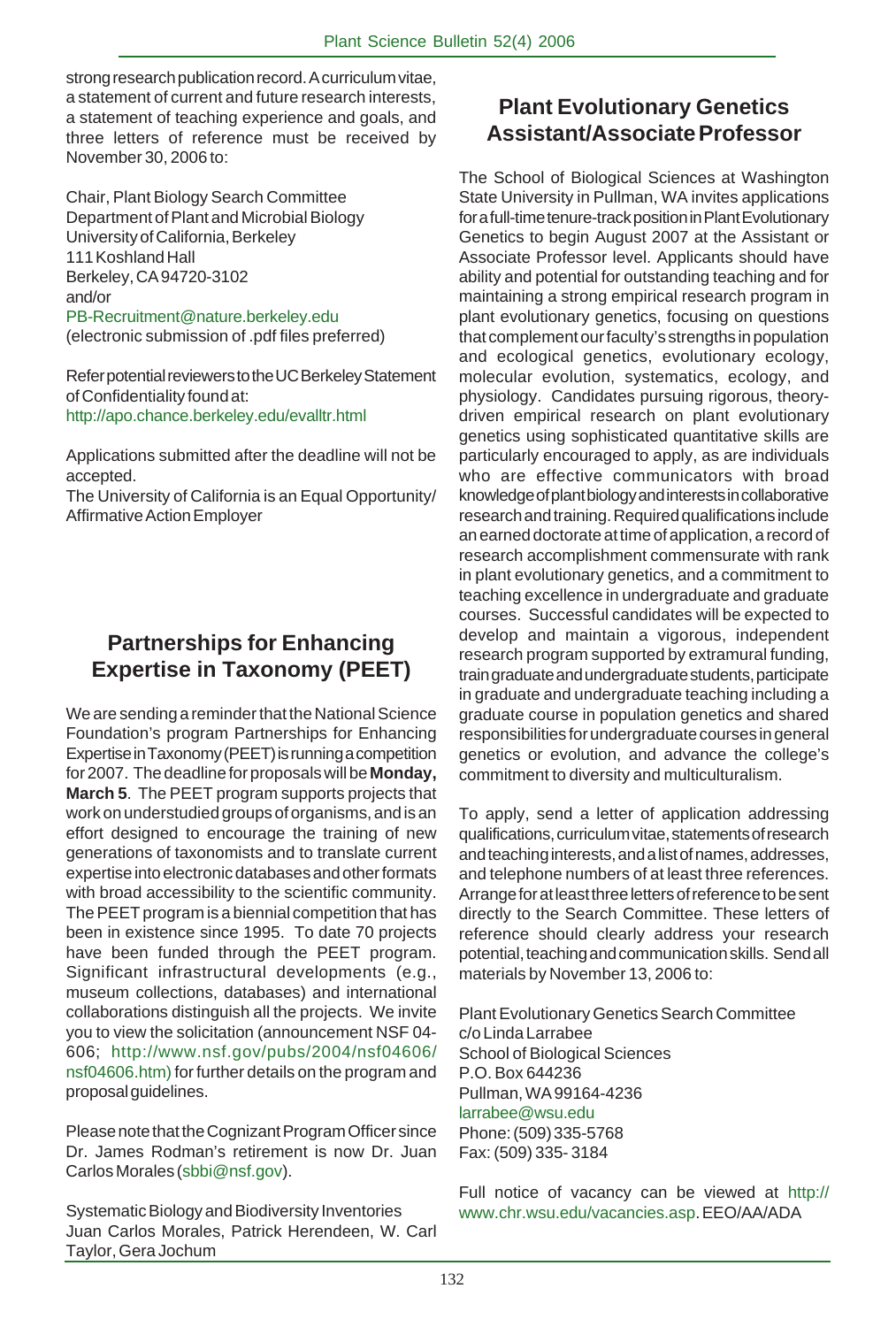# **Award Opportunities**

Research in Plant History http://www.colorado.edu/eeb/MORPH

# MORPH plant evo-devo training grants

MORPH

**Molecular and Organismic** 

The MORPH Research Coordination Network provides support for cross-disciplinary training of undergraduate students, graduate students, postdoctorals, and early career faculty (assistant professors) between organismic (neobotanical and paleobotanical) and molecular labs. These visits range from a few weeks (to learn specific techniques) to a semester (to complete the equivalent of a lab rotation and take coursework not available at the home institution). This funding opportunity is open to US citizens or students and faculty currently working at U.S. institutions with an interest in bridging the gap between organismic and molecular aspects of the evolutionary developmental biology of plants.

#### CLOSING DATES:

Assistant professors Postdoctorals > November 1, 2006 Graduate students Undergraduates: March 1, 2007 }

Applications will continue to be accepted until all annual funds have been committed.

Application guidelines: http://www.colorado.edu/eeb/MORPH/grants.html

For more information, contact Professor William (Ned) Friedman: ned@colorado.edu

## MORPH website features

MORPH-hosted lab pages for faculty, postdoctorals, and graduate students

Upcoming plant evo-devo symposia

Evo-devo job listings

http://www.colorado.edu/eeb/MORPH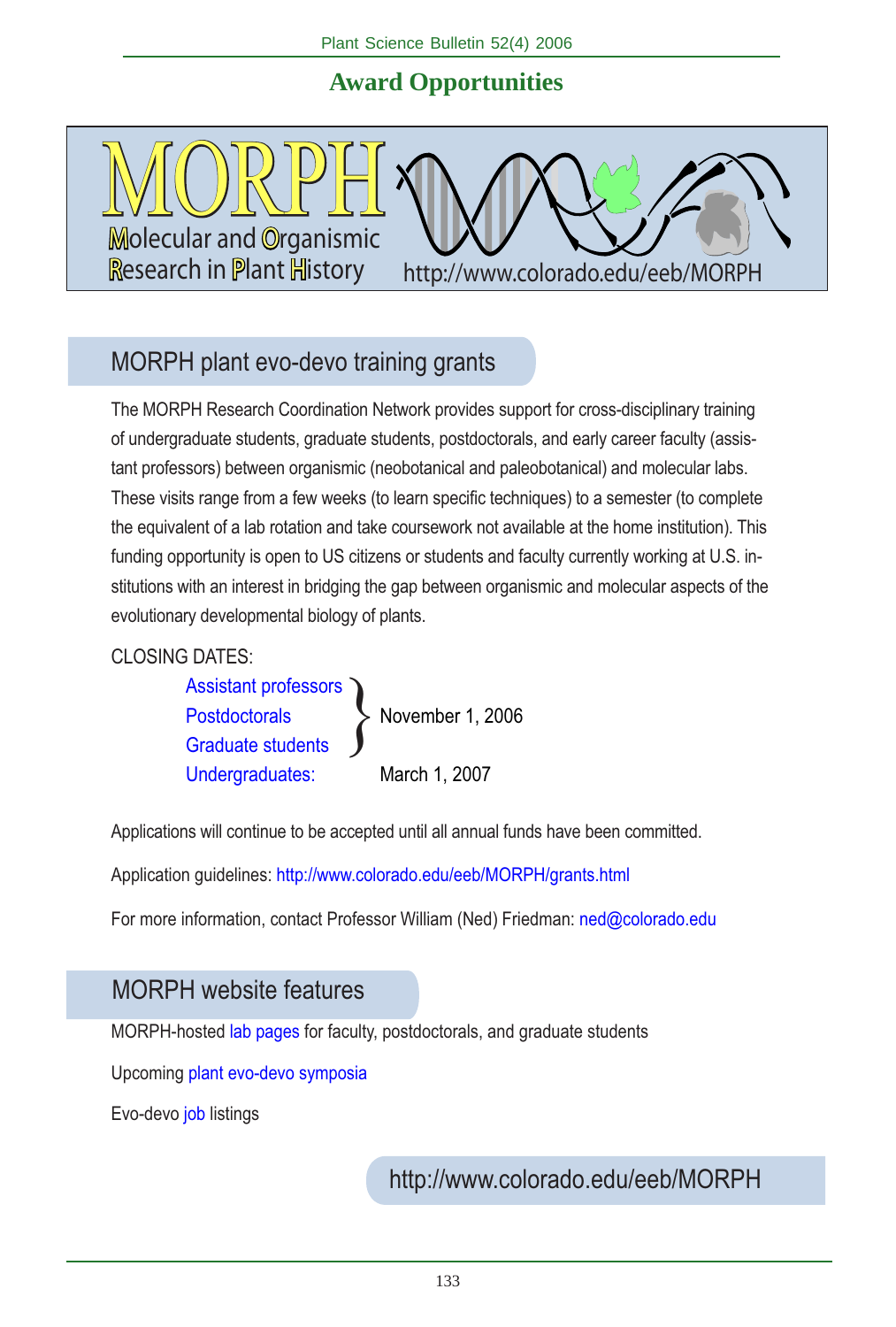## **Harvard University Bullard Fellowships in Forest Research**

Each year Harvard University awards a limited number of Bullard Fellowships to individuals in biological, social, physical and political sciences to promote advanced study, research or integration of subjects pertaining to forested ecosystems. The fellowships, which include stipends up to \$40,000, are intended to provide individuals in mid-career with an opportunity to utilize the resources and to interact with personnel in any department within Harvard University in order to develop their own scientific and professional growth. In recent years Bullard Fellows have been associated with the Harvard Forest, Department of Organismic and Evolutionary Biology and the J. F. Kennedy School of Government and have worked in areas of ecology, forest management, policy and conservation. Fellowships are available for periods ranging from six months to one year after September 1<sup>st</sup>. Applications from international scientists, women and minorities are encouraged. Fellowships are not intended for graduate students or recent post-doctoral candidates. Information and application instructions are available on the Harvard Forest web site (http:// harvardforest.fas.harvard.edu). Annual deadline for applications is February 1<sup>st</sup>.



## **Student and Postdoctoral Opportunities in Plant Developmental Evolution**

Students: Students interested in pursing research in plant developmental evolution are encouraged to apply to the PhD program in Ecology and Evolutionary

Biology at the University of Kansas to work in the lab of Dr. Lena Hileman. Applications are due in early January, 2007. Graduate students in the Hileman lab will have the opportunity to work on ongoing projects in the lab, and/or to develop their own research projects under the supervision of Dr. Hileman. For more information, please contact Dr. Hileman (lhileman@ku.edu), or visit the Hileman lab web page at: http://www.peoplelu.edu/~ihileman/

POSTDOC: Applications are invited for a postdoctoral researcher to participate in an NSF funded project in the lab of Dr. Lena Hileman at the University of Kansas.

The major goals of the project are to use both expression and functional analyses to 1) determine the extent to which the genetic network establishing bilateral flower symmetry has diversified among close relatives of the model species, *Antirrhinum majus* and 2) determine the specific role that dorsal identity genes have played in shaping dorsal petal morphology and variation in stamen number among close relatives of *Antirrhinum majus*. For more information, please visit the Hileman lab web page at http:// www.peoplelu.edu/~ihileman/

Specific skills associated with the project include gene isolation (PCR/cloning), mRNA expression analyses (quantitative rtPCR, *in situ* mRNA hybridization), functional characterization of gene products (using a transient, reverse-genetic approach, Virus Induced gene Silencing, in non-model species), assessment of gene trees (phylogenetic analysis), basic plant care in greenhouses/growth chambers, and supervision of undergraduate students.

Candidates will be required to have completed a PhD in Plant biology Evolutionary biology, cell/Molecular Biology or a related field.

The ideal candidate will have a background in plant biology, be creative, enthusiastic and highly motivated to pursue studies on the evolution of floral development, have excellent molecular genetics kills with preference given to candidates with previous experience in plant gene expression and/or functional approaches.

For more information, or to apply, please submit applications by email, including a CV, statement of research interests and the names (and email contact information) for two references to Dr. Lena Hileman (lhileman@ku.edu).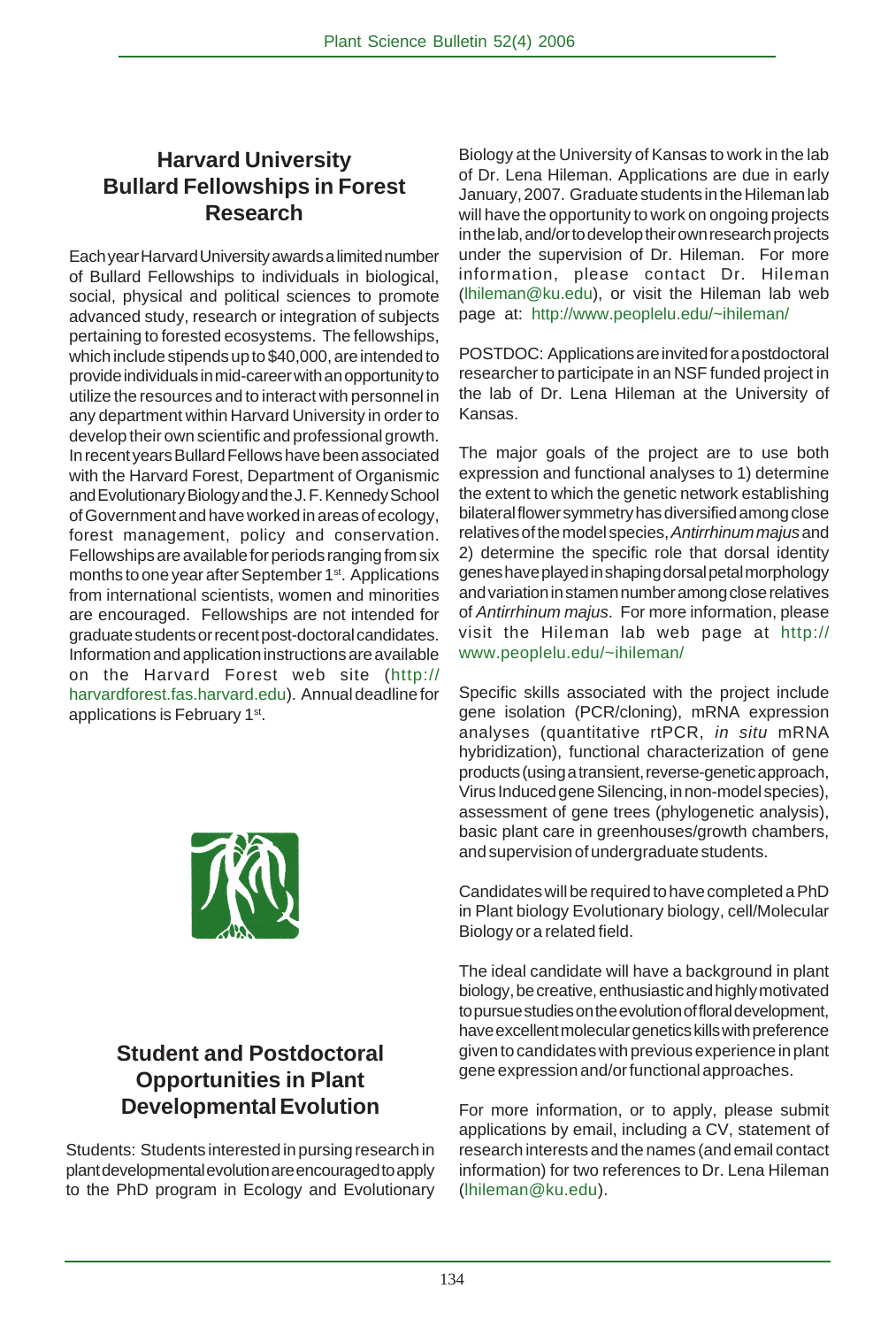| <b>ECOLOGICAL</b><br>Green Inheritance: Saving the Plants of the World. The WWF Book of Plants Huxley,                |
|-----------------------------------------------------------------------------------------------------------------------|
|                                                                                                                       |
| Metacommunities: Spatial Dynamics and Ecological Communities. Holyoak, M, M.A. Leibold, and                           |
| Plant-Pollinator Interactions: from Specialization to Generalization. Waser, Nickolas M. and                          |
| <b>ECONOMIC BOTANY</b><br>Armitage's Native Plants for North American Gardens. Armitage, Allan M. - Chris Martine 140 |
| Food Plants of the World. An illustrated quide. Van Wyk, Ben-Erik - Blanca León141                                    |
| Handbook of Medicinal Plants. Yaniv, Z. and U. Bachrach (eds) - Tadeusz Aniszewski142                                 |
| Planting Design: Gardens in Time and Space. Oudolf, Piet and Noel Kingsbury.- Joanne Sharpe143                        |
| <b>GENETICS</b><br>Plant Biotechnology; Current and Future Applications of Genetically Modified Crops. Halford,       |
| <b>STRUCTURAL</b><br>Biology of the Plant Cuticle: Annual Plant Reviews, Volume 23. Riederer, Markus and Caroline     |
| <b>SYSTEMATIC</b>                                                                                                     |

**Cecropia. Flora Neotropical Monograph 94**. Berg, C. C., & P. Franco Rosselli - David Johnson....146

**Green Inheritance: Saving the Plants of the World. The WWF Book of Plants** Huxley, Anthony revised by Martin Walters, foreward by Sir David Attenborough. 2005. ISBN 520-24359-5 . (Paper \$29.95). 192 pp. University of California Press (Gaia Books), Berkeley, CA 94704.

*Green Inheritance, the WWF Book of Plants* was first published in 1984, a 2nd edition in 1992, and in 2005 this 3rd edition with its desperate and eloquent plea for people of the world to act now while there is still time "to save our plants, upon which all life depends"…"we are squandering this inheritance in ignorance, in thoughtless impatience and greed, failing to appreciate either the beauty or the value of what we destroy. The aim of this book is to show before it is entirely too late just how rewarding our inheritance is to mankind, what potential it has, how it cannot take much more punishment, and to seek ways to save what remains". (pg. 21).

simplicity, tells us the complex story of the plant world and its relation to people throughout time. Fortunately his text has been preserved, line for line, page after page although on the cover of the book it states that this is "a completely revised and expanded edition of the *WWF Book of Plants"*. The number of pages has remained the same in all 3 editions, but a smaller typeface in the new edition permitted the addition of updated or rewritten material on such topics as climate change and global warming, genetic modification of plants, organic farming, plants useful for treating HIV/AIDS, fair trade, benefit sharing, the threat to wood resources. Statistics are updated throughout the text. The revisions blend well into the original text. Diagrams have all been redrawn to show their statistics more clearly. The profuse and beautiful illustrations, carefully chosen to integrate with the text, are all retained, though the captions have been rewritten, where necessary, to include new facts and figures. Anthony Huxley died recently but in my review I use mostly present tense, since the book is directed not to past problems but to present ones

Huxley's beautiful writing, with superb clarity and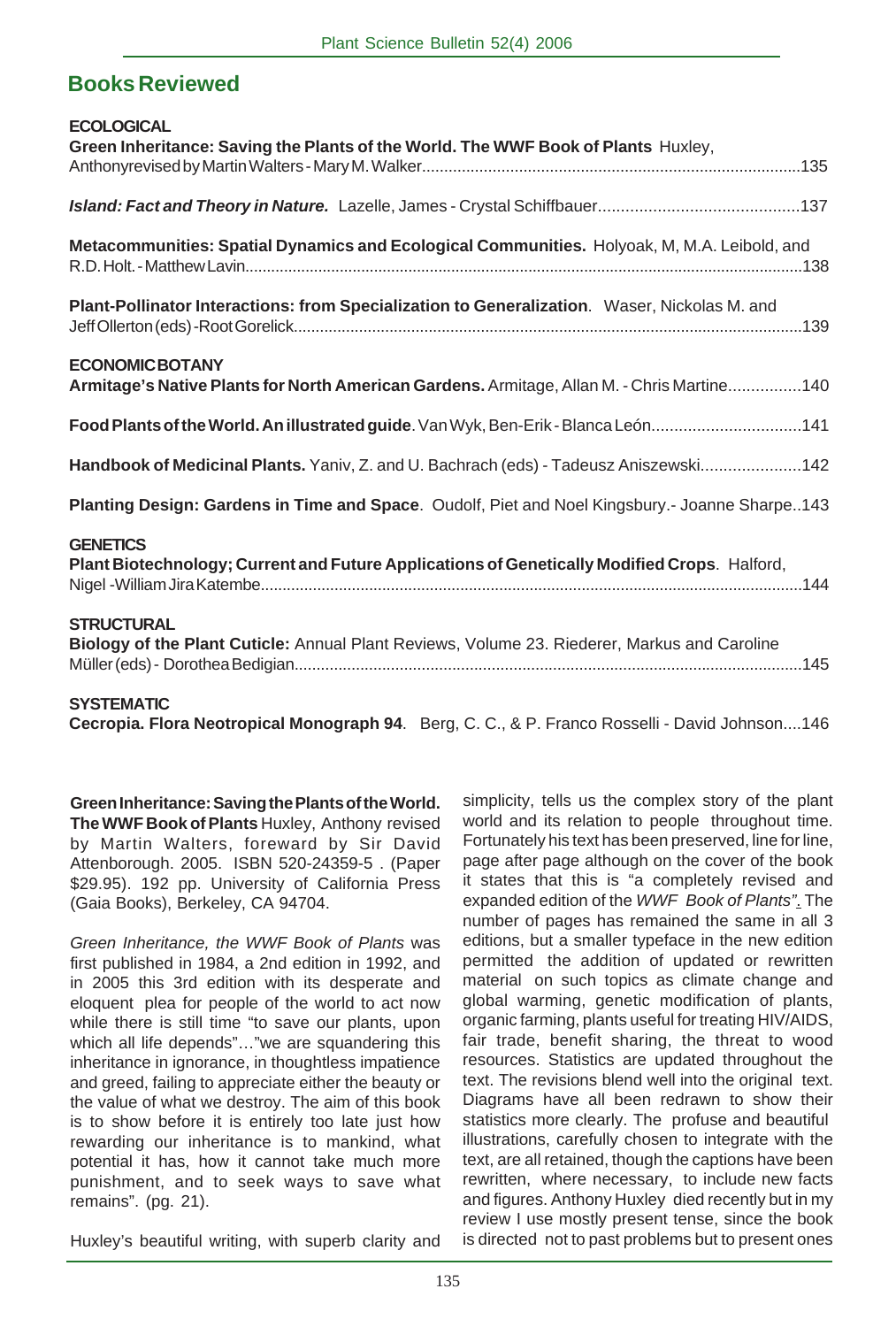and the futurewe face if we do not address these problems. Huxley organizes the book into eleven chapters in which he has condensed the entire history of plants and their relation to humanity. In all of the topics he illustrates by practical examples what has or can been done to alleviate problems.

 Chapter 1."The Green Inheritance" states the number of plants is now estimated to be 422,000 species vs. the earlier estimate of 380,000 species. Huxley discusses their adaptations to their varied environments; general distribution and diversity; their vast range of forms; how plants serve our needs; the rôle of plants in the web of life.

Chapter 2. "Guardians of the Environment ." "Plants provide the fabric of our landscape, the home for all animal life" and are…"guardians of air, climate and soil". He tells how plants interact with all these. The section on climate change and global warming emphasizes new thinking on this topic.

Chapter 3. "Green Travellers" tells how plants are dispersed: the usual seed mechanisms; plants dispersed by geology (continental drift); how humans have carried crop plants world-wide; and the latest worry—invasive plants.

Chapter 4. "Our Daily Bread". Of the 50,000 species of edible plants recorded, only about 3000 are widely accepted, only 150 are cultivated to any extent (pg. 53). Huxley gives a concise history of the use of plants for food. A section on organic farming is added. The chapter points out that "modern agriculture is dependent on vast energy consumption"; and that "high dependency on chemicals" increases continually (pg. 75). Such practices may be acceptable in the U.S. and Canada but are not possible in the Third World. He notes that "fewer than 20 crops supply over 80% of the world's needs." Thus there is a decline in variation and crops are much more susceptible to epidemics or diseases always with the looming possibility of catastrophic losses (pg. 79). There is a need to find new crop plants that do not require such energy output, new underutilized plants which can be improved and made acceptable to feed the increasing numbers of mankind. Many suggestions are made of plants to meet these needs.

Chapter 5. "The Spice of Life" presents the long history, replete with examples, of specialty foods; flavorings; chocolate, coffee and tea; plants used in alcoholic drinks; drugs. stimulants and hallucinogenic plants; perfumes and cosmetics.

Chapter 6. "Green Wealth." Energy from plants; extraction of coal and oil with much destruction of habitat; biomass production; composting; need for more recycling ; use of other substances than wood

especially in paper-making; ways for sustainable use of forests.

Chapter 7. "Green Medicine." An important chapter especially since up to 80% of the world's people rely on traditional, mostly plant- based, medicines for their primary health care, in contrast to the U.S. where we are so dependent on expensive chemical compounds for our drugs albeit we have a renewed interest in herbal medicines. Some 35000 plants are used for medicine, 7500 in India alone. There are plants with contraceptive uses and those that provide help in treating patients sick with HIV/AIDS. There is great need for conservation of these plant resources which are often being exterminated in the wild, such is the demand. We need to document the uses by indigenous peoples before that knowledge accumulated over hundreds or thousands of years, is lost forever.

[Your reviewer would like to interject a personal study made over the past 12 years on the small, dry Island of Anguilla, in the Lesser Antilles. Of a total flora of 545 species some 194 species are recorded as having a medicinal use somewhere in the world; of these 58 are, or recently have been, used on the Island but now only by the elder population. The younger generation is rapidly losing this knowledge; it is much easier to go to the drugstore to get a pill, and less time- consuming, than to brew a tea of the right amount and combination of several plants gathered outside. And habitats for any plants are being destroyed right and left by development.]

Chapter 8. "Objects of Beauty". The history of gardens; floral decorations in art, pottery, buildings; ornamental plants and the beginnings and growth of international trade; single plants-lilies, tulips, roses; present day over-collecting in the wild, a very real problem.

Chapter 9. "Plants and Society". The enormous knowledge peoples used to have of how to utilize a plant for every aspect of living: e.g. the date palm, the coconut palm, bamboo. The enormous need to preserve this knowledge before it is lost forever; the current issues of fair trade and benefit sharing.

Chapter 10. "Improving the Resources". "Few people realize how vital wild plants ands primitive crop plant varieties ('landraces') are to plant breeders". Our future depends on "the untried virtues they may offer of disease resistance, drought or salt tolerance, ease of harvesting or soil improvement" (p. 161). Need for "in-situ 'on- the -spot' conservation—protected areas like nature reserves and national parks." and ex-situ conservation such as in gene banks; genetic modification and the problems it raises; bioengineering.

Chapter 11. "Saving the Plants that Save Us." The assault upon of plants is occurring world-wide.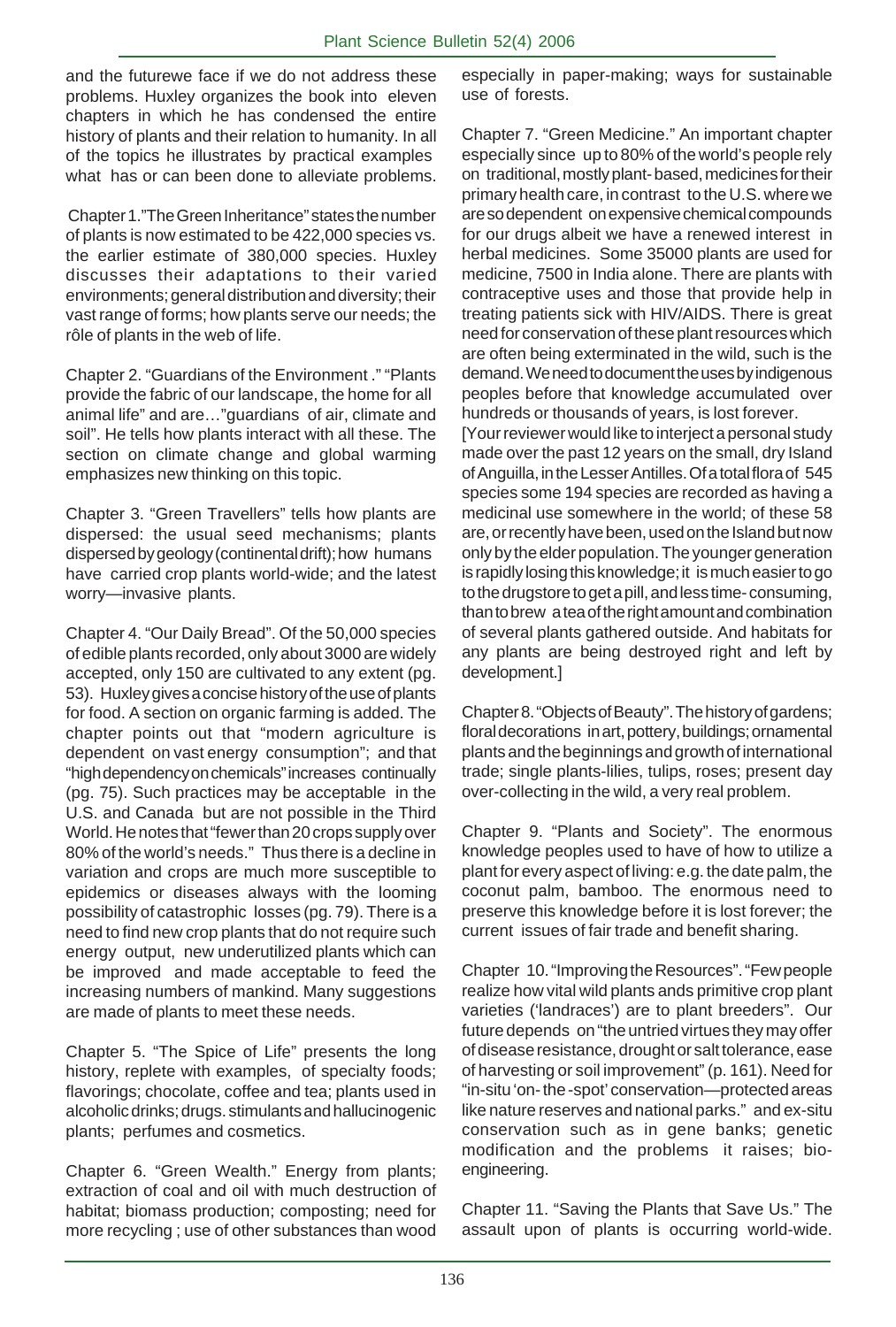Pollution of the air, especially acid rain and desertification are degrading vast areas on the earth.

 "Much of the destruction borders on the irrational. It has indeed been called subsidized vandalism". ..."The impact of machinery on the worlds wildlife… most of all in the last 20-30 years has to be compared with the greatest cataclysms of the geological past.

The species of plants being extinguished by our activities today represent the genetic heritage of aeons; their demise represents biological massacre. The destruction of forests and other natural habitats stops evolution dead in its tracks. As the great biologist Professor Edward O. Wilson has said, the event 'our ancestors will most regret is not limited nuclear war, nor energy depletion, nor economic collapse, but the loss of genetic and species diversity'.

Because this loss will take millions of years to compensate for-longer perhaps than the span of humanity itself." (p. 178)

"If the destruction continues unabated the earth will become largely covered with crop plants and then probably barren lands with catastrophic effects on the life-support system of planet earth and the future wellbeing of its inhabitants". (p. 185)

In 1999 at the International Botanical Congress in St. Louis MO I remember the very bleak and glum picture the major botanical speakers painted of the future of plants. In this profound book on a profound subject Anthony Huxley expresses the strong hope that the efforts of the international conservation organizations, working together will finally convince governments that they must find the political will to work together to plan not just for the immediate present but for the future to save our plant heritage. The final three pages of the book "A Future for Plants" lists the key facts we must know; four key aims for conservationists, a global strategy, twelve key targets to achieve by 2010, a ranking of the most important major habitats of the world under "Global 200" and the selection and mapping of 34 biodiversity hotspots to concentrate efforts on. Twenty-two conservation organizations are listed.

 This book should be in every library in the country: public, high school, and college. Biology classes in high school and college should use the book actively. The need for all to be aware of the dangers the plant world faces is absolutely necessary if we are to give our governments the will to act.

-Mary M. Walker.

*Island: Fact and Theory in Nature.* Lazelle, James. 2005. ISBN 0-520-24352-8 (Cloth US\$49.95) 402 pp. The Univeristy of California Press, 2120 Berkeley Way, Berkeley, California. 94704

Upon receipt of *Island: Fact and Theory in Nature* by James Lazelle, I was expecting a text-book like read, an endeavor to which I was not looking forward. However, to my pleasant surprise, Lazelle's writing feeds the imagination, taking the reader with him to the British Virgin Islands through an in-depth tale of geologic and biologic history to the present, of the BVI archipelago. He also includes his input on the future well-being of the BVI inhabitants and what actions need to be taken to mitigate protection of the habitat and corresponding species. Lazelle states that he has "…written this book for people like me: those interested in the natural world and living things" (p. XIV). Although Lazelle's primary focus is the astounding diversity of the fauna, especially iguanas and lizards, and flora on Guana, he very explicitly describes the species on other BVI islands, creating a background for understanding the movement of species between the islands.

*Island: Fact and Theory in Nature* is laid out in such a manner as to present the reader with different ways of viewing the diversity of the BVI, including theories, ideas, and even mathematical representations and models of species indices. Even for those who are not statistically or mathematically inclined, Lazelle presents the information in easy to understand descriptions without necessarily "dumbing" the content down, thus making the reader feel comfortable in their reading. He starts by describing the models and data in a specialized manner, and then takes a step down a level for the general lay-man. Lazelle even admits to his own mathematical pitfalls and often reminds the reader that he had requested the help of mathematicians to check his formulas. Being able to admit one's drawbacks in a discipline helps in creating a feeling of trust in the credibility of the author by their readers. The one aspect of the formulas I found to be a little frustrating is how Lazelle seems to flip-flop between the American and the metric system, otherwise, no other discrepancies really seem to "pop out".

Lazelle has a bit of quirky sense of humor that catches the reader off guard, an enjoyable and almost stereotypical characteristic of a naturalist.

Lazelle sets the tone of the literature by starting with the different ways we can look at diversity through richness, indices, rarefaction, communities, and *glitteralities*, which he describes as "glittering generalities…about biodiversity look pretty at first glance but usually turn out to be soft, squishy semitruths so vague as to be trivial" (p. 3). Lazelle presents views of biodiversity by other naturalists and biologists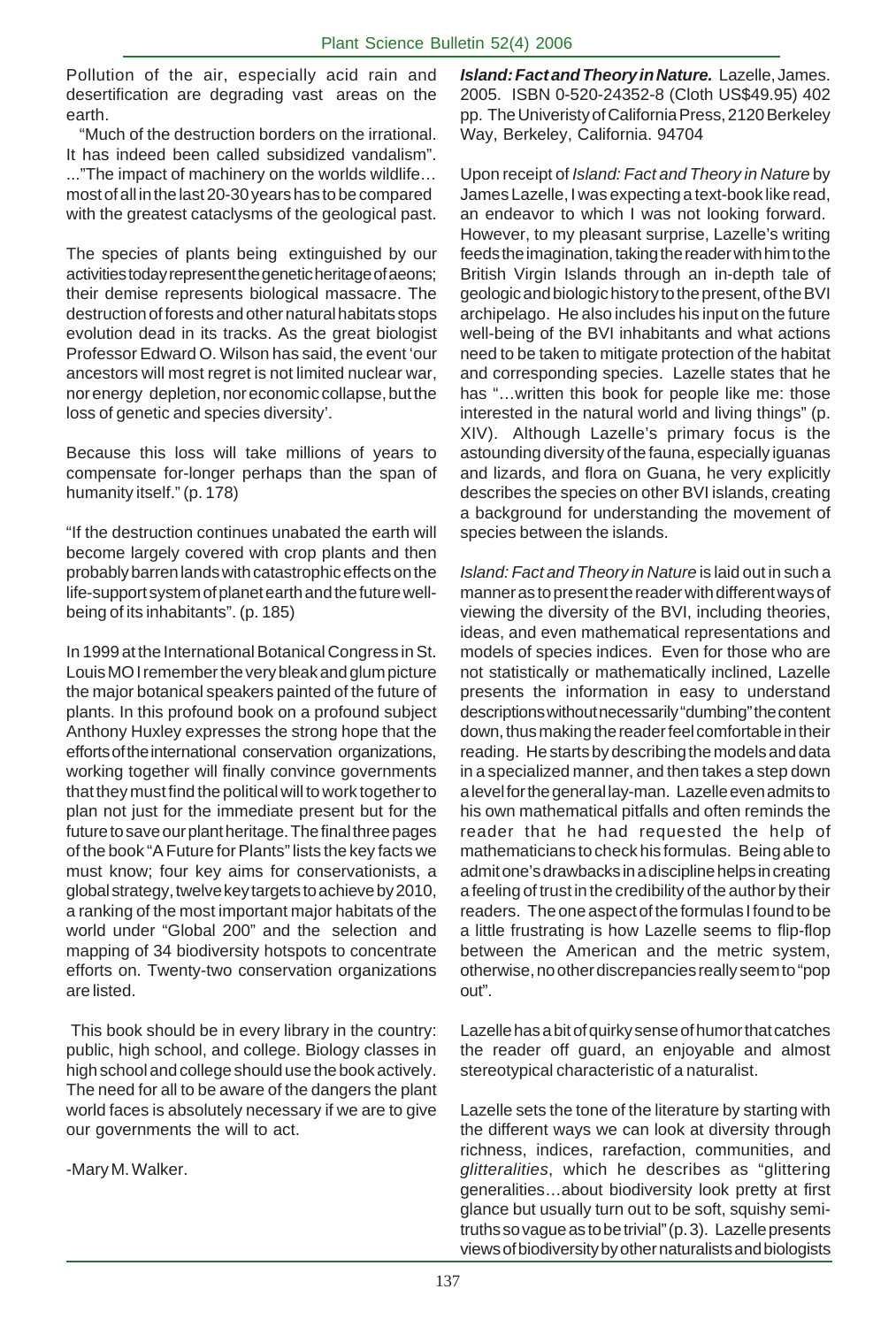to prepare the reader for the end of the book where he describes his beliefs and views. He then delves into the marking, capturing, and data collection of organisms, then to analyzing the data for spatial distribution, life histories, and communities. After he has set the backdrop, Lazelle goes into the idea of Great Guania and his views of how the BVI was once a single landscape that eventually broke into islands and how the species of Great Guania have since dispersed to the archipelago. This section also goes into all of the current data collected on species of the BVI from reptiles and amphibians to birds, insects, and flora. While taking in all of the information presented, the reader no longer feels as though they are reading about a place that is out of reach, but rather, a familiar place, much like a place in a childhood memory. Finally, the last section of the book is a presentation of Lazelle's work in conservation and restoration of certain species and habitats on the BVI, and his ideas on how to maintain diversity of the native species on the BVI.

Although *Island: Fact and Theory in Nature*, a fairly lengthy book at 334 pages, the reading is enjoyable, fascinating, and entertaining. The different topics of focus can fulfill the interests of all naturalists. The literature is thick with information, though not overwhelmingly so, on studies and research conducted in the British Virgin Islands… a truly great read.

-Crystal Schiffbauer, Fairbanks, Alaska

**Metacommunities, Spatial Dynamics and Ecological Communities.** Holyoak, M., M. A. Leibold, and R. D. Holt (eds). 2005. The University of Chicago Press, Chicago.

This book is primarily about among trophic-level species interactions that are structured spatially and hierarchically, from populations to metaecosystems. A metacommunity is defined as a set of local communities linked by dispersal. Species interactions and dispersal within a metacommunity are conceptualized under four perspectives. The patch dynamic perspective invokes competitive-colonization tradeoffs or predator-prey relationships among interacting species distributed among homogeneous local communities. The species sorting perspective invokes niche assembly among interacting species as they disperse among heterogeneous local communities. The mass effects perspective is a multispecies version of the source-sink dynamic, where dispersal from good to poor quality local communities affects local communities in the short term. The neutral perspective assumes ecological equivalence among species such that each is on a random walk to extinction. The among trophic level

focus of this book, however, precludes the implementation of the original intent of neutral theory. Neutrality is simply regarded as a null hypothesis. These four perspectives are not necessarily mutually exclusive. Dispersal at some intermediate level enables niche assembly (species sorting), for example, but at some higher level can swamp local adaptation (mass effects).

Following the introduction (chapter 1), the book opens with two chapters on core concepts, followed by chapters on empirical, theoretical, and emerging perspectives. Core concepts (chapters 2 and 3) include, for example, a patch occupancy model developed for multiple species, mutualism models, a food chain model developed for the metacommunity, and island biogeographic (neutral) expectations of species-area relationships for higher trophic levels normalized against those for lower trophic levels. The empirical perspectives (chapters 4-9) illustrate metacommunities with examples of spatially patchy food webs or taxonomic assemblages. Case studies involving butterflies and their plants and parasites (chapter 4), metacommunities confined to pitcher plants (5), mites among moss carpets and fragments (6) beetles among eucalypt or pine forests and fragments (7), zooplankton among turbid- versus clear-water ponds (8), and invertebrates among ephemeral coastal rock pools (9) illustrate how spatial and temporal metacommunity structure can be analyzed. In general, the neutral perspective of metacommunities was seldom supported by these empirical studies. One study (9) came down in favor of species sorting, three (6-8) explained their metacommunities ultimately by mass effects, and the remaining two (4-5) didn't conclude by choosing one of the four metacommunity perspectives as explanatory. The theoretical studies (chapters 10-13) explain how species coexistence models have grown in complexity during the history of community ecology (chapter 10), patch occupancy models can include persistent communities of competitive species that variously occupy individual patches (11), and that interactions among species and between species and their environments lead to nonlinear responses that result in persistence and coexistence (12), the latter of which is supported by experimental studies (13). The emerging perspectives (chapters 14-20) include how to choose among the different hypotheses of metacommunity diversity and dynamics (i.e., patch dynamic, species sorting, mass effects, and neutral perspectives; chapter 14), implement population genetic models to describe and understand the origin and maintenance of species diversity in a metacommunity (15), study interactive habitat selection by guilds of potentially many species (e.g., aquatic beetles, tree frogs) of a metacommunity (16), detect whether local diversity is dispersal limited via niche assembly and thus not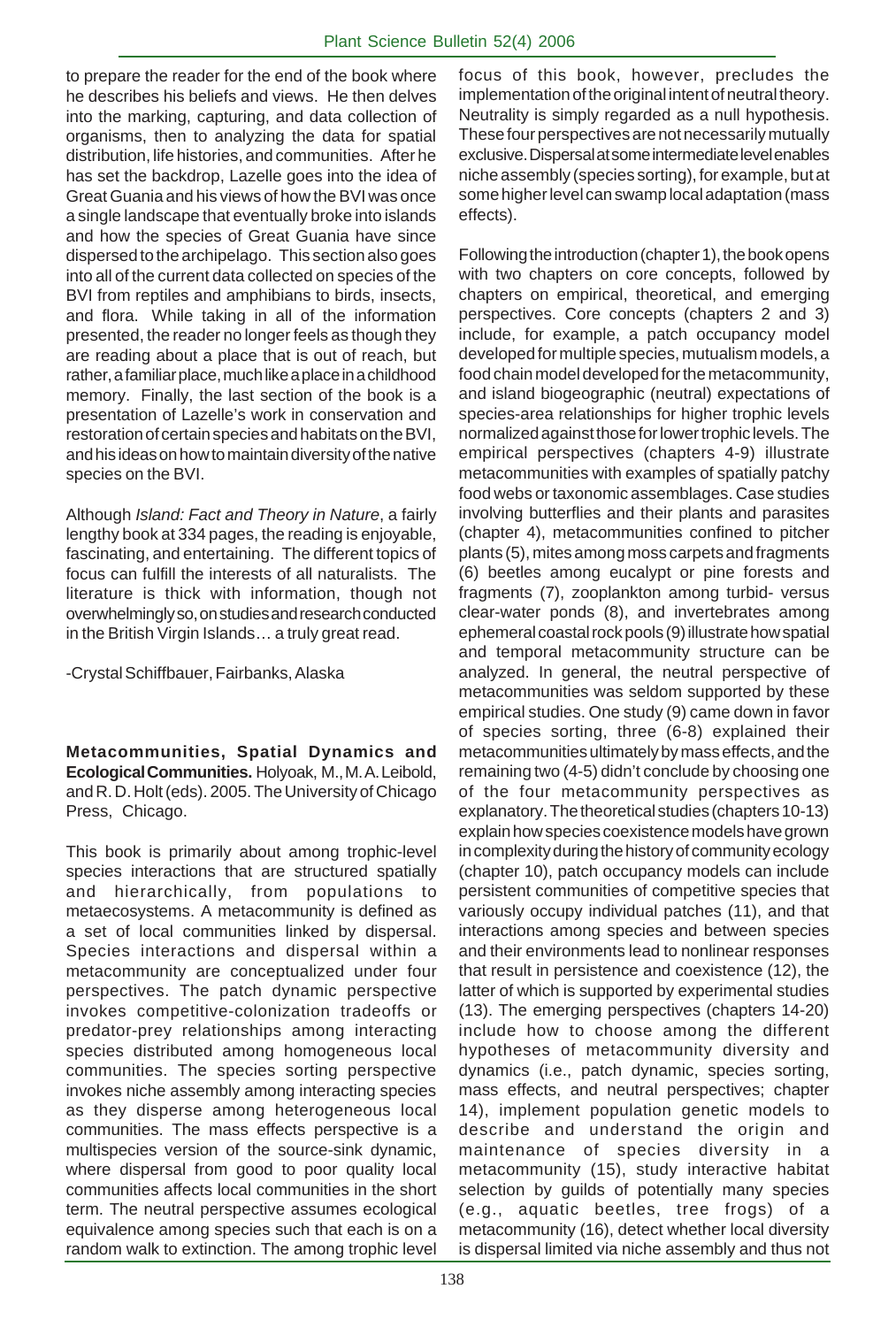a fractal representation of regional species diversity (17), study the flow of energy, materials, and organisms across ecosystem boundaries to gain a metaecosystems perspective (18), understand the potential of ecosystems to have an "adaptive response" with a local environmental change, whereby, for example, joint increases in plants and herbivores prevent either from becoming relatively more abundant (19), and study biogeographic parameters (e.g., edge effects, fragmentation) that can effect metacommunity trophic interactions, including predator-prey relationships (20). The final two-page Coda itemizes the major findings of the book, which provide potential discussion topics for group readers.

*Metacommunities* does not have a strong evolutionary scope. Phylogenetic methods, including analysis of community phylogenetic structure, analysis of traits, or independent contrasts, are rarely, if ever, mentioned. Such phylogenetic methods can analyze the fit of an organism to its environment at any hierarchal scale by examining the match in the distribution of species traits to a local environment. Similarly, implications of speciation in the metacommunity are lacking. When cryptic species are detected within a higher trophic level, a food web is merely converted to a food chain. The effects of speciation in the pitcher plant at the longitudinally-restricted southern end of its distribution on the inquiline communities are dismissed. The positive relationship between latitude and inquiline invertebrate richness, however, could well be a function of the less restricted distribution of the pitcher plant to the north.

Testing for the effects of biogeographical parameters (e.g., area, distance, position, isolation, etc.) on biodiversity is integrated poorly into the general themes of *Metacommunities*. Holt and Hoopes (chapter 3) present a general species-area model for among trophic levels, and conclude that area generally has a greater effect on species richness at low trophic levels; this model is not elsewhere mentioned. Testing for the effects of metacommunity fragmentation on species richness of mites and on relative species abundance distributions of rock pool invertebrates is exceptional to chapters 6 and 9, respectively. McPeek and Gomulkiewicz (chapter 15) make a sound argument for the significance of ecological drift in metacommunities that likely will never attain evolutionary equilibria; the implications are ignored in summary chapters. Probably because of the lack of attention to really biodiverse systems, *Metacommunities* generally treats Hubbell's (2001) neutral theory as a null model. The neutral theory of biodiversity and biogeography was developed to test for the effects of biogeography on biodiversity, and specifically for highly biodiverse systems within a trophic level or taxonomic group. It was also developed to explain the origin and maintenance of

biodiversity using stochastic models originally designed to explain mutation and genetic drift. A reader of *Metacommunities* would have no idea of this original intent, especially that the neutral theory of biodiversity was designed for the study of high biodiversity within narrow ecological confines. Darwin failed to explain the origin and maintenance of biodiversity using his concepts of individual struggle and the principle of diversification. Hubbell puts forward the first fruitful alternative and *Metacommunities* refers to it as a null model in the sense of "nothing going on."

Metacommunities is directed towards graduate students and other researchers in ecology and evolution, particularly those with an interest in community or ecosystem ecology. The abundant terminology and conceptual issues that are presented in tables and text require a good background in community ecology. In contrast to other metacommunity approaches, *Metacommunities* leads the way in how to study species interaction that occur among trophic levels and that have fractal, geographic, or temporal structure. If you are interested in complex deterministic models to which complexity can be readily added, you should consider reading about this generally among trophic level approach to the study of the metacommunity. If you are interested in stochastic models to which complexity is added sparingly, you should consider Hubbell's complementary within trophic level approach.

-Matthew Lavin, Department of Plant Sciences and Plant Pathology, Montana State Univesity, Boseman, MT

#### Reference

Hubbell, S. P. 2001. The unified neutral theory of biodiversity and biogeography. Princeton University Press, Princeton, USA.

**Plant-Pollinator Interactions: from Specialization to Generalization**. Waser, Nickolas M. and Jeff Ollerton (eds). 2006. University of Chicago Press. \$45.00 (USD) paperbound, ISBN 0-226-87400-1,  $xii + 445$  pages.

Seldom does one wax poetic about an edited volume arising from a symposium at a large national meeting. This volume edited by Nick Waser and Jeff Ollerton is a glorious exception. They have compiled a rich set of papers, from diverse authors, all delivering a single unified message. What makes this even more amazing is that authors used different formats and even clearly showed disagreements with one another.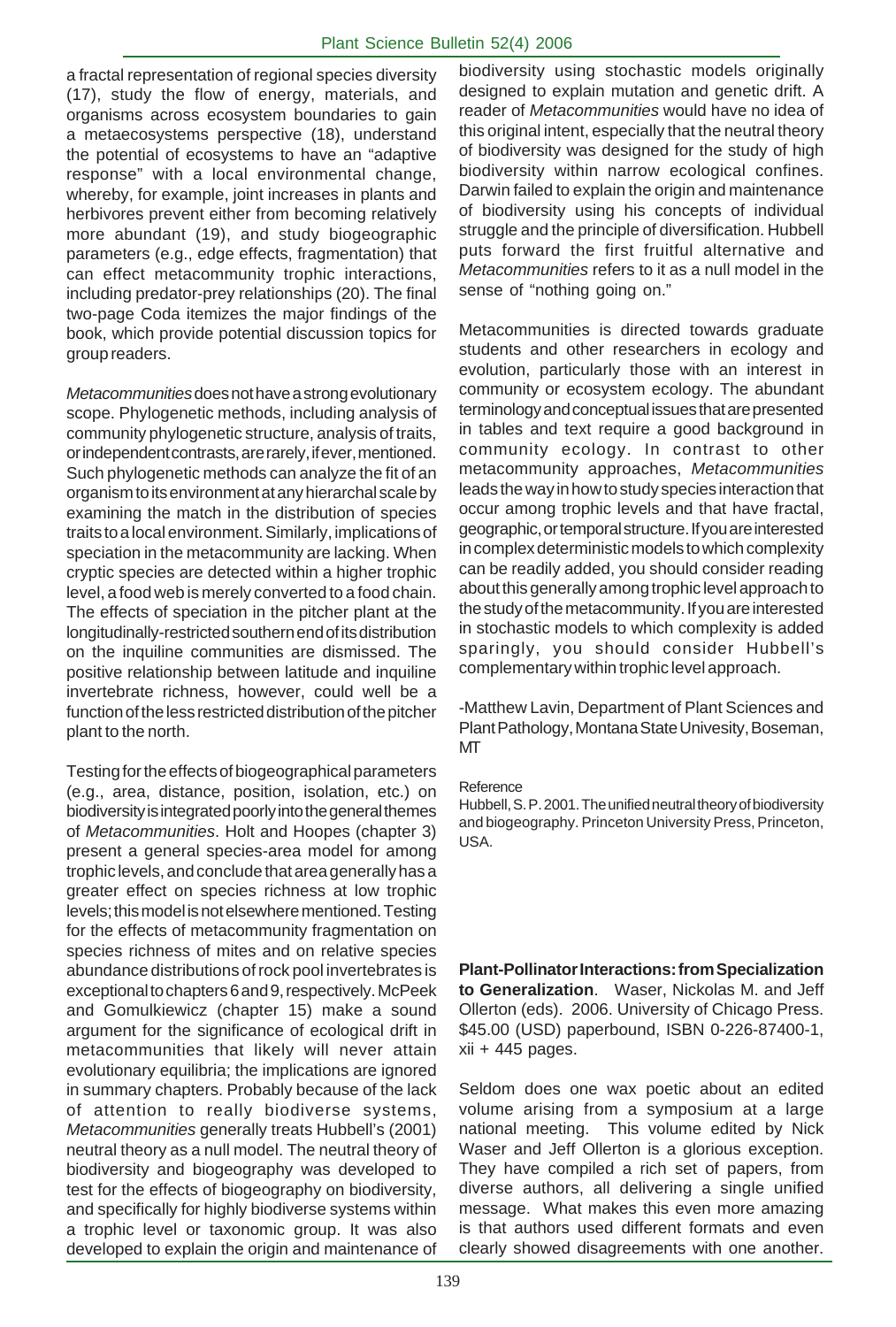Yet, this volume is coherent and peppered with numerous references between the chapters. Read this book and soak in the wealth of details and perspectives.

All chapters were initially presented at the Ecological Society of America's 2002 annual meeting in a symposium titled "Specialization and Generalization in Pollination Systems", although curiously the editors failed to mention this. The volume is divided into three equal-length sections titled the ecology and evolution of specialization and generalization in pollination, community and biogeographic perspectives, and applications in agriculture and conservation. These are roughly on evolutionary, community, and human ecology. The editors contributed introductory remarks to each section, as well as a pair of bookends that serve as prologue and epilogue to the entire volume.

Despite the wide variety of backgrounds of the contributors, there was unanimity on two essential points. First, all contributors agreed that defining specialization of pollinator-plant interactions requires context, i.e. defining the spatial, temporal, and taxonomic scales over which a given researcher is working. As Paul Simon (1973) quipped about highdensity urban life, "One man's ceiling is another man's floor." Second, all contributors agreed that a specialised pollinator can pollinate generalist plants, while specialists plants (i.e. those relying on only a few pollinators for seed set) can be pollinated by generalists pollinators. Reciprocal specialisation cannot and should not be considered the norm. It was a joy seeing these two points made from so many different perspectives.

Although papers in this volume were state-of-the-art, they lacked mathematical sophistication. This implies that the authors focussed on biology, in lieu of mathematics. There were some obvious foibles, such as one chapter that repeatedly referred to scalars as eigenvectors rather than eigenvalues. To be constructive and not overly picky, I want to focus on the quintessential notion of quantifying degree of specialization across an ensemble of interacting pollinators and plants.

Several authors discussed connectedness of plantpollinator interactions, but only cobbled together suboptimal methods for quantifying connectedness. This is strange insofar as off-the-shelf mathematical tools exist, such as cut sets and mutual entropy. Jordano et al. came close to the graph theoretic notion of cut sets, but they redacted vertices rather than edges from the graph of interactions. Several authors mentioned niche breadth and overlap as a proxy for connectedness. Mutual entropy provides a robust measure of niche breadth and overlap (Colwell & Futuyma 1971 *Ecology*), as well as a robust measure of specialization or generalization of pollinator-plant interactions (Gorelick et al. 2004

*Am. Nat.*). Yet the contributors to this volume only mentioned marginal entropy, which is really only useful when dealing with a single entity. Shannon (1948 *Bell Sys. Tech. J.*) showed that mutual entropy is needed for quantifying interactions between multiple entities. In addition, other useful mathematical methods probably still need to be developed. For example, level of connectedness almost certainly depends upon whether one is a taxonomic lumper or splitter, although none of the contributors tried to gauge this sensitivity. Therefore, when quantifying pollinator-plant interactions, it would be useful to have phylogenetic comparative methods on bipartite graphs. My suspicion and hope is that the field of plant-pollinator interactions will advance in leaps and bounds once the methods discussed in this volume are coupled with improved mathematical methods.

My biggest problem with this volume is that the title was misleading and should have been "angiosperm-pollinator interactions". Gymnosperm pollination was never mentioned in this volume, even though most (all?) cycads and many gnetophytes are insect pollinated. Gymnospermpollinator interactions would have allowed for many independent tests of the hypotheses presented in this volume. I was especially surprised about this omission after noticing acknowledgement of Irene Terry, who has published seminal papers on weevil and thrip pollination of cycads. But, alas, this is a minor complaint and should not detract from the beauty and coherence of this volume.

This volume explicates many fascinating open research questions, a veritable windfall for nascent graduate students. Research on pollinator-plant interactions is important enough that Waser, Ollerton, and the other contributors should seriously contemplate reconvening in a few years to put together yet another, updated volume on this subject. If it is half as good as their current volume, every ecologist and pollination biologist should read it. Until then, we will all have to read the current marvellous volume.

-Root Gorelick, Department of Biology, Carleton University, Ottawa, Ontario K1S 5B6, Canada

**Armitage's Native Plants for North American Gardens.** Armitage, Allan M. 2006. ISBN 0-88192- 760-3 (hardcover, US \$49.95). 451 pp. Timber Press, Portland.

As a response to the growing interest in gardening with native plant species, Allan Armitage has written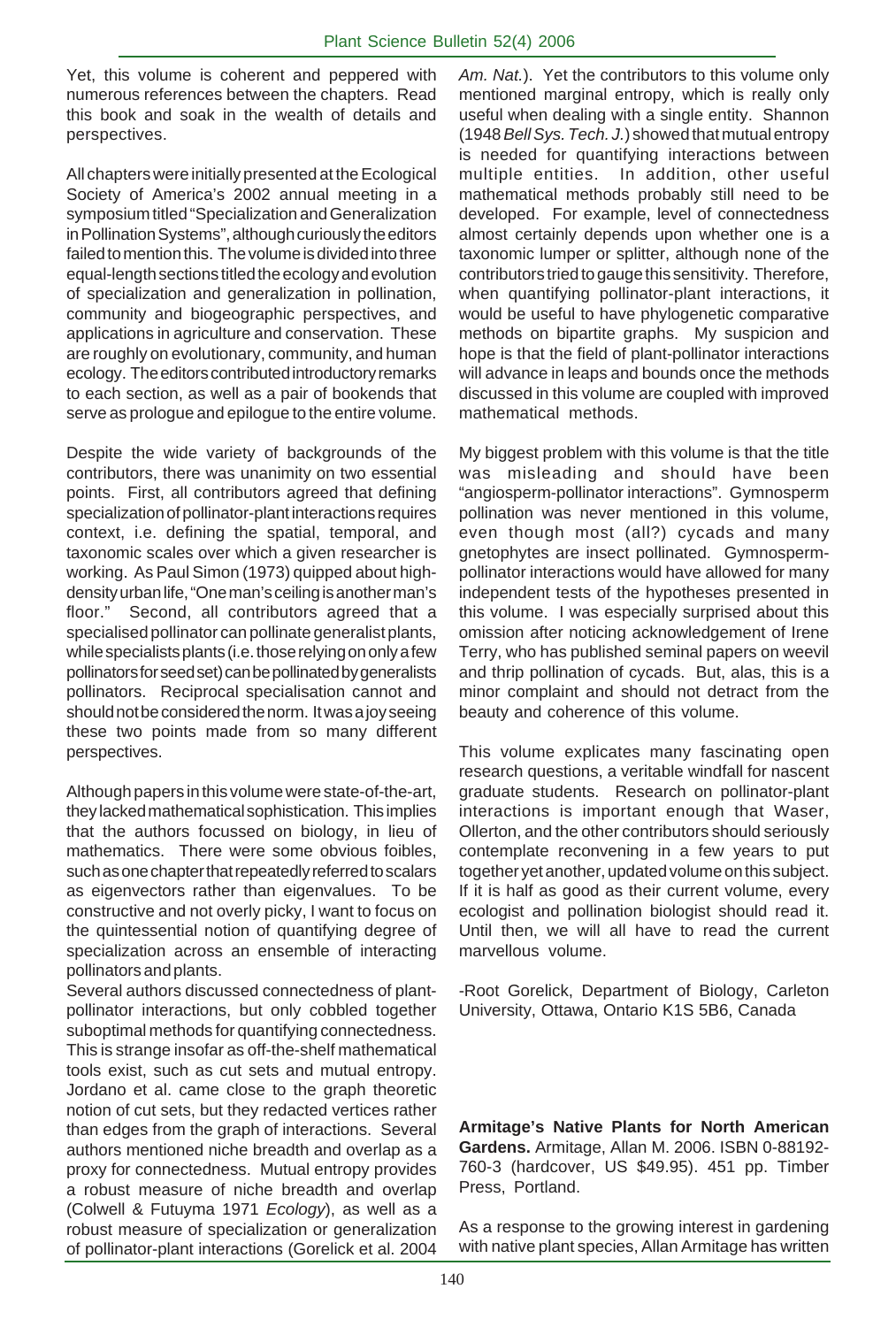a book primarily for gardeners "who would love to try some native plants but don't know where to start." He should consider that goal reached with flying colors.

Hardcore native plant lobbyists, however, should be warned. Armitage is not catering to you with this book. You will find very little support here for the idea that native plants are better for North American gardens than exotic ones. Nor will you come across any text decrying the use of non-native species in the home landscape. Rather, the author is transparently clear that although he loves native plants, he sees them as an obvious compliment to their non-native garden companions. In fact, his personal version of "Don't tread on me" seems to be "Don't tell me what I can't plant in my garden." That said, Armitage makes such a strong case for native plants (and does it with such flair and insight) that this book cannot help but become standard issue for even the most radical of native plant enthusiasts.

The majority of the 451 pages are used for species profiles arranged alphabetically by genus. Any herbaceous plant (including many ferns) growing in North America before the arrival of Europeans was considered eligible for inclusion, but only the species that are available to some degree in the nursery trade are described. For each species profiled, the author provides quite a bit of background information and commentary accompanied by the native range of the species, the conditions it favors and any particular maintenance requirements. Many species are illustrated with a photograph taken by the author; these are good (though not great) and generally provide a fair sense of what the flowers and growth habit of each species look like.

Armitage does not advocate the harvesting of wild plants for the garden (he cites *Trillium* and *Cypripedium* as the genera that have been most abused in that regard) so a good measure of the text is spent on how to acquire them in the horticultural trade. Every species treatment also includes a section on recommended propagation, which for me is the best aspect of the book. Gardeners inclined to grow their own native plants can find specific directions for getting young plants started, whether by seed or spore germination, starting cuttings or making divisions. In fact, the inclusion of this information elevates this book beyond the popular literature and makes it quite useful for botanists wishing to propagate research plants. All of the commonly planted native wildflowers are featured, but for every *Echinacea* or *Gaillardia* (blanket flower), there is a profile for some uncommonly cultivated species of *Gentiana*, *Nemophila* or *Saururus*. Armitage also includes native plant cultivars, a potentially controversial move he defends early on in the book. Whatever

your stance (and your definition of "native"), it's still

pretty neat to find out that there are things like a bright pink double-flowered cultivar of *Anemonella thalictroides*. And who knew there were so many available cultivars of native asters? Certainly not me.

The appendix consists of contact information for native plant nurseries and native plant societies, a few pages of helpful web resources and a batch of useful plant lists. Recommendations are made for native plants that are drought-tolerant, water-loving, attractive to butterflies and hummingbirds, resistant to deer and rabbit, and appropriate for varying degrees of sunlight. What is missing from this list of lists is the first thing that I was hoping to find when I picked up the book: a table showing some of the most commonly encountered (some might say "overused") exotic garden plants and the native plants that might make ample replacements for them in one's landscape plan. By far, the question I am asked most frequently when I suggest native plant gardening to a friend or colleague is, "Okay, so what looks like (insert name of exotic plant here)". Not finding an easy reference for that question in this book was a real disappointment, and its inclusion likely would have found a large and appreciative audience among modern gardeners.

In the preface, Armitage describes a sentiment shared by many of us in botany, as well as among gardening enthusiasts more generally: when we encounter an attractive or interesting species in the wild, we want it in our garden. What follows in the text is the compelling prospect that there are many native plants deserving of this desire. *Armitage's Native Plants* is likely to be a benchmark publication for a modern wave of gardening, where scores of "new" native plant species (and their cultivars) not only become more popular with gardeners and but also become more readily available through the retail trade. Both would be positive outcomes.

- Chris Martine, Department of Biological Science, Plattsburgh State University of New York, Plattsburgh, NY 12901.

**Food Plants of the World. An illustrated guide**. Van Wyk, Ben-Erik.2005. ISBN 978-0-88192-743-6 (hardback 39.95 US\$) 480 pp. Timber Press, Portland, Oregon, USA

Probably among the most important expressions of globalization and human constant migration is the shape and features of the food trade in developed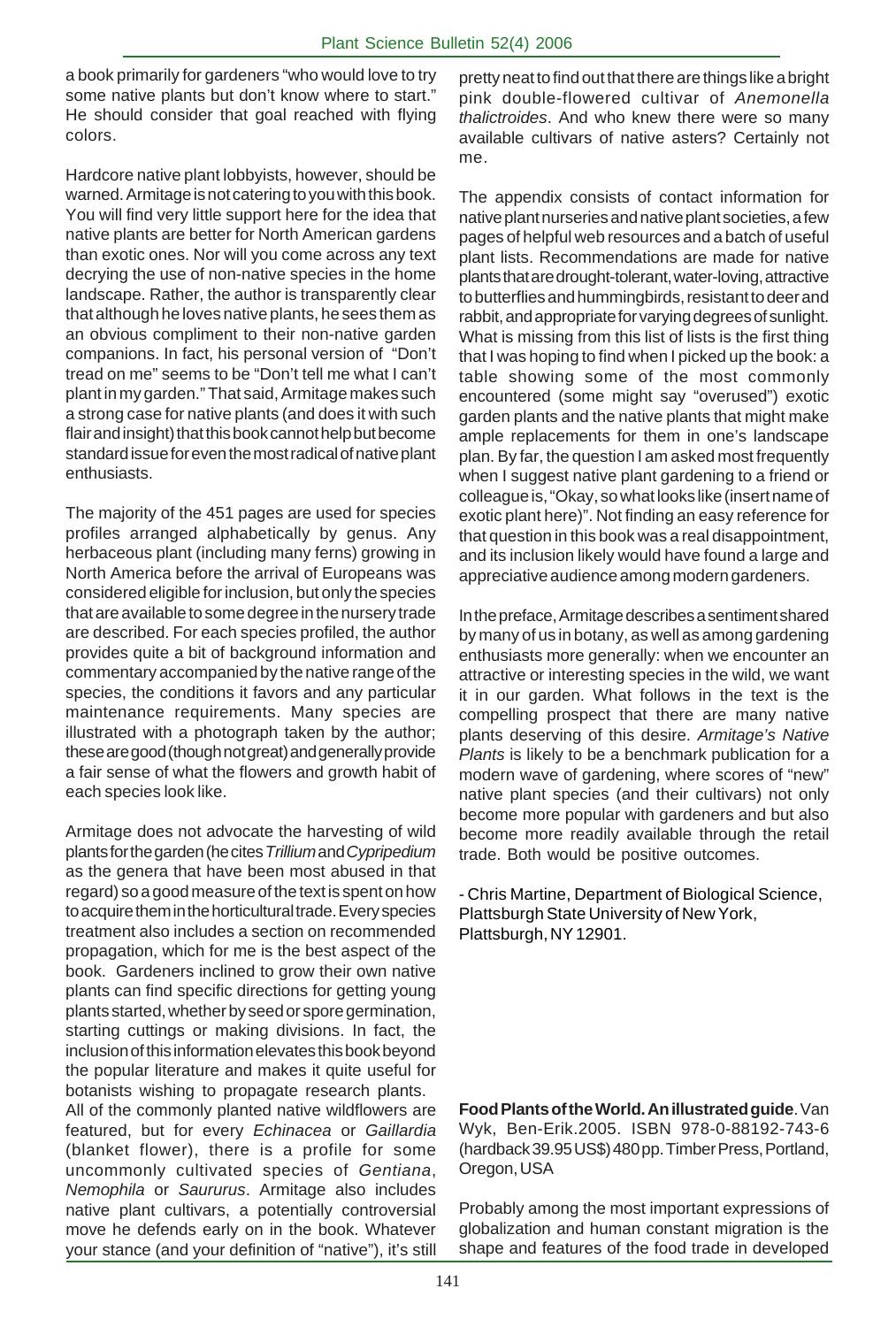nations. Today, main ingredients for cuisines from distant countries are rather easily obtained in markets located for example in small cities in Canada and the United States, allowing for an interesting manifestation of identity and culture. The title of this book attracted my attention due to the fact that, both as an inmigrant in the States and with a love for cooking, I have witnessed for almost 20 years, the changes in the availability of food staples from my country, such as quinoa, aji (Andean chili peppers), purple corn, and freeze-dry potatos.

Van Wyk elegantly introduces in this book 354 plants under nine different categories, including cereals, pulses, nuts and seeds, fruits, vegetables, and spices. This book is aimed to the non botanists, "food enthusiasts", and I will add for those that would like to obtain a glimpse of the features, variation, distribution, history, cultivation, and uses and properties for the most widely trade species. Photographs for each plant and details of the parts used are of high quality. Also included are an overview of nutrients, a table of the nutritional value of the species and region of origin discussed in the text, a glossary and a selected list of references, together with an useful index.

This book includes a summary of the regions of diversity of cultivated plants by A.C. Zeven and J.M.J de Wet (1982), emphasizing on the main crops and the probable beginning of agriculture. Then develops a definition for each category and a list of taxa citing both scientific and common names. The presentation of the plants is arranged alphabetically by scientific name, under which common names are included. I found that although the introduction mentions the use of several languages, most taxa only include common names in English and a few in German. One example applies for the case of the two species of *Capsicum* that do not contain any of the names cited by S. Rehm (1994) or listed in GRIN (http://www.ars-grin.gov/cgibin/npgs/html/taxecon.pl).

The importance of plant resources for food and related uses as commodities has also increased dramatically in tropical South America, and several species are not considered in this publication, especially among palms. For example, the Organization Treaty for Amazon Cooperation has published one important overview for fruits and vegetables (TCA 1996), where *Mauritia flexuosa* L.f. (aguaje, moriche, muriti, morichepalme) and *Euterpe precatoria* Mart. (açaí) are among the most important palms used in the region (see also IPGRI, http://www.ipgri.cgiar.org/Regions/Americas/ programmes/TropicalFruits/Detail.asp). Some other species are not mentioned despite the fact that the genus is treated with other examples, such as *Pouteria lucuma* (Ruiz & Pav.) Kuntze (Lucmo, lúcuma) or *Myrciaria dubia* (Kunth) McVaugh (camu camu, arazá de água), both of which are traded mostly to Europe and Japan.

This book could be a useful reference together with other sources especialized in popularizing the features of particular types of food, such as those illustrated guides on spices and herbs. The nicely organized one page presentation for each species facilitates its consultation.

- Blanca León, Plant Resources Center, University of Texas at Austin, 1 University Station F0404, Austin, TX 78712-0471

#### Literature cited

Rehm, Sigmund. 1994. Multilingual dictionary of agronomic plants. Boston : Kluwer Academic Publishers.

- Tratado de Cooperación Amazónica (TCA). Secretaría Pro Tempore. 1996. Frutales y Hortalizas Promisorios de la Amazonía, Lima.
- Zeven, A.C. and J.M.J de Wet. 1982. Dictionary of Cultivated P lants and their Regions of Diversity. Pudoc, Wageningen.

**Handbook of Medicinal Plants.** Yaniv, Z and U, Bachrach (eds). 2005.ISBN 1-56022-995-0 (soft: alk. paper) ISBN 1-56022-994-2 (hard: alk. paper). xix + 500 pp. Food Products Press ®, The Harworth Medicinal Press®, Imprints of the Harworth Press, Inc. New York, London, Oxford.

Medicinal plants are still a very important source material for the drug industry, although the industry is continuously developing more and more synthetic medicines. Moreover, the importance of medicinal plants is unquestioned in ethnobotany, folk medicine and phytotherapy in different parts of the world. From this point of view the handbook is interesting and has a large circle of potential readers.

The handbook edited by Yaniv and Bachrach is interesting and presents medicinal plants through the eyes of different writers. The book contains five parts containing 21 different chapters. The parts following the introduction present trends and challenges in phytomedicine and cover (1) the history of the use of medicinal plants, (2) technologies in medicinal plant research, (3) latest developments in medicinal applications and, (4) hopes and challenges connected with the use of medicinal plants. There are 25 contributors of the book. The reader can also find information on the authors, a preface and an index. There are also excerpts of pre-publication reviews, commentaries and evaluations written by professors from Israel, Turkey and Canada. These commentaries are only positive and seem even to be even worshipful.

Many books on the subject have been published in recent decades. There are also many handbooks for the students of medicine and hobbyists. Yaniv and Bachrach's work can be useful for the readership. It presents the general problems connected with medicinal plants instead of a detailed presentation of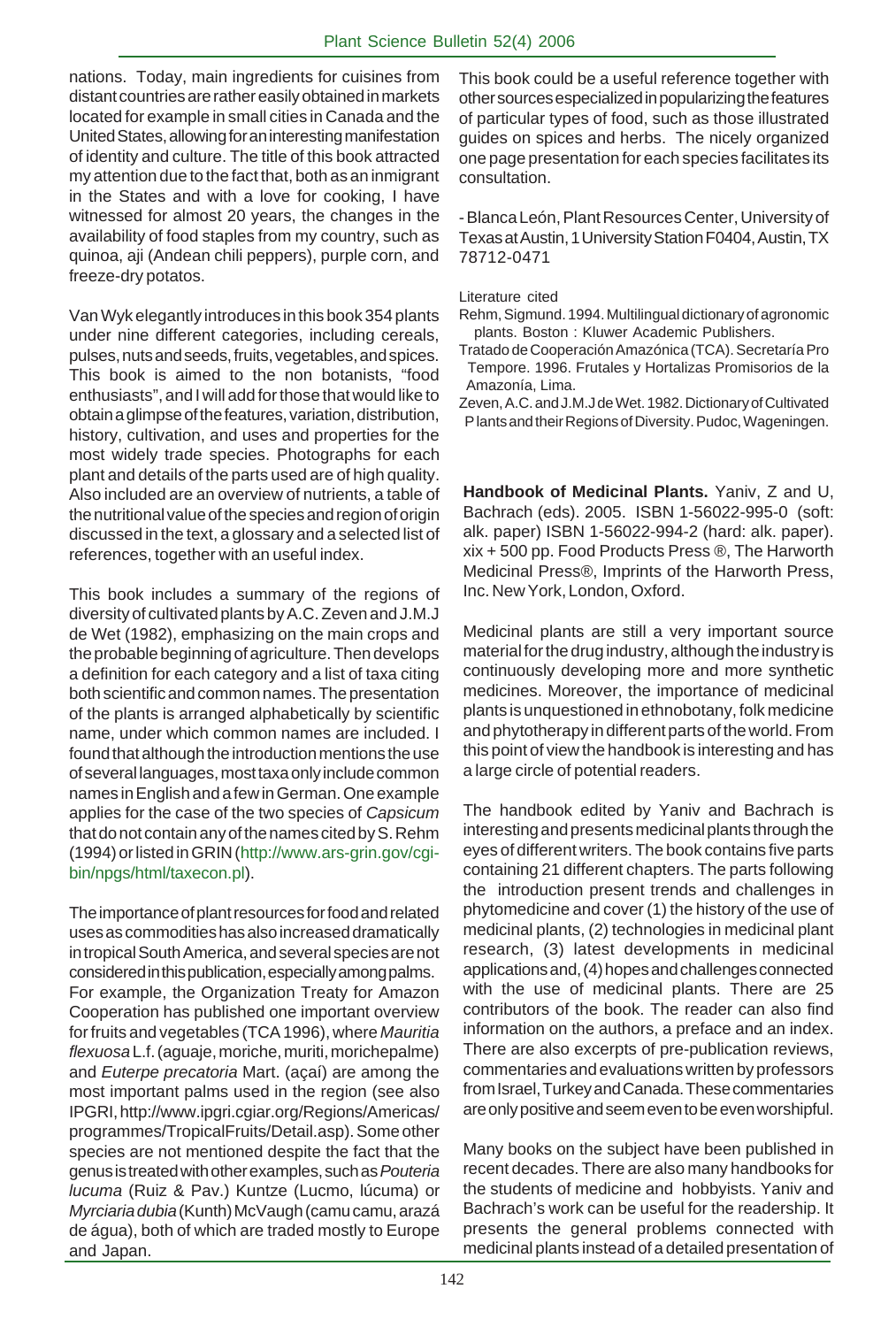the plants and their compounds. On the other hand, this method of presentation can lead to places where there is not a sufficiently deep or academic analysis. The reader thus tends to believe that the statements of the authors are not fully discussed. However, the book is easy to read, not difficult and will probably strongly motivate the reader.

What can the reader find in this book? Firstly, strong arguments that phytomedicine will also be important in the new millennium. A trend in phytomedicine is the use of new plant origin bioactive compounds with the potential for chemical modification, which will broaden phytomedical importance. Molecular biology will be used in this process and the pharmacological profiles of these compounds will be screened using new research equipment and new technology. Moreover, a description of the history of the application of medicinal plants in China and of traditional Chinese drugs produced from medicinal plants are presented. African and native American medicinal plants are also discussed and the etnobotany and ethnomedicine of the Amazonian Indians are illustrated. Furthermore, there are also descriptions of ethnomedicine and ethnobotany in the ancient Mediterranean areas and among the Australian Aborigines. Secondly, the book discusses and describes the production and breeding of medicinal plants. Moreover, the biotechnological methods used in medicinal plant improvement are noted. The reader can also find descriptions of *in vitro* cultivation of medicinal plants. Thirdly, the book try to present the latest development in medicinal applications, especially in the prevention and treatment of cancer, heart diseases, infections, metabolic diseases, and disorders of the gastrointestinal tract and central nervous system. Fourthly, the book discusses the present problems connected with the use of medicinal plants, phytomedicine and biodiversity, some problems connected with quality control, clinical use and ethnopharmacy.

The book is interesting and provides substantial material on the subject. Readers expecting detailed information on bioactive compounds in medicinal plants will probably be more critical than those interested in a general view. Potential criticism on the book is connected to some of the terminology used. Such terms as *phytomedicine* and *pharmacology* seem to be used interchangeably in many places. There is no explanation of how *medicinal plant* is to be comprehended in the book. Is the soy-bean a medicinal plant or a food plant with functional potential? The traditional use and historical view of medicinal plants seems to be the better part of the book. Although the handbook examines medicinal plants with only a basic critical eye, it is very important and useful for everyone interested in the subject.

-Dr. Tadeusz Aniszewski, Associate Professor in Applied Botany, University of Joensuu

**Planting Design: Gardens in Time and Space**. Oudolf, Piet and Noel Kingsbury. 2005. ISBN 0881927406 (Cloth US\$34.95) 176 pages. Timber Press, 133 S.W. Second Avenue, Suite 450, Portland, OR.

The title of this book suggests that time and space in garden design will be the main topics. Oudolf and Kingsbury, who are professional landscape architects, instead weave a bit of time and space into a somewhat unstructured (though generally interesting) book-length essay on what appears to be everything they have ever thought about in designing gardens. One ambitious goal of this book is to explore the possibilities of combining principles of garden design with principles of ecology to establish the best possible practices for landscaping on both a public and private scale. Most of their points are illustrated with very colorful pictures of landscapes from several places in the world, though they often repeat pictures of some of their favorite gardens from different angles to illustrate different concepts.

The authors recognize ecological processes without expecting the planted landscape to be a reproduction of a natural landscape limited only to native plantings. They emphasize various elements of conventional ecology in a garden context. They define biodiversity as the use of a variety of plants in a way that recognizes the microhabitats of the site and which appeals to a greater variety of wildlife. They use the ecological concept of limiting factors to describe the importance of understanding climate and other elements of the site. Plant survival strategies (competitors, stress tolerators and ruderals) inform the type of plants used in a design.

Less conventional is the use of the term visual ecology used to describe how a garden fits into a site and whether one senses, for example, that wildly colorful bougainvillea's belong in a Mediterranean climate landscape.

Also specific to garden design is their concept of dynamic planting which recognizes that even artificially constructed landscapes will change in time through a process that is conceptually similar to succession in ecology. Their stated plant-centered approach to garden design requires a commitment to understanding the effects of time on a garden in a way that is not so important in a design based on inanimate aspects of a garden such as paving, decking and rock placement. The successional process for gardens, unlike natural succession, can be changed or even restarted if the often unintended results are not pleasing to the designer after several years. The authors clearly find fascinating the changes caused by the plantings themselves such as trees and shrubs as they age, perennials as they expand, and self-sowers as they appear in new "undesigned" places.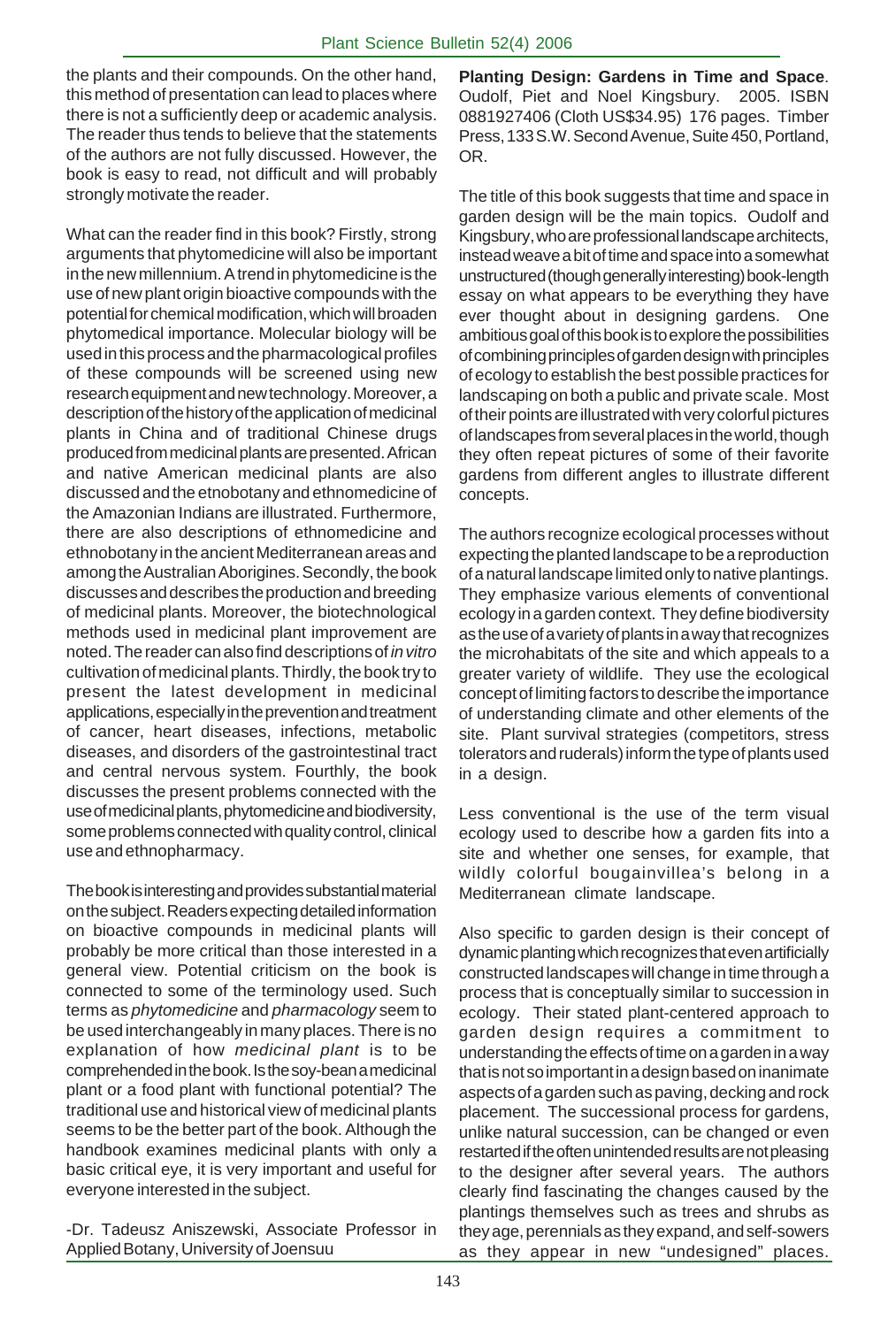Predicting and perhaps controlling the somewhat unpredictable directions a plant-centered garden design will go after the initial planting seems to be an area of research they would like to pursue. However, they note that basic ecological requirements of ornamental perennial and grasses seem to be known for only a few of the more popular planting materials.

Landscape architectural design and planning concerns are described in depth and great detail several chapters. There is emphasis on the usual spatial concerns of garden designers such as lawns (they'd like to see less lawn in the landscape), borders, paths, formal and informal plantings. While this is not intended to be a "how to" book, there is a chapter on how to design a garden using ecological and aesthetic criteria and the authors do seem to have a selection of planting materials they favor. These appear in different lists which can actually be useful to an individual gardener. For example, you have plants to look up at, look through, look over, and look down on. Many of these same plants are also classified according to season of interest, whether they make good underplanting for trees, whether or not they are hardy, and whether they are robust, long-lived plants. Garden maintenance follows planting with the case made that understanding garden plant ecology can limit maintenance costs especially in public gardens.

Had this book been limited to the sections on planting design in time and space, Oudolf and Kingsbury would probably have been more successful in presenting their truly thought-provoking approach to landscape and garden design, both public and private. However, forays into design principles and challenges of maintenance in public parks where funds are limited should perhaps have been the basis for another interesting book. It seems that the authors are just bursting with ideas and tried to include them all. I enjoyed the book, but trying to follow the arguments for designing in space and time was a bit challenging.

-Joanne Sharpe, Coastal Maine Botanical Gardens, Boothbay Maine



**Plant Biotechnology; Current and Future Applications of Genetically Modified Crops**. Halford, Nigel. 2006, ISBN 0-470-02181-0 (hard cover \$135.00), 493 pp, John Wiley & Sons Ltd. The Atrium, Southern Gate, Chichester, West Sussex PO19 8SQ, England.

The book "Plant Biotechnology" by Nigel G. Halford focuses on three major themes: Part I discusses the historical perspectives up to the current status, Part II focuses on new development and potentially new areas of plant biotechnology, and Part III analyses safety concerns and regulation of plant biotechnology. Individual and team contributors to the book treated their respective topics well. Pertinent issues are well handled, making the book both interesting and educational for the reader.

In Part I, Dr. Halford and other contributors examine at the journey from primitive selective breeding to modern genetic modification. Dr. Halford offers insights into landmark historical events, including the invention of agriculture through Darwinian and Mendelian times, to the work of Watson and Crick, and finally to the work of Stanley Cohen and the ultimate birth of modern biotechnology as we know it today. The growth and acceptance of plant biotechnology in the USA, China, and South America contrast sharply with the resistance of European Union (EU) governments and open hostility of UE residents towards the new technology.

In Part II, current technologies and their potentials in pursuing what may be considered new directions in plant biotechnology are discussed. Former documented successes have served interests of growers and seed and herbicide companies, whereas new or future concerns will look at technologies/and or applications of such technologies that would benefit the consumer. The term "natraceuticals" is explained throughout this section. This term implies the need to improve the nutritional values of crops and to neutralize known allergens in food crops. Ongoing efforts to improve salt and drought tolerance in crop plants, and the attendant technical and physiological challenges to such efforts are also addressed.

As did all other technologies, plant biotechnology came with both promises and concerns. Part III assesses concerns and perceived or real risks of plant biotechnology. The fear of food allergens, horizontal flow of genes to weed plants, harm to nontarget insects and negative environmental impact are among the top concerns addressed. Strategies taken to address these and many other concerns in the USA and EU countries are discussed. The need for risk assessment and regulation are adequately advocated by Dr. Halford.

This book offers a rare opportunity for students and instructors of plant biotechnology to gain the full width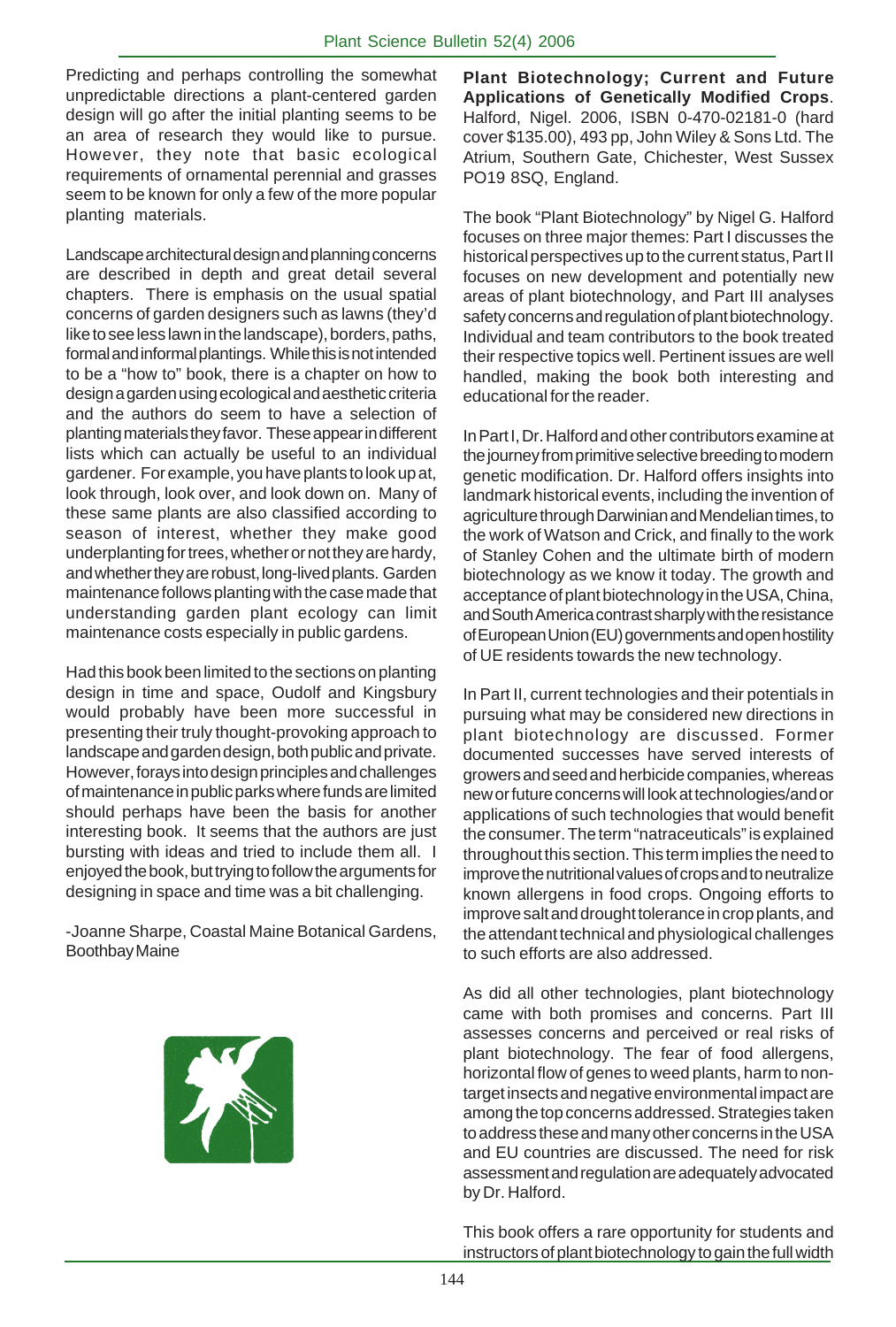and depth of the important issues surrounding the subject from experts in the field. It takes the user a few levels above and beyond the here and now concerns of laboratory and classroom type issues. The author clearly highlights the current place, future promises, and controversies surrounding plant biotechnology. The need for robust risk assessment and regulatory mechanisms are not only explained, but negative effects on the advance of plant biotechnology in the EU are pointed out. Students of plant biotechnology who read this book will benefit from its clear sense of direction of plant biotechnology and its past achievements. Additionally, students will better understand the types of regulatory minefields in existence, particularly in the EU. To that end, this book will make a useful supplement to a class text. Its availability will help plant biotechnology students and instructors operate with a broad understanding of the pertinent issues surrounding the technology. Its availability in college and public libraries will allow undergraduate and graduate students to learn more and possibly erase some misconceptions about this subject.

This book was well-written with minor exceptions. Possibly future editions of this text will eliminate some of the repetitive sentence structure apparent in section 2.9 "Engineering Fungal Resistance in Crops" by Dr. Maana Struiver. Several sentences in this section begin with the word "Interestingly". The use of synonyms or variable phrases with the same meaning could help alleviate this minor problem.

-William Jira Katembe, PhD, Assistant Professor of Biological Sciences, Delta State University, Cleveland, MS 38732

**Biology of the Plant Cuticle:** Annual Plant Reviews, Volume 23. Riederer, Markus and Caroline Müller (eds). 2006. ISBN 1-4051-3268-X (Cloth US\$249.99) 384 pp. Blackwell Publishing Professional, 2121 State Avenue, Ames, IA 50014-8300.

In recent years, a vast accumulation of data from studies in diverse disciplines: plant biochemistry, plant physiology, ecology, molecular biology, plant pathology and microbiology have illuminated our understanding about the fine structure of the plant cuticle and its surface, the composition of cuticular waxes and the biosynthetic pathways leading to them. Biology of the Plant Cuticle enumerates these major developments in this important interdisciplinary area. It brings together wide-ranging and distinct views of the subject and substantially advances plant biology, by giving a broad picture of the impact of the plant cuticle on biotic interactions with the ecosystem. Now, for example, the physiological role of the plant cuticle, primarily to prevent water loss, is associated in some cases with the preference behavior of an insect (Müller, this

volume, pp. 416-417).

Studies assessing the impact of UV radiation on plant life have emphasized the role of the cuticle and underlying epidermis as optical filters for solar radiation. There are now solid investigations concerning the diffusive transport of lipophilic organic non-electrolytes across the plant cuticle. A new model explains the diffusion of polar compounds and water across the cuticle. In the context of plant eco-physiology, cuticular transpiration helps to explain leaf-water relations. We realize new roles in relation to the cuticle in plant development and pollen-stigma interactions. It increases our understanding of the cuticle as a specific substrate for the interactions of the plant with microorganisms, fungi and insects.

This book appears to be an expansion of the review article: Plant Surface Properties in Chemical Ecology published by coeditors Caroline Müller and Markus Riederer (2005). Their book opens with a review of the biology of the plant cuticle, by Editor Riederer. The arrangement of the chapters provides coverage first about the plant organism itself: the fine structure of the plant cuticle, the cutin biopolymer matrix, the composition of plant cuticular waxes, biosynthesis and transport of plant cuticular waxes, optical properties of plant surfaces, transport of lipophilic non-electrolytes across the cuticle, characterization of polar paths of transport in plant cuticles, cuticular transpiration, and the cuticle and cellular interactions. Interactions between plant and external organisms follow, i.e., microbial communities in the phyllosphere, filamentous fungi on plant surfaces; and plant-insect interactions on cuticular surfaces, by Editor Müller, brings the book to a close. A number of citations in various chapters, to research about the role of glandular plant trichomes in diverse plant species attracted my specific interest.

All authors are unmistakably experts in their respective fields, and the editors assembled top quality international representation, adding to the breadth of their volume. There are contributions from Britain, Canada, France, Germany, Italy, Japan, the Netherlands, Scotland and the USA. It is a pleasure to study this meticulously edited volume, because each chapter is so well-organized and thoroughly documented with ample references. Research scientists and professionals from diverse disciplines, both academic and from the industrial sectors will derive benefit from this book.

-Dorothea Bedigian, Research Associate, Missouri Botanical Garden

#### Literature Cited:

Müller, C. and M. Riederer. 2005. Plant Surface Properties in Chemical Ecology. Journal of Chemical Ecology 31: 2621-2650.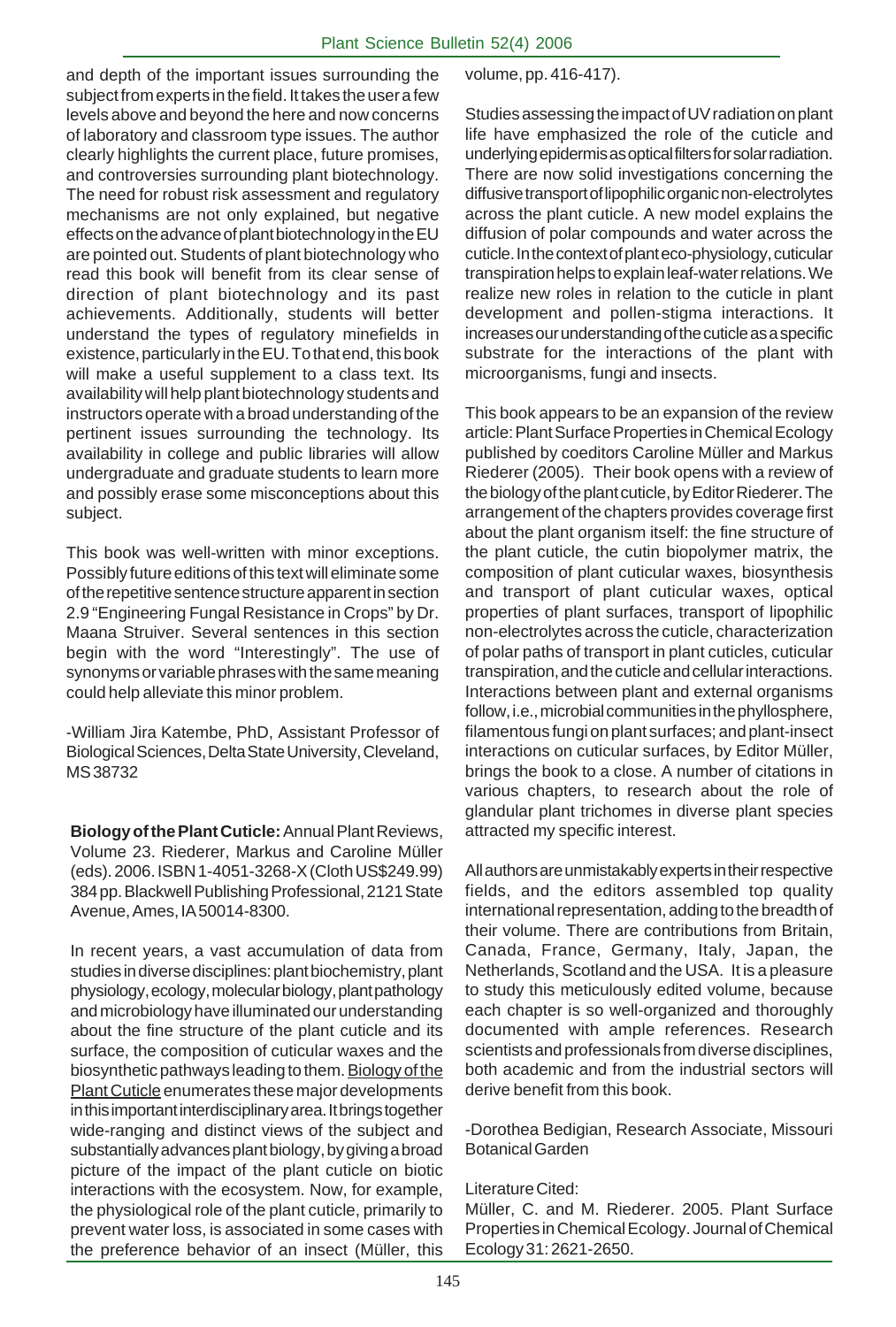**Cecropia. Flora Neotropical Monograph 94**. Berg, C. C., & P. Franco Rosselli. 2005. ISBN 0-89327- 461-5. 230 pp. New York: The New York Botanical Garden Press.

One of the first plant sights to greet the visitor to the American tropics are the floppy handlike green-andsilver leaves of the roadside trees belonging to the genus *Cecropia*. One soon learns that these trees embody several marvels of tropical biology: *Azteca* ants inhabit the stems of the *Cecropia* trees, feeding on food bodies that the plant provides and defending the tree against all comers, animal and vegetable alike; bats swoop in at dusk to take the fruits, while toucans and other birds dine on them by day; sloths literally hang out on the candelabra-like branches, where they may be readily seen. Remarkably, there has been no guide to the diversity and natural history of these plants, but a recent contribution to the Flora Neotropica series by Cornelis C. Berg and the late Pilar Franco Rosselli now fills this void.

The work follows the basic FNM format en route to its description of the 61 species (all Neotropical) recognized, presenting information about morphology and anatomy, reproductive biology, ecology, distribution, uses, and conservation. Nine keys, separated by geographic area, are provided to assist identification. In addition, there is a key to members of the nine species of the problematic and widespread *Cecropia peltata* group. Distribution maps are provided for all species, and over half of the species are illustrated with fine line drawings by Hendrieke Berg (Voss) (with smaller contributions from H. Rypkema and T. Schipper). The Systematic Treatment forms the bulk of the volume, and is followed by the bibliography and List of Exsiccatae. A surprise awaits in the closing pages of the work: a chapter on "Cecropia and its biotic defenses," provided by Diane Davidson, discusses the ant-association of *Cecropia* in detail and places it in a context of modern evolutionary ecology.

*Cecropia* suffers from some of the same difficulties of study that accompany palms: the massive leaves and inflorescences are difficult to sandwich into a plant press, and three-dimensional characters of growth habit vanish in the process. The stipules, important for identification purposes, fall off quickly. The plants are dioecious so that collecting both staminate and pistillate flowers requires attention to more than one tree (and some of them are 40 m tall!). The aggressive ant inhabitants further dissuade the would-be collector. Thus the genus, despite its ubiquity, was not well represented in herbaria at the outset of the authors' study. Between them, the two authors made nearly 550 new collections representing 54 of the 61 species recognized, a remarkable achievement that testifies to the field knowledge of the plants that informs this

monograph. Tragically, the junior author died in an accident while making a *Cecropia* collection.

I learned a couple of surprising things in my perusal of the book. First, not all *Cecropia* species are weedy; in fact, the authors limit the "weedy" characterization to only seven species. The remaining species are habitat specialists of various kinds, some of them inhabiting limited geographic areas. Second, not all *Cecropia* species are always tenanted by *Azteca* ants: a few species have *Azteca* ants, but only in certain parts of their ranges, several species are inhabited by ant species of genera in three other subfamilies, and nine species seem not to house ants at all! There is clearly more to the evolutionary story of this seemingly tidy co-evolved system than has yet been told, and the monograph provides a guide to what to look for next.

Those using this book to identify *Cecropia* specimens should be mindful of a few limitations of the work. One is that the distribution maps do not follow the alphabetical sequence of the species descriptions and illustrations, but instead are grouped into four non-alphabetical plates placed near the beginning of the Systematic Treatment. Another is that the geographic keys do not include species from just over the borders in neighboring geographic areas: *Cecropia obtusa*, for example, has been collected throughout the Guianas up to the border with Venezuela, yet is not included in the key to Venezuelan species; *Cecropia angulata* is almost certain to occur in northern Brazil, occurring as it does in the border areas of neighboring Venezuela and Guyana, yet is not included in the key to species from Amazonian Brazil. Thus plants from border areas should be sought in keys for adjacent areas as well. Of similar concern is the multiple appearance of species in some of the keys: in the key to Peruvian species, the admittedly polymorphic *Cecropia angustifolia* keys out in *six* places. Only time and use will show if this keying strategy is effective. Finally, it would have been helpful to have a few more of the common species illustrated, in particular *C. sciadophylla*, one of the commonest species in South America (and one of the few antless species, so lacking trichilia), and *C. pachystachya*, another common South American species.

On the whole, this is an impressive achievement and an excellent contribution to our knowledge of Neotropical plants. It should serve as a stimulus to more intensive study of the biology and evolution of this fascinating genus.

-David Johnson, Department of Botany-Microbiology, Ohio Wesleyan University, Delaware, OH 43015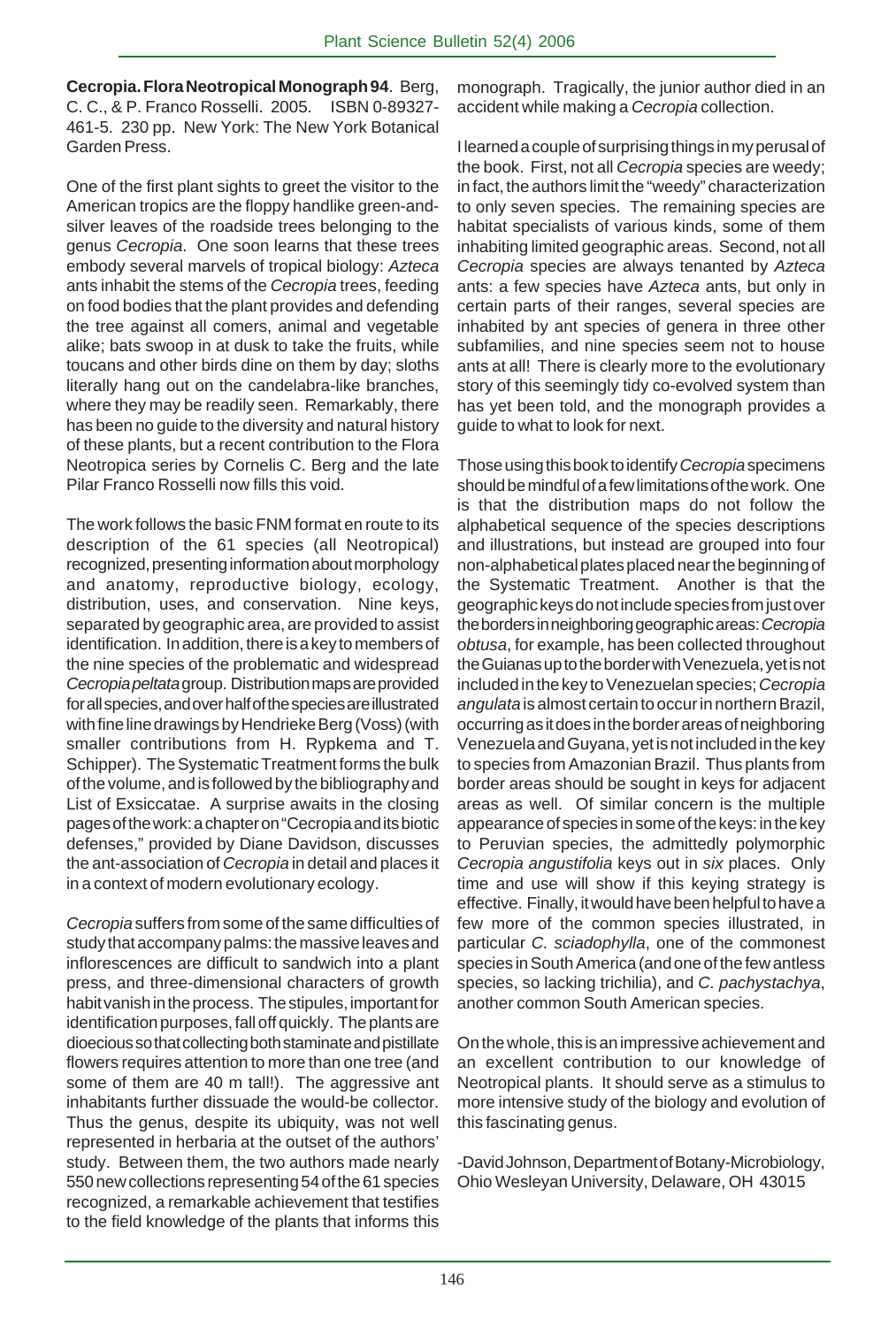### **Books Received**

If you would like to review a book or books for PSB, contact the Editor, stating the book of interest and the date by which it would be reviewed (15 January, 15 April, 15 July or 15 October). E-mail

psb@botany.org, call, or write as soon as you notice the book of interest in this list because they go quickly! - Editor

Breeding Field Crops 5<sup>th</sup> ed. Sleper, David Allen and John Milton Poehlman. 2006. ISBN 0-8138-2428- 1. (Cloth US\$ 84.99) 448 pp. Blackwell Publishing, P.O. Box 570, Ames, IA 50010-0570.

**Deforesting the Earth: From Prehistory to Global Crisis – An Abridgment.** Williams, Michael. 2006. ISBN 0-226-89947-0 (Paper US\$25.00) 520 pp. The University of Chicago Press, 1427 East 60<sup>th</sup> Street, Chicago, IL 60637-2954.

**Dictionary of Plant Tissue Culture.** Cassells, Alan C. and Peter B. Gahan. 2006. ISBN 1-56022-919-5. (Paper US\$29.95) 265 pp. Food Products Press, 10 Alice Street, Binghamton, NY 13904-1580.

**Disease and Insect Resistance in Plants.** Singh, Dhan Pal and Arti Singh. 2005 ISBN 1-57808-412-1 (Cloth US\$85.00) 417 pp. Science Publishers. Post Office Box 699, Enfield, New Hampshire 06784.

**Edible Medicines: An Ethnopharmacology of Food.** Etkin, Nina L. 2006. ISBN 0-8165-2093-3 (Cloth US\$50.00) 304 pp. The University of Arizona Press, 355 S. Euclid Avenue, Suite 103, Tucson, AZ 85719.

**Emerging Threats to Tropical Forests.** Laurance, William F. and Carlos A. Peres. 2006. ISBN 0-226- 47022-9 (Paper US\$40.00) 520 pp. The University of Chicago Press, 1427 E. 60<sup>th</sup> Street, Chicago, IL 60637.

**Enhancing the Efficiency of Nitrogen Utilization in Plants.** Goyal, Sham S., Rudolf Tischner, and Amarjit S. Basra (eds) 2006. ISBN 1-56022-141-0 (Paper US\$59.95) 489 pp. Food Products Press, 10 Alice Street, Binghamton, NY 13904-1580.

**Esau's Plant Anatomy: Meristems, Cells, and Tissues of the Plant Body – Their Structure, Function, and Development, 3rd ed.** Evert, Ray F. 2006. ISBN 0-471-73843-3 (Cloth US\$150.00). 601 pp. Wiley Interscience, John Wiley & Sons, Inc. 111 River St., Hoboken, NJ 07030-5774.

**Growing Carnivorous Plants.** Rice, Barry A. 2006. ISBN 0-88192-807-0. (Cloth US\$39.95) 224 pp. Timber Press, 133 S.W. Second Avenue, Suite 450, Portland, OR 97204-3527.

**Handbook of Plant Virology**. Khan, Jawaid, A. and Jeanne Dijkstra. 2006. ISBN 1-56022-979-9 (Paper US\$69.95) 452 pp. Food Products Press, 10 Alice Street, Binghamton, NY 13904-1580.

**Handbook of Potato Production, Improvement, and Postharvest Management.** Gopal, Jai, and S.M. Paul Khurana. 2006. ISBN 1-56022-272-7 (Paper, US\$79.95) 605 pp. Food Products Press, 10 Alice Street, Binghamton, NY 13904-1580.

**The Intelligibility of Nature: How Science Makes Sense of the World.** Dear, Peter. 2006. ISBN 0- 226-13948-4 (Cloth US\$27.50) 242 pp. The University of Chicago Press, 1427 East 60<sup>th</sup> Street, Chicago, IL 60637-2954.

**Introduction to Fruit Crops**. Rieger, Mark. 2006. ISBN 1-56022-259-X (Paper US\$69.95) 462 pp. Food Products Press, 10 Alice Street, Binghamton, NY 13904-1580.

**Plant Cell Biology**. Dashek, William V. and Marcia Harrison. 2006. ISBN 1-57808-376-1 (Paper US\$55.00) 494 pp. Science Publishers. Post Office Box 699, Enfield, New Hampshire 06784.

**Plant Hormone Signaling: Annual Plant Reviews, Volume 24.** Hedden, Peter and Stephen G. Thomas (eds.). 2006. ISBN 1-4051-3887-4 (Cloth US\$199.99) 356 pp. Blackwell Publishing, P.O. Box 570, Ames, IA 50010-0570.

**Plant Micronutrients.** Sharma, C.P. 2006. ISBN 1- 57808-416-4 (Cloth US\$89.50) 265 pp. Science Publishers. Post Office Box 699, Enfield, New Hampshire 06784.

**Plant Poisonings and Mycotoxicoses of Livestock in Southern Africa.** Kellerman, T.S., J.A.W. Coetzer, T.W. Naudé, and C.J. Botha. 2005. ISBN 0-19- 576134-0 (Cloth £34.99) 310 pp. Oxford University Press, Great Clarendon Street, Oxford, OX2 6DP.

**Saffron (***Crocus sativus***): Production and Processing.** Kafi, M., A. Koocheki, M.H. Rashed, and M. Nassiri. 2006. ISBN 1-57808-427-X (Cloth US\$59.50) 244 pp. Science Publishers. Post Office Box 699, Enfield, New Hampshire 06784.

**The Structure and Function of Plastids: Advances in Photosynthesis and Respiration, Volume 23.** Wise, Robert R. and J. Kenneth Hoober (eds). 2006. ISBN 978-1-4020-4060-3 (Cloth US\$329.00) 613 pp. Springer-Verlag GmbH, Tiergartenstrasse 17, 69121 Heidelberg, Germany.